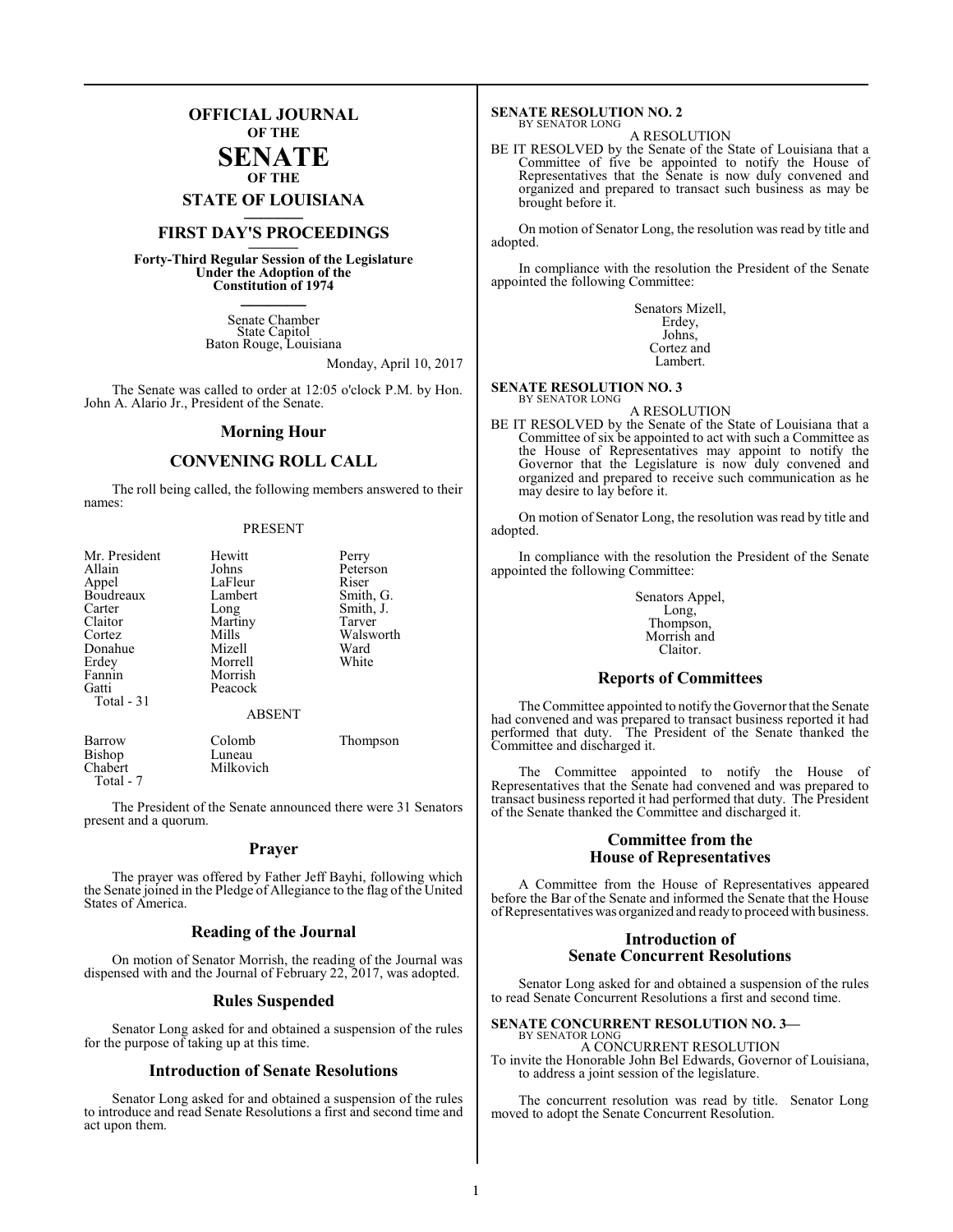### **ROLL CALL**

The roll was called with the following result:

### YEAS

| Mr. President<br>Allain<br>Appel<br>Barrow<br>Bishop<br>Boudreaux<br>Carter<br>Chabert<br>Claitor<br>Donahue<br>Fannin<br>Total - 33 | Gatti<br>Hewitt<br>Johns<br>LaFleur<br>Long<br>Luneau<br>Martiny<br>Milkovich<br>Mills<br>Morrell<br>Morrish | Peacock<br>Perry<br>Peterson<br>Riser<br>Smith, G.<br>Smith, J.<br>Tarver<br>Thompson<br>Walsworth<br>Ward<br>White |
|--------------------------------------------------------------------------------------------------------------------------------------|--------------------------------------------------------------------------------------------------------------|---------------------------------------------------------------------------------------------------------------------|
|                                                                                                                                      | <b>NAYS</b>                                                                                                  |                                                                                                                     |
| Total $-0$                                                                                                                           | <b>ABSENT</b>                                                                                                |                                                                                                                     |
| $\sim$ 1 1                                                                                                                           | $E_{\rm{1}}$                                                                                                 | $\mathbf{A} \mathbf{f}^* = \mathbf{11}$                                                                             |

| Colomb     | Erdev   | Mizell |
|------------|---------|--------|
| Cortez     | Lambert |        |
| Total $-5$ |         |        |

The Chair declared the Senate adopted the Senate Concurrent Resolution and ordered it sent to the House.

### **Prefiled Senate Bills and Joint Resolutions to be Introduced and Referred**

Senator Long asked for and obtained a suspension of the rules to introduce and read prefiled Senate Bills and Joint Resolutions a first and second time and refer them to committee.

Senator Long asked for and obtained a suspension of the rules to introduce and read prefiled Senate Bills and Joint Resolutions a first and second time and refer them to committee.

### **SENATE BILL NO. 1—**<br>BY SENATOR THOMPSON

AN ACT

To amend and reenact R.S. 11:102(D)(3)(a), R.S. 17:374(A)(2)(g), 419.2(A), 1815(A) and (C)(4), the heading of Part II of Chapter 8 of Title 17 ofthe Louisiana Revised Statutes of 1950, 1962(2), 1963(A), 1964(A)(15), 1968.1(A)(1) and (B)(1), 1970.1,  $1970.3(A)$ , and  $1970.9(A)$  and  $(E)$ , R.S.  $36.651(Q)$ , and R.S. 39.98.3( $\ddot{C}$ )(2) and 467( $\dot{B}$ )(2), relative to renaming the Louisiana School for Math, Science, and the Arts as the "Jimmy D. Long, Sr. Louisiana School for Math, Science, and the Arts"; and to provide for related matters.

The bill was read by title and referred by the President to the Committee on Education.

### **SENATE BILL NO. 2—**

BY SENATORS MORRELL AND PETERSON AN ACT

To amend and reenact Chapter 6-A of Title 23 of the Louisiana Revised Statutes of 1950, to be comprised of R.S. 23:661 through 669, relative to equal pay; to provide with respect to public policy; to provide for definitions; to further prohibit pay discrimination; to provide for a complaint procedure, penalties, attorney fees, and damages; and to provide for related matters.

The bill was read by title and referred by the President to the Committee on Labor and Industrial Relations.

## **Page 2 SENATE 1st DAY'S PROCEEDINGS**

### **SENATE BILL NO. 3—**

BY SENATOR BOUDREAUX AN ACT

To amend and reenact R.S. 11:2091(B), relative to the board of trustees for the Registrar of Voters Employees' Retirement System; to provide for membership of the board of trustees; to provide for an effective date; and to provide for related matters.

The bill was read by title and referred by the President to the Committee on Retirement.

#### **SENATE BILL NO. 4—** BY SENATOR MARTINY

AN ACT To enact R.S. 51:703(D)(4)(d), relative to investment adviser representatives; to provide for registration; to provide for examination and certification requirements; to exempt certain persons from the examination and certification requirements; to provide for an effective date; to provide for certain terms and conditions; and to provide for related matters.

The bill was read by title and referred by the President to the Committee on Commerce, Consumer Protection, and International Affairs.

### **SENATE BILL NO. 5—** BY SENATOR LUNEAU

AN ACT To amend and reenact R.S. 33:3887.5, relative to Sewerage District No. 2 of Rapides Parish; to authorize a per diem for members of

the board of supervisors; and to provide for related matters.

The bill was read by title and referred by the President to the Committee on Local and Municipal Affairs.

### **SENATE BILL NO. 6—**<br>BY SENATOR JOHN SMITH

AN ACT To amend and reenact R.S. 42:883(D), relative to the Office of Group Benefits; to provide relative to the quorum for the Group Benefits Policy and Planning Board; and to provide for related matters.

The bill was read by title and referred by the President to the Committee on Insurance.

**SENATE BILL NO. 7—**

BY SENATORS PEACOCK AND MORRISH AN ACT

To amend and reenact R.S. 11:1316 and 1345.8, relative to members of the Louisiana State Police Retirement System killed in the line of duty by an intentional act of violence; to provide for the survivor benefits of these members; to provide for qualifications to receive such survivor benefits; to provide for benefit calculations; to provide for an effective date; and to provide for related matters.

The bill was read by title and referred by the President to the Committee on Retirement.

### **SENATE BILL NO. 8—**

BY SENATOR PEACOCK

### AN ACT

To enact R.S. 11:143.1 and 888.1 and to repeal R.S. 11:896 and 1119, relative to enrollment in certain state and statewide retirement systems; to provide for the correction of enrollment errors, including the transfer of monies, service credit, and liabilities; to provide for the payment of costs of the transfer; to provide for an effective date; and to provide for related matters.

The bill was read by title and referred by the President to the Committee on Retirement.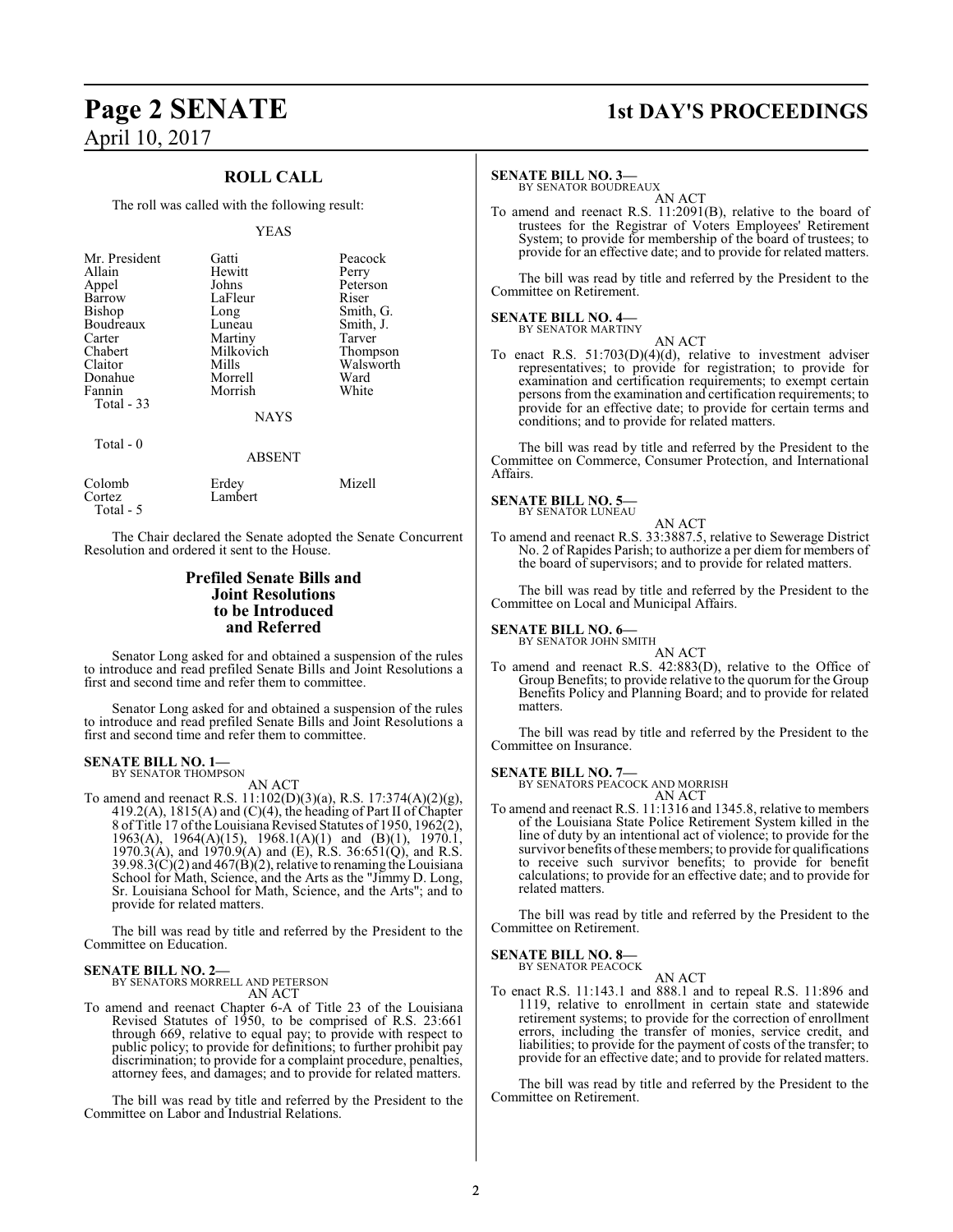# **1st DAY'S PROCEEDINGS Page 3 SENATE**

### **SENATE BILL NO. 9—** BY SENATOR ALLAIN

AN ACT

To amend and reenact Civil Code Arts. 655 and 656, relative to servitudes; to provide relative to natural servitudes; to provide relative to natural drainage, obligations of owners, and dominant and servient estates; to provide certain terms and effects; and to provide for related matters.

The bill was read by title and referred by the President to the Committee on Judiciary A.

#### **SENATE BILL NO. 10—** BY SENATOR MILLS

AN ACT

To amend and reenact R.S. 47:1925.11, relative to the assessor in the St. Martin Parish Assessment District; to authorize the assessor in such district to receive an automobile expense allowance; to provide for an effective date; and to provide for related matters.

The bill was read by title and referred by the President to the Committee on Local and Municipal Affairs.

### **SENATE BILL NO. 11—** BY SENATOR PEACOCK

AN ACT

To amend and reenact R.S. 11:701(introductory paragraph), (7), and (29), 702, 821, 822(A)(2), (7), (8)(introductory paragraph), (9), and (10), 826, 831, 832, 833, 834(A)(1) and (2)(introductory paragraph), (B), (C), and (D), 1001, 1002(introductory paragraph), (8), and (26), and 1161, to enact R.S. 11:691, 701(22.2), and 1002(21.1), and to repeal R.S. 11:1162 through 1165 and 1166 through 1171 and R.S. 36:769(D)(4), relative to the merger of the Teachers' Retirement System of Louisiana and the Louisiana School Employees' Retirement System; to provide for consolidation of administration of the two systems; to provide for the maintenance of separate plans, including asset pools, actuarial valuations, and contribution rates, without a change in benefits; to provide for development of a strategy to consolidate the plans; to provide for the redesignation of certain provisions of the Louisiana Revised Statutes of 1950 and to direct the Louisiana State Law Institute with respect to the redesignations; to provide for an effective date; and to provide for related matters.

The bill was read by title and referred by the President to the Committee on Retirement.

### **SENATE BILL NO. 12—** BY SENATOR ALARIO

AN ACT

To enact R.S. 49:191(10)(b) and to repeal R.S. 49:191(8)(g), relative to the Department of the Treasury, including provisions to provide for the re-creation of the Department of the Treasury and the statutory entities made a part of the department by law; to provide for the effective termination date for all statutory authority for the existence of such statutory entities; and to provide for related matters.

The bill was read by title and referred by the President to the Committee on Finance.

### **SENATE BILL NO. 13—** BY SENATOR MORRISH

AN ACT

To amend and reenact R.S. 17:4013(2)(a) and to repeal R.S. 17:4016(C), relative to the Student Scholarships for Educational Excellence Program; to provide with respect to eligibility of kindergarten students to participate in the scholarship program; to provide with respect to the enrollment process for such students; to provided with respect to the status of program participants with local school systems; and to provide for related matters

The bill was read by title and referred by the President to the Committee on Education.

### **SENATE BILL NO. 14—**

BY SENATOR LUNEAU

AN ACT To amend and reenact R.S. 40:1131(5), relative to emergency medical services; to provide for a definition of auto-injector; to provide for an effective date; and to provide for related matters.

The bill was read by title and referred by the President to the Committee on Health and Welfare.

### **SENATE BILL NO. 15—**

BY SENATOR HEWITT AN ACT

To repeal R.S. 38:291(V)(5), relative to certain levee, drainage and conservation districts; to repeal provision that prohibits a commissioner of the St. Tammany Levee, Drainage and Conservation District, whose term is expired, from continuing to serve or vote notwithstanding any provision of law to the contrary; and to provide for related matters.

The bill was read by title and referred by the President to the Committee on Transportation, Highways and Public Works.

### **SENATE BILL NO. 16—**<br>BY SENATOR CLAITOR

AN ACT To amend and reenact Code of Criminal Procedure Article 878.1(A) and the introductory paragraph of R.S. 15:574.4(E)(1) and 574.4(E)(1)(a), and to enact R.S. 15:574.4(F), relative to juvenile parole eligibility; to provide parole eligibility for juveniles sentenced to life imprisonment without the possibility of parole for certain homicide offenses; to provide for conditions; to provide relative to the sentencing hearing for certain juvenile offenders convicted of first degree murder; and to provide for related matters.

The bill was read by title and referred by the President to the Committee on Judiciary C.

### **SENATE BILL NO. 17—** BY SENATOR GATTI

AN ACT To amend and reenact R.S.  $32:402.1(A)(1)(a)$  and  $(2)(b)$ , 407(A)(2)(a), and 408(A)(1), relative to driver education; to provide for driver education to include instruction relative to appropriate driver conduct when stopped by a law enforcement officer; and to provide for related matters.

The bill was read by title and referred by the President to the Committee on Transportation, Highways and Public Works.

### **SENATE BILL NO. 18—**<br>BY SENATOR PEACOCK

To amend and reenact R.S. 47:6035(A) and to repeal R.S. 47:6035(C)(1) and (D) as amended by Section 5 of Act No. 125 of the 2015 Regular Session of the Legislature, relative to the tax credit for conversion of vehicles to alternative fuel; to sunset the credit; to provide for an effective date; and to provide for related matters.

AN ACT

The bill was read by title and referred by the President to the Committee on Revenue and Fiscal Affairs.

### **SENATE BILL NO. 19—**<br>BY SENATOR GARY SMITH

AN ACT

To provide relative to state highways; to designate the parallel bridges crossing the Reserve Relief Canal on Interstate 10 in St. John the Baptist Parish as the "Spencer Chauvin Memorial Bridge"; and to provide for related matters.

On motion of Senator Gary Smith the bill was read by title and withdrawn prior to introduction.

3

# April 10, 2017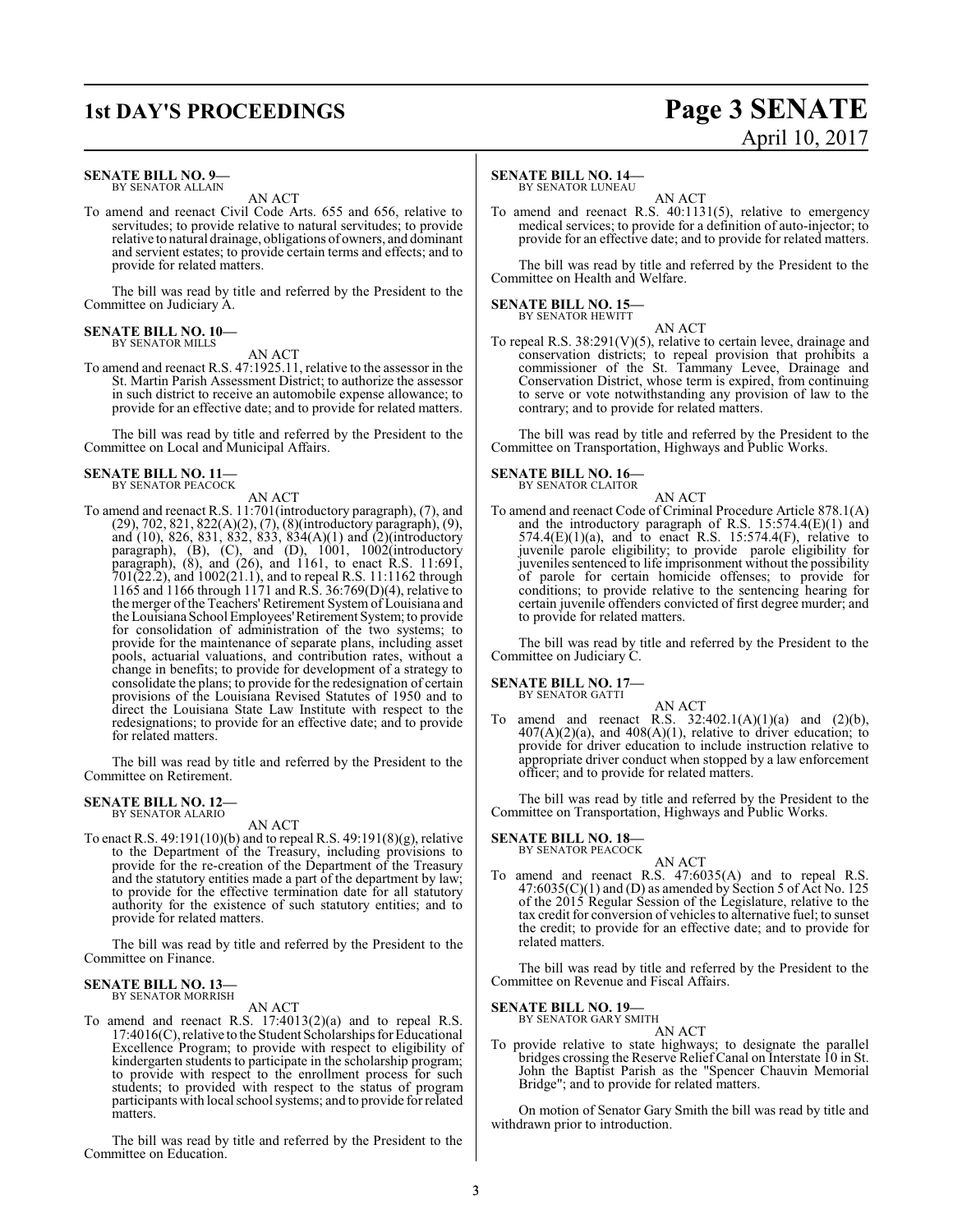## **Page 4 SENATE 1st DAY'S PROCEEDINGS**

### **SENATE BILL NO. 20—** BY SENATOR WARD

### AN ACT

To amend and reenact the introductory paragraph ofR.S. 34:1221(A) and 1222, relative to ports, harbors, and terminals; to provide relative to meetings, election of officers, and per diem for members of the Greater Baton Rouge Port Commission; and to provide for related matters.

The bill was read by title and referred by the President to the Committee on Transportation, Highways and Public Works.

#### **SENATE BILL NO. 21—** BY SENATOR PEACOCK

AN ACT

To repeal R.S. 47:321(O), relative to state sales tax; to eliminate the partial suspension of the sales tax exemption on manufacturing machinery and equipment; to provide for an effective date; and to provide for related matters.

The bill was read by title and referred by the President to the Committee on Revenue and Fiscal Affairs.

#### **SENATE BILL NO. 22—** BY SENATOR PEACOCK

AN ACT

To amend and reenact R.S. 47:305.62(B) and (C)(1), relative to the Annual Louisiana Second Amendment Weekend Holiday; to provide for items eligible for the holiday; to provide for an effective date; and to provide for related matters.

The bill was read by title and referred by the President to the Committee on Revenue and Fiscal Affairs.

### **SENATE BILL NO. 23—** BY SENATOR ALARIO

AN ACT

To provide relative to state highways; to designate the new bridge across Goose Bayou on Louisiana Highway 45 in Jefferson Parish as the "Jules Nunez Bridge"; and to provide for related matters.

The bill was read by title and referred by the President to the Committee on Transportation, Highways and Public Works.

### **SENATE BILL NO. 24—**

BY SENATOR MORRELL

### AN ACT

To enact R.S. 47:305.72, relative to sales and use tax exemptions; to exempt consumer purchases of certain diapers and feminine hygiene products from state sales and use tax; to authorize an exemption from local sales and use taxes; to provide for an effective date; and to provide for related matters.

The bill was read by title and referred by the President to the Committee on Revenue and Fiscal Affairs.

### **SENATE BILL NO. 25—** BY SENATOR MORRELL

AN ACT

To amend and reenact the introductory paragraph of R.S. 47:297(D) and  $(D)(1)$  and to repeal R.S.  $47:297(D)(2)$  as amended by Section 5 of Act No. 125 of the 2015 Regular Session of the Legislature, relative to tax credits; to provide relative to reduction to tax due; to sunset the tax credit for educational expenses; to provide for an effective date; and to provide for related matters.

The bill was read by title and referred by the President to the Committee on Revenue and Fiscal Affairs.

### **SENATE BILL NO. 26—**

BY SENATOR MORRELL A JOINT RESOLUTION

Proposing to amend Article VII, Section 21(F) of the Constitution of Louisiana, relative to the industrial property tax exemption; to prohibit contracts pursuant to the industrial property tax exemption program from providing an exemption from school board taxes; and to specify an election for submission of the proposition to electors and provide a ballot proposition.

The bill was read by title and referred by the President to the Committee on Revenue and Fiscal Affairs.

### **SENATE BILL NO. 27—** BY SENATOR MORRELL

A JOINT RESOLUTION

Proposing to add Article VII, Section 2.2(D) of the Constitution of Louisiana, relative to the limitations on the power of taxation; to prohibit the imposition of state and local sales and use tax on certain items; to provide for an effective date; to provide and to specify an election for submission of the proposition to electors and provide a ballot proposition.

The bill was read by title and referred by the President to the Committee on Revenue and Fiscal Affairs.

### **SENATE BILL NO. 28—**

BY SENATOR MORRISH AN ACT

To amend and reenact R.S. 40:2852(D) and (E), relative to facilities providing housing or temporary residence for individuals arrested for commission of a crime; to remove accreditation requirement; and to provide for related matters.

The bill was read by title and referred by the President to the Committee on Judiciary C.

### **SENATE BILL NO. 29—** BY SENATOR MORRELL

AN ACT

To amend and reenact R.S. 47:6001, relative to exemptions from sales and use tax; to provide relative to the qualifications for the sales and use tax exemption for antique aircraft; to provide for an effective date; and to provide for related matters.

The bill was read by title and referred by the President to the Committee on Revenue and Fiscal Affairs.

### **SENATE BILL NO. 30—**

BY SENATOR MORRELL

AN ACT To amend and reenact Section 3 of Act No. 535 of the 1988 Regular Session of the Legislature, as amended by Section 2 of Act No. 285 of the 1992 Regular Session of the Legislature, Section 3 of Act No. 1291 of the 1997 Regular Session of the Legislature, Section 1 of Act No. 50 of the 1998 Regular Session of the Legislature, Section 1 of Act No. 7 of the 2001 First Extraordinary Session of the Legislature, Section 1 of Act No. 14 of the 2004 First Extraordinary Session of the Legislature, Section 1 of Act No. 76 of the 2006 Regular Session of the Legislature, and Section 1 of Act No. 232 of the 2008 Regular Session of the Legislature, and to enact R.S.  $51:130\tilde{I}(D)$ , relative to the Louisiana Tax Free Shopping Program; to extend the program through July 1, 2023; to provide for an effective date; and to provide for related matters.

The bill was read by title and referred by the President to the Committee on Revenue and Fiscal Affairs.

### **SENATE BILL NO. 31—**

BY SENATOR MORRELL

AN ACT To amend and reenact R.S. 47:301(16)(b)(ii), relative to sales tax; to define certain numismatic coins as tangible personal property; to provide for an effective date; and to provide for related matters.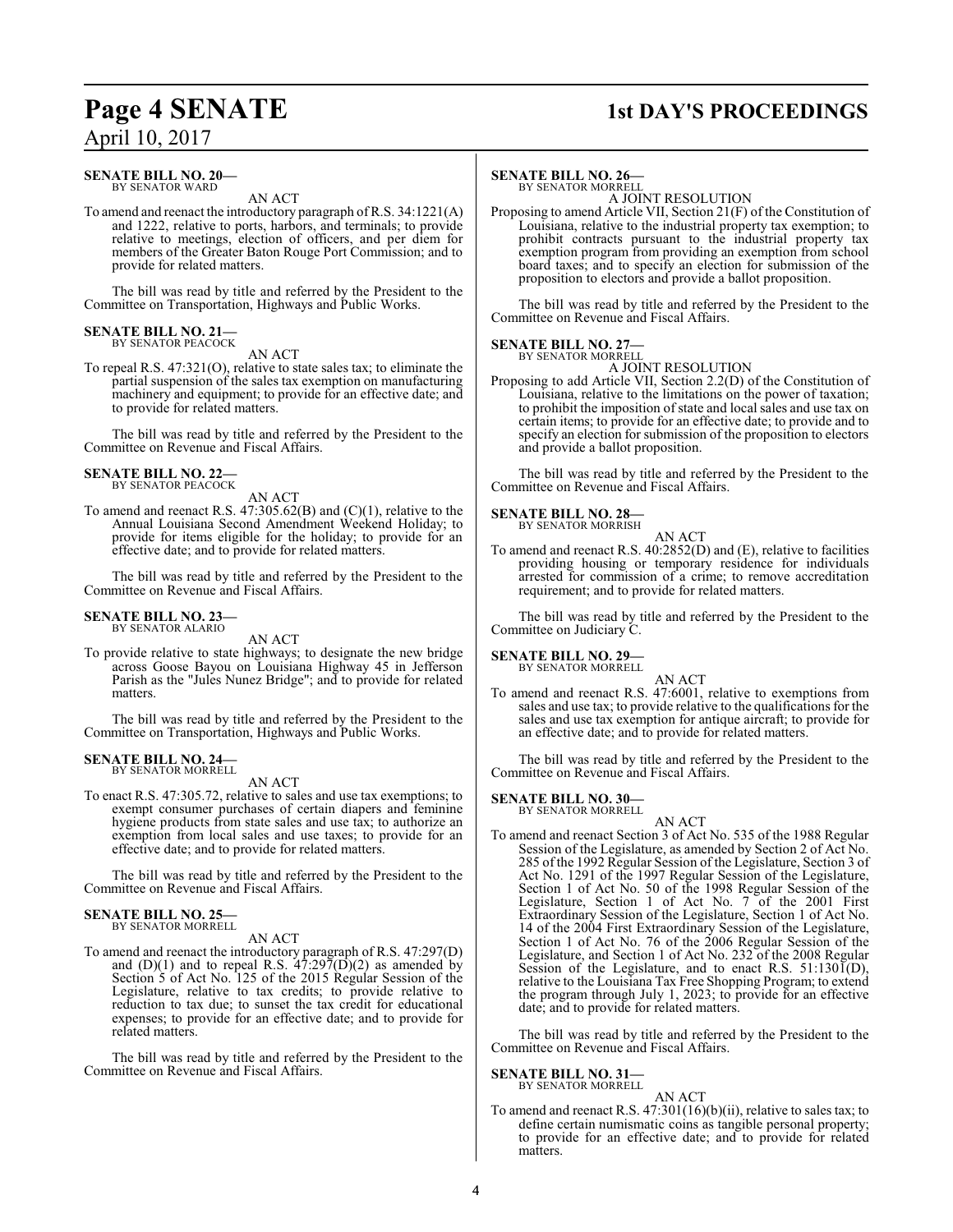### **1st DAY'S PROCEEDINGS Page 5 SENATE** April 10, 2017

The bill was read by title and referred by the President to the Committee on Revenue and Fiscal Affairs.

#### **SENATE BILL NO. 32—** BY SENATOR MORRELL

AN ACT

To amend and reenact R.S. 47:6006(A)(2) and to enact R.S.  $47:6006(C)(2)(vi)$ , relative to tax credits; to sunset the income and franchise tax credit for ad valorem taxes paid on natural gas in storage; to provide for definitions; to provide for an effective date; and to provide for related matters.

The bill was read by title and referred by the President to the Committee on Revenue and Fiscal Affairs.

### **SENATE BILL NO. 33—** BY SENATOR MORRELL

AN ACT

To amend and reenact Section 4 of Act No. 109 of the 2015 Regular Session of the Legislature

The bill was read by title and referred by the President to the Committee on Revenue and Fiscal Affairs.

### **SENATE BILL NO. 34—** BY SENATOR BOUDREAUX

AN ACT

To amend and reenact R.S.  $46:2626(I)(5)$ , relative to emergency ground ambulance service providers; to provide for a definition; to provide for an effective date; and to provide for related matters.

The bill was read by title and referred by the President to the Committee on Health and Welfare.

### **SENATE BILL NO. 35—** BY SENATOR COLOMB

AN ACT

To amend and reenact R.S. 40:966(I), relative to the Uniform Controlled Dangerous Substances Law; to provide exemptions from arrest and prosecution under the Uniform Controlled Dangerous Substances lawto persons and other entities lawfully in possession of medical marijuana; and to provide for related matters.

The bill was read by title and referred by the President to the Committee on Judiciary C.

### **SENATE BILL NO. 36—** BY SENATOR MARTINY

AN ACT

To amend and reenact R.S. 46:1056(A) and (B), relative to employment contracts in hospital service districts; to provide for authority to execute certain employment contracts; to provide for definitions; to provide for employment terms; and to provide for related matters.

The bill was read by title and referred by the President to the Committee on Health and Welfare.

### **SENATE BILL NO. 37—** BY SENATOR MARTINY

AN ACT

To amend and reenact R.S. 37:2353(C)(5), 2354(B)(1), 2356(A)(6), and 2359(C) and to enact R.S.  $37:21(B)(12)$  and  $2354(B)(4)$  and (5), relative to the Louisiana State Board of Examiners of Psychologists; to provide for an exemption granted to certain boards; to provide for authority to conduct hearings; to provide for hearing fees; to provide for informal resolution fees; to provide for experience substitutions; to provide for authority to withhold license; to provide for an effective date; and to provide for related matters.

The bill was read by title and referred by the President to the Committee on Commerce, Consumer Protection, and International Affairs.

### **SENATE BILL NO. 38—**

BY SENATOR MORRELL

AN ACT To amend and reenact R.S. 37:1103(7) and to repeal R.S. 37:1103(14) and 1116(F), relative to mental health counselors; to provide for changes to the definition of mental health counseling services; to provide for the repeal of the definition of serious mental illness; to provide for the repeal of provisions regarding consultation; to provide for an effective date; and to provide for related matters.

The bill was read by title and referred by the President to the Committee on Health and Welfare.

### **SENATE BILL NO. 39—**

BY SENATOR BOUDREAUX AN ACT

To repeal R.S. 37:1263(F), relative to the Louisiana State Board of Medical Examiners; to repeal conflicting appointment term language; to provide for an effective date; and to provide for related matters.

The bill was read by title and referred by the President to the Committee on Senate and Governmental Affairs.

### **SENATE BILL NO. 40—** BY SENATOR LUNEAU

AN ACT

To amend and reenact the introductory paragraph of R.S.  $47:6007(C)(1)$ , R.S.  $47:6007(C)(1)(c)$ , (d)(i), and (f), relative to the Motion Picture Investor Credit; to sunset the credit; to provide for a final certification date for eligible expenses; to provide for an effective date; and to provide for related matters.

The bill was read by title and referred by the President to the Committee on Revenue and Fiscal Affairs.

### **SENATE BILL NO. 41—**

- BY SENATOR JOHNS
- AN ACT To amend and reenact R.S. 14:46.2(B)(4), 46.3(D)(3), 81.1(E)(5)(c) and (d), 82.1(D)(4), 83(B)(4), 83.1(B)(4), 83.2(B)(4), 84(B)(4),  $85(\text{B})(4)$ ,  $86(\text{B})(2)$  and  $(3)$ ,  $104(\text{B})(4)$ ,  $105(\text{B})(4)$ , and  $282(B)(4)$ , and R.S. 15:539.1(A), (B)(1), (C), the introductory paragraph of  $(D)$ , and  $(E)$ , and to enact R.S. 15:539.1 $(F)$ , relative to sex offenses; to provide for forfeiture of currency by persons convicted of certain sex offenses; to provide for the disposition and distribution of forfeited currency; and to provide for related matters.

The bill was read by title and referred by the President to the Committee on Judiciary C.

### **SENATE BILL NO. 42—**

BY SENATOR JOHNS

AN ACT To enact Part II of Chapter 28-B of Title 46 of the Louisiana Revised Statutes of 1950 to be comprised ofR.S. 46:2165 through 2168, relative to human trafficking; to provide for the Louisiana Human Trafficking Prevention Commission; to provide for the Louisiana Human Trafficking Prevention Commission Advisory Board; to provide for duties; to provide for reporting; to provide for the composition of the commission and board; to provide for meetings; and to provide for related matters.

The bill was read by title and referred by the President to the Committee on Judiciary C.

### **SENATE BILL NO. 43—**<br>BY SENATOR MARTINY

### AN ACT

To amend and reenact R.S. 13:2590(B), the introductory paragraph of 2590.1(B), and (C), relative to justice of the peace courts; to provide for court costs; to provide for distribution of court costs; to provide for court costs in certain parishes; to provide for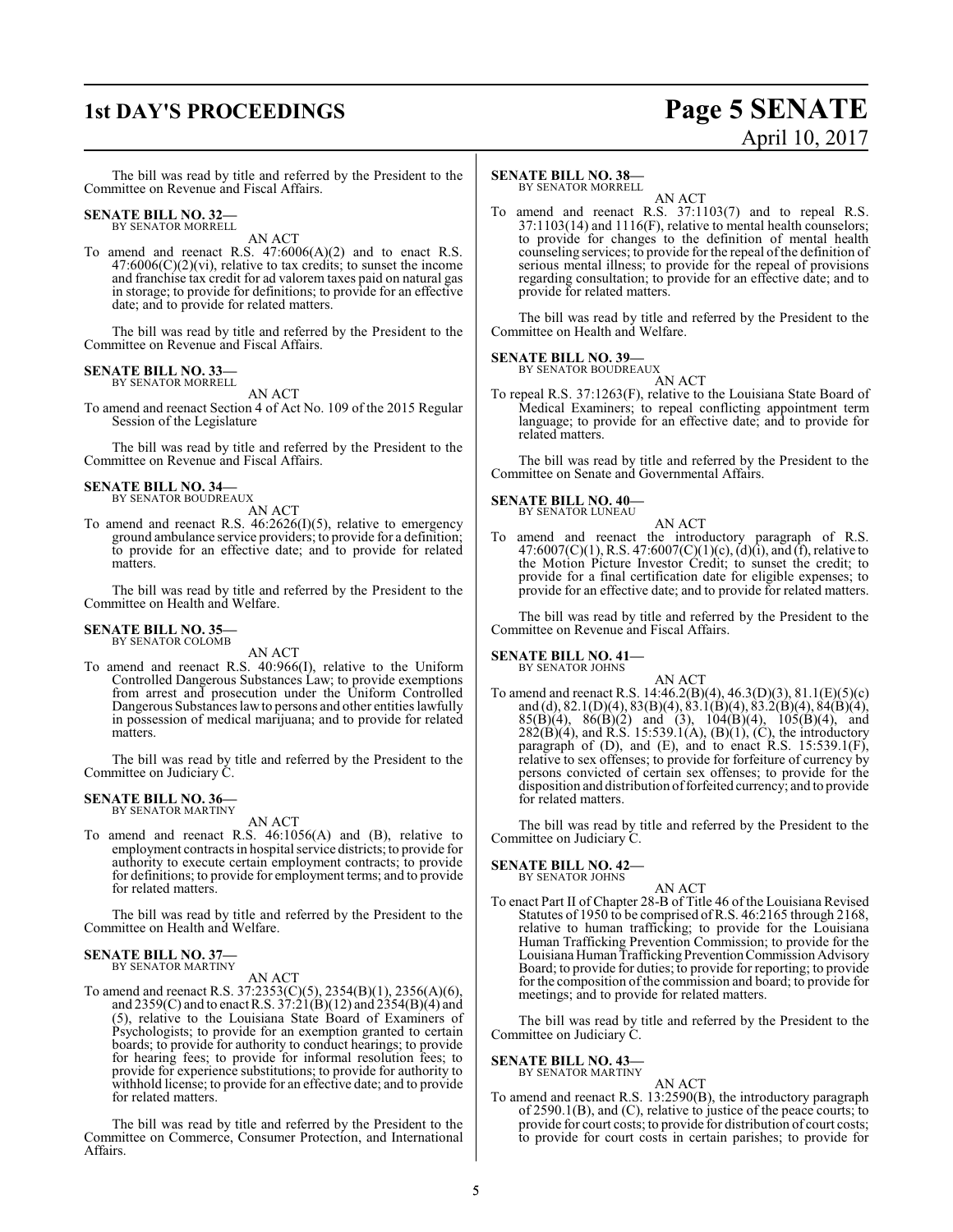# **Page 6 SENATE 1st DAY'S PROCEEDINGS**

agreements in cases with out-of-constable jurisdiction; and to provide for related matters.

The bill was read by title and referred by the President to the Committee on Finance.

### **SENATE BILL NO. 44—** BY SENATOR JOHN SMITH

AN ACT

To amend and reenact R.S. 22:2313(A), relative to producers' authority to sell insurance policies issued by the Louisiana Citizens Property Insurance Corporation; to provide for reciprocity for producers in other states; and to provide for related matters.

The bill was read by title and referred by the President to the Committee on Insurance.

### **SENATE BILL NO. 45—**

BY SENATOR JOHN SMITH AN ACT

To amend and reenact R.S. 22:2055(13) and to enact R.S. 22:46(19), relative to the definition of ocean marine insurance; and to provide for related matters.

The bill was read by title and referred by the President to the Committee on Insurance.

#### **SENATE BILL NO. 46—** BY SENATOR GATTI

AN ACT

To enact R.S. 30:2054(B)(2)(c), relative to air quality; to provide for the authority of the secretary of the Department of Environmental Quality; to prohibit open burning of munitions and waste explosives; to provide terms, conditions, and requirements; and to provide for related matters.

The bill was read by title and referred by the President to the Committee on Environmental Quality.

#### **SENATE BILL NO. 47—** BY SENATOR GATTI

AN ACT

To enact R.S. 47:32(D), relative to state income taxes; to provide for the tax rate applicable to oil and gas lease bonus payments and royalty payments; and to provide for related matters.

The bill was read by title and referred by the President to the Committee on Revenue and Fiscal Affairs.

### **SENATE BILL NO. 48—** BY SENATOR MORRELL

AN ACT

To amend and reenact R.S.  $47:6005(C)(1)$ ,  $(D)(1)$ , and  $(G)$  and to repeal R.S.  $47:6005(C)(1)$  and  $(D)(1)$  as amended by Section 5 of Act No. 125 of the 2015 Regular Session of the Legislature as amended by Section 8 of Act No. 29 of the 2016 First Extraordinary Session of the Legislature, relative to tax credits; to provide for the termination of the tax credit for qualified new recycling manufacturing or process equipment and service contracts; to provide for an effective date; and to provide for related matters.

The bill was read by title and referred by the President to the Committee on Revenue and Fiscal Affairs.

### **SENATE BILL NO. 49—** BY SENATOR MORRELL

AN ACT

To amend and reenact R.S. 47:6014(A), (B), and (E) and to repeal R.S. 47:6014(F), relative to tax credits; to provide for termination of the credit for property taxes paid by certain telephone companies; to provide relative to sales and use taxes deposited to the Telephone Company Property Assessment Relief Fund; to repeal an expired reporting provision; to provide for an effective date; and to provide for related matters.

The bill was read by title and referred by the President to the Committee on Revenue and Fiscal Affairs.

### **SENATE BILL NO. 50—**

BY SENATOR MORRISH AN ACT

To amend and reenact R.S. 3:4672(D), R.S. 45:162(5)(d) and (9), 164(A), (B), and (C), and R.S. 47:602(E)(2), and to enact R.S. 45:164(F), relative to motor carriers; to provide relative to common carrier certificates or contract carrier permits issued to certain motor carriers by the Louisiana Public Service Commission; and to provide for related matters.

The bill was read by title and referred by the President to the Committee on Transportation, Highways and Public Works.

### **SENATE BILL NO. 51—**

BY SENATOR PEACOCK

AN ACT To enact R.S. 47:33(B), relative to the credit for taxes paid in other states; to allow the credit for entity level taxes based on gross income paid on behalf of Louisiana residents; to provide for an effective date; and to provide for related matters.

The bill was read by title and referred by the President to the Committee on Revenue and Fiscal Affairs.

### **SENATE BILL NO. 52—**<br>BY SENATOR LONG

AN ACT To amend and reenact R.S. 13:5554(G)(1) and to enact R.S. 13:5554(FF), relative to the premiumcosts of group hospital and health insurance for retired sheriffs and retired deputy sheriffs; to provide relative to premium costs for retired sheriffs and retired deputy sheriffs of the Natchitoches Parish Sheriff's Office; to provide for eligibility for payment of premium costs; to provide for applicability; and to provide for related matters.

The bill was read by title and referred by the President to the Committee on Judiciary B.

### **SENATE BILL NO. 53—**

BY SENATOR LONG

AN ACT To amend and reenact R.S.  $22:821(B)(19)(c)$  and to enact R.S.  $22:821(B)(23)(d)$ , relative to fees collected in advance by the commissioner of insurance; to provide for license fees for viatical settlement providers and insurance claims adjusters; and to provide for related matters.

On motion of Senator Long the bill was read by title and withdrawn prior to introduction.

### **SENATE BILL NO. 54—** BY SENATOR MIZELL

AN ACT To amend and reenact Children's Code Articles 116(25), 606(A)(6), the introductory paragraph of Children's Code Article  $\hat{622}$ (B), Chapter 20 of Title VI to be comprised of Articles 725 through 725.8, and 804(3), and to enact Children's Code Article 622(B)(5) and to repeal Children'sCode Articles 728(4), 804(9), 839(D), 918(D), and 923 and Section 10 of Act 564 of the 2014 Regular Session of the Legislature, relative to human trafficking of children; to provide findings and purpose; to provide for definitions; to provide for capacity; to provide for duties of law enforcement; to provide for duties of the Department of Children and Family Services; to provide for confidentiality; to provide for expungement; to provide for procedures; and to provide for related matters.

The bill was read by title and referred by the President to the Committee on Judiciary A.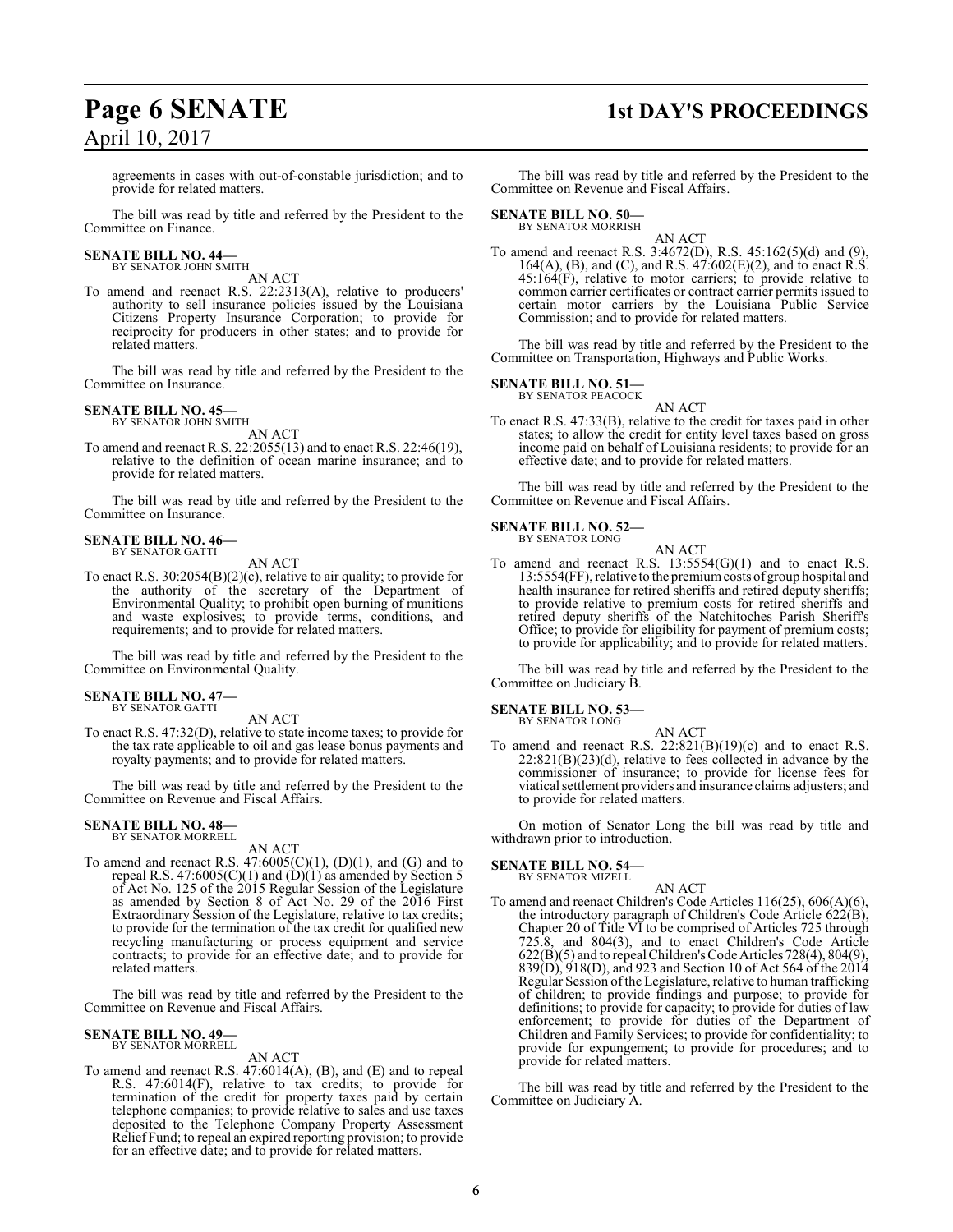### **SENATE BILL NO. 55—** BY SENATOR MILLS

### AN ACT

To amend and reenact R.S. 40:973(A) and 978(F) and to enact R.S. 40:978.3, relative to prescribing controlled dangerous substances; to provide for automatic renewal in the prescription monitoring program; to provide for mandated access of the programby prescribers; to provide for exceptions; to provide for continuing education requirements; to provide for rulemaking; to provide for effective dates; and to provide for related matters.

The bill was read by title and referred by the President to the Committee on Health and Welfare.

### **SENATE BILL NO. 56—** BY SENATOR LONG

AN ACT

To amend and reenact R.S. 22:1563(A), relative to reporting of administrative actions against an insurance producer; to provide with respect to the reporting of actions taken by a governmental or nongovernmental agency against an insurance producer; and to provide for related matters.

The bill was read by title and referred by the President to the Committee on Insurance.

#### **SENATE BILL NO. 57—** BY SENATOR CORTEZ

A JOINT RESOLUTION

Proposing to amend Article VII, Section 27(B) of the Constitution of Louisiana, relative to the Transportation Trust Fund; to remove authority to appropriate or dedicate monies in the trust fund to state police for traffic control purposes; and to specify an election for submission of the proposition to electors and provide a ballot proposition.

The bill was read by title and referred by the President to the Committee on Transportation, Highways and Public Works.

### **SENATE BILL NO. 58—** BY SENATOR MILLS

AN ACT

To amend and reenact R.S. 28:911, 912, 913, 914, 915, 916, 917, and 918, to enact R.S. 28:910, 913.1, 913.2, 913.3, 913.4, 913.5, 913.6, and 913.7, and to repeal R.S. 28:831, Chapter 16 of Title 28 of the Louisiana Revised Statutes of 1950, comprised of R.S. 28:851 through 856, Chapter 17 of Title 28 of the Louisiana Revised Statutes of 1950, comprised of R.S. 28:861 through 866, Chapter 18 of Title 28 of the Louisiana Revised Statutes of 1950, comprised of R.S. 28:871 through 876, Chapter 19 of Title 28 of the Louisiana Revised Statutes of 1950, comprised of R.S. 28:891 through 896, Chapter 20 of Title 28 of the Louisiana Revised Statutes of 1950, comprised of R.S. 28:901 through 906, and R.S. 28:919 and 920, relative to the statewide human services districts and authorities; to provide for legislative intent; to provide for definitions; to provide for board and district identification; to provide for governing board membership; to provide for terms; to provide for education and training for board members; to provide for sole source contracting to specific community partners; to provide for interagency council actions and obligations; to provide for coordination with the Louisiana Department of Health; to repeal expired statutes; to repeal duplicate provisions oflaw; to provide for an effective date; and to provide for related matters.

The bill was read by title and referred by the President to the Committee on Health and Welfare.

### **SENATE BILL NO. 59—**

BY SENATORS MILLS, JOHNS, MORRISH AND GARY SMITH AN ACT

To enact R.S. 37:1741.1, relative to prescription drug price information; to provide for disclosure of certain information; to provide for a form; to provide for penalties; to provide for rulemaking authority; to provide for an effective date; and to provide for related matters.

### **1st DAY'S PROCEEDINGS Page 7 SENATE** April 10, 2017

The bill was read by title and referred by the President to the Committee on Health and Welfare.

### **SENATE BILL NO. 60—**

BY SENATOR WALSWORTH AN ACT

To provide relative to state highways; to designate a portion of United States Highway 425 in the unincorporated community of Chase, in Franklin Parish, as the "Trooper Bobby Smith Memorial Highway"; to designate a portion of United States Highway 165 near the town of Sterlington, in Ouachita Parish, as the "Officer David Elahi Memorial Highway"; and to provide for related matters.

The bill was read by title and referred by the President to the Committee on Transportation, Highways and Public Works.

### **SENATE BILL NO. 61—**

BY SENATOR ALLAIN

- A JOINT RESOLUTION
- Proposing to add Article VII, Section 21(N) of the Constitution of Louisiana, relative to ad valorem tax exemptions; to authorize local economic development authorities or districts, or parish governing authorities to exempt offshore vessels from ad valorem taxes; and to specify an election for submission of the proposition to electors and provide a ballot proposition.

The bill was read by title and referred by the President to the Committee on Revenue and Fiscal Affairs.

### **SENATE BILL NO. 62—** BY SENATOR ALLAIN

A JOINT RESOLUTION

Proposing to add Article VII, Section 21(N) of the Constitution of Louisiana, relative to ad valorem tax exemptions; to exempt inventory over a ten-year period; and to specify an election for submission of the proposition to electors and provide a ballot proposition.

The bill was read by title and referred by the President to the Committee on Revenue and Fiscal Affairs.

### **SENATE BILL NO. 63—** BY SENATOR GATTI

AN ACT To amend and reenact R.S. 33:2011(B), relative to occupational diseases; to provide with respect to the firefighters; to provide for the classification of certain types of cancer as occupational diseases or infirmities connected with the duties of a firefighter; and to provide for related matters.

The bill was read by title and referred by the President to the Committee on Labor and Industrial Relations.

### **SENATE BILL NO. 64—**

BY SENATOR GATTI

AN ACT To amend and reenact R.S. 3:2463(C) and (E) and to enact R.S.  $3:2462(6)$  and  $2465(E)$  and  $(F)$ , relative to animal shelter operating procedures; to authorize animal shelters to post pictures of animals on a social media account or website; to require inspectors and shelter personnel to annually attend training offered by the Louisiana Animal Control Association; to require animal shelters to implement a seventy-two hour minimumhold time for stray animals; to provide for definitions; and to provide for related matters.

The bill was read by title and referred by the President to the Committee on Agriculture, Forestry, Aquaculture, and Rural Development.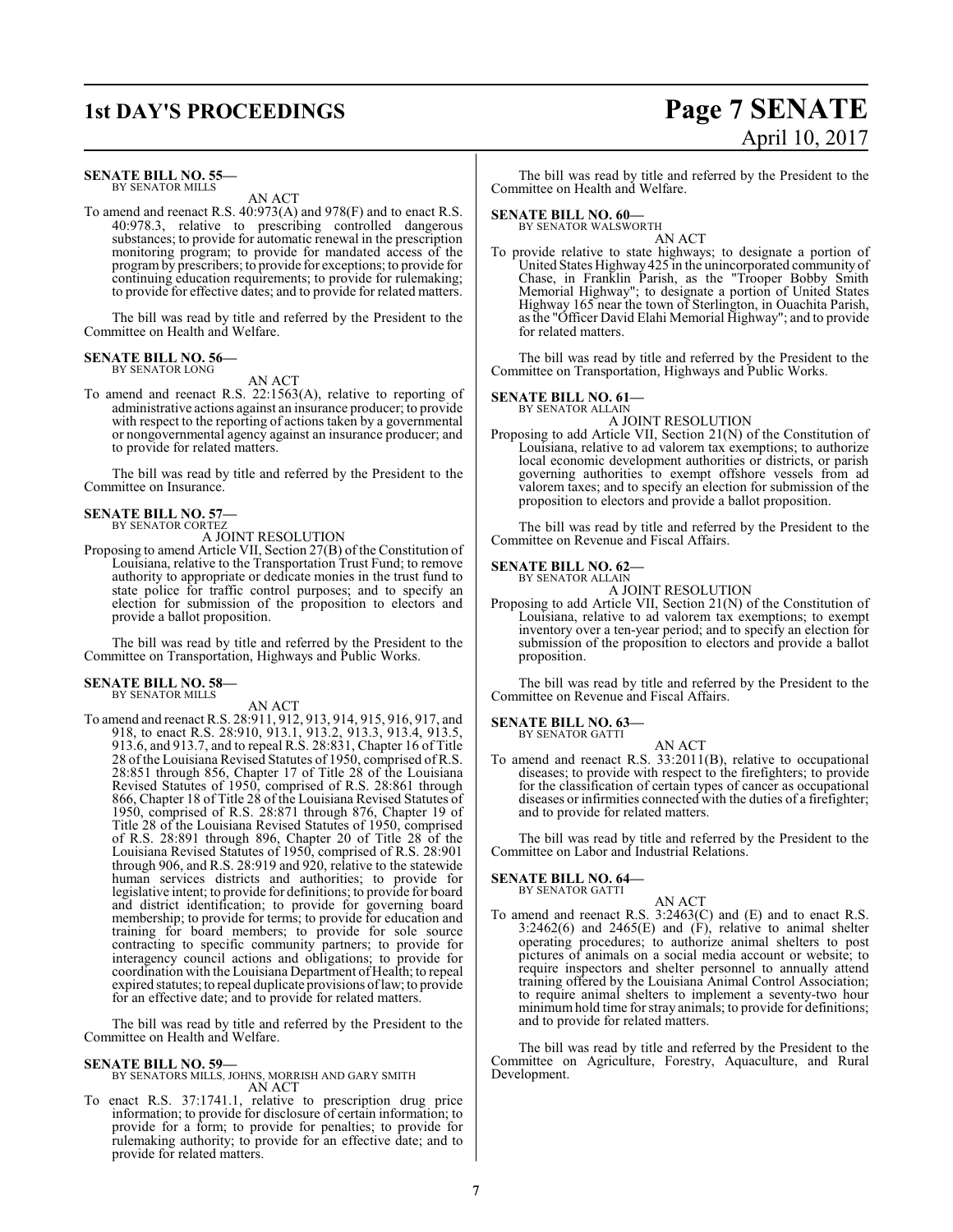### **Page 8 SENATE 1st DAY'S PROCEEDINGS**

### **SENATE BILL NO. 65—** BY SENATOR COLOMB

AN ACT

To amend and reenact R.S. 33:1967(A), relative to fire protection; to require at least one full-time fire suppression employee in the rank of firefighter or firefighter/operator be assigned to and carried on each force during each shift; and to provide for related matters.

The bill was read by title and referred by the President to the Committee on Local and Municipal Affairs.

### **SENATE BILL NO. 66—** BY SENATOR BARROW

AN ACT

To amend and reenact R.S. 46:2605(A)(6) and 2607, to enact R.S.  $46:2605(A)(7)$ , and to repeal R.S.  $46:2801$ , relative to the Children's Cabinet; to provide for extension of the Cabinet; to provide for duties of the Children's Cabinet Advisory Board; to provide for the repeal of the Child Poverty Prevention Council for Louisiana; and to provide for related matters.

The bill was read by title and referred by the President to the Committee on Health and Welfare.

### **SENATE BILL NO. 67—** BY SENATOR FANNIN

AN ACT

To amend and reenact R.S. 39:72.1(A) and to enact R.S. 38:2211.1, relative to certain appropriations; to provide that recipients of appropriations be in compliance with audit requirements in order to let contracts; and to provide for related matters.

The bill was read by title and referred by the President to the Committee on Finance.

#### **SENATE BILL NO. 68—** BY SENATOR FANNIN

AN ACT

To amend and reenact R.S. 40:1730.26(3) and to enact R.S. 40:1730.26(5), relative to the State UniformConstructionCode; to provide for submission of updates to legislative subject matter committees; to require approval of proposed updates by legislative committees; to provide for procedures; and to provide for related matters.

The bill was read by title and referred by the President to the Committee on Commerce, Consumer Protection, and International Affairs.

### **SENATE BILL NO. 69—** BY SENATOR CARTER

AN ACT

To enact R.S. 2:2, relative to unmanned aircraft; to provide exclusive jurisdiction to the state in the regulation of such systems; to preempt local ordinances, rules, regulations, and codes; to provide for federal preemption; and to provide for related matters.

The bill was read by title and referred by the President to the Committee on Transportation, Highways and Public Works.

### **SENATE BILL NO. 70—** BY SENATOR DONAHUE

AN ACT

To amend and reenact R.S. 40:639 and to enact R.S. 40:971.3, relative to controlled dangerous substances; to make the misbranding or adulteration of drugs with the intent to defraud or mislead a felony offense; to provide penalties; and to provide for related matters.

The bill was read by title and referred by the President to the Committee on Judiciary C.

### **SENATE BILL NO. 71—**

BY SENATOR DONAHUE AN ACT

To amend and reenact R.S. 17:5002(A)(2), (B), (D)(1)(b) and (2)(b), the introductory paragraph of 5041, and the introductory paragraph of 5042, relative to the Taylor Opportunity Program for Students; to provide relative to the amounts of program awards; and to provide for related matters.

The bill was read by title and referred by the President to the Committee on Education.

### **SENATE BILL NO. 72—** BY SENATOR MILKOVICH

AN ACT

To enact Code of Civil Procedure Art. 1636.1, relative to contradictory hearings in civil proceedings; to provide for the right to present oral arguments; to provide with respect to waiver of oral argument and nullity of a judgment when oral argument is not allowed; and to provide for related matters.

The bill was read by title and referred by the President to the Committee on Judiciary A.

### **SENATE BILL NO. 73—** BY SENATOR MILKOVICH

AN ACT

To enact R.S. 17:24.4(E)(7), relative to state content standards and related assessments; to allow each public school governing authority to determine the content standards and assessments to be used in the schools under its jurisdiction; to prohibit the State Board of Elementary and Secondary Education and the state Department of Education from mandating the use of stateadopted standards and assessments; to provide for a process whereby the people can decide which content standards and assessments will be used in public schools; to provide relative to the school and district accountability system, teacher evaluations, and pupil progression plans; and to provide for related matters.

The bill was read by title and referred by the President to the Committee on Education.

#### **SENATE BILL NO. 74—** BY SENATOR MILKOVICH

AN ACT

To amend and reenact R.S.  $40:2531(B)(7)$ , relative to law enforcement; to provide relative to the rights oflawenforcement officers while under investigation; to provide relative to investigations of alleged criminal activity; and to provide for related matters.

The bill was read by title and referred by the President to the Committee on Judiciary B.

### **SENATE BILL NO. 75—** BY SENATOR MILLS

AN ACT To amend and reenact R.S. 36:259, 801.1(A), the introductory paragraph of 802, and 803, R.S. 37:753(B), (C)(4) and (J),  $832(\overline{B})(2)$ , 916(B), 962, 1042, 1104(A), (B)(1), and (C),  $1174(B)$ ,  $1263(B)$ ,  $(D)$  and  $(E)$ ,  $1515(A)(2)$  and  $(3)$ ,  $(C)$ ,  $(D)$ ,  $(E)$ and  $(F)$ , 2102(A), 2353(A)(1), (2) and (3), the introductory paragraph of  $2403(B)$ ,  $2455(B)(1)$  and  $(5)$ ,  $2503(A)(3)(c)$ ,  $265\overline{4}$ (A), (B), (C) and (D), the introductory paragraph of 2704(A), (A)(5), (B) and (C), 2802(A)(1), (C), (D), (E), (F) and (G),  $3061(A)(1)(a)$ , the introductory paragraph of  $3084(B)(1)$ and (C), the introductory paragraph of  $320I(B)(1)$  and  $(B)(1)(c)$ and  $(C)$ , the introductory paragraph of 3389 $(B)$ , 3444 $(A)$ ,  $(B)$ and (C), 3463(A), (B) and (E),  $3554(A)(1)$  and (B), 3703(B)(1), and R.S. 49:992(D)(5) and (G), to enact R.S. 36:260, R.S. 37:753(C)(5), 2102(C), 2403(B)(6), 2802(H), 3061(A)(1)(d),  $3084(B)(1)(e)$ ,  $3201(B)(1)(e)$  and  $(F)$ ,  $3389(B)(6)$ ,  $3554(A)(3)$ , and 3703(B)(8), and to repeal R.S. 37:1263(F) and R.S.  $40:5.11(C)$ ,  $(D)$ ,  $(E)$  and  $(F)$ , relative to the health profession licensing boards created within the Louisiana Department of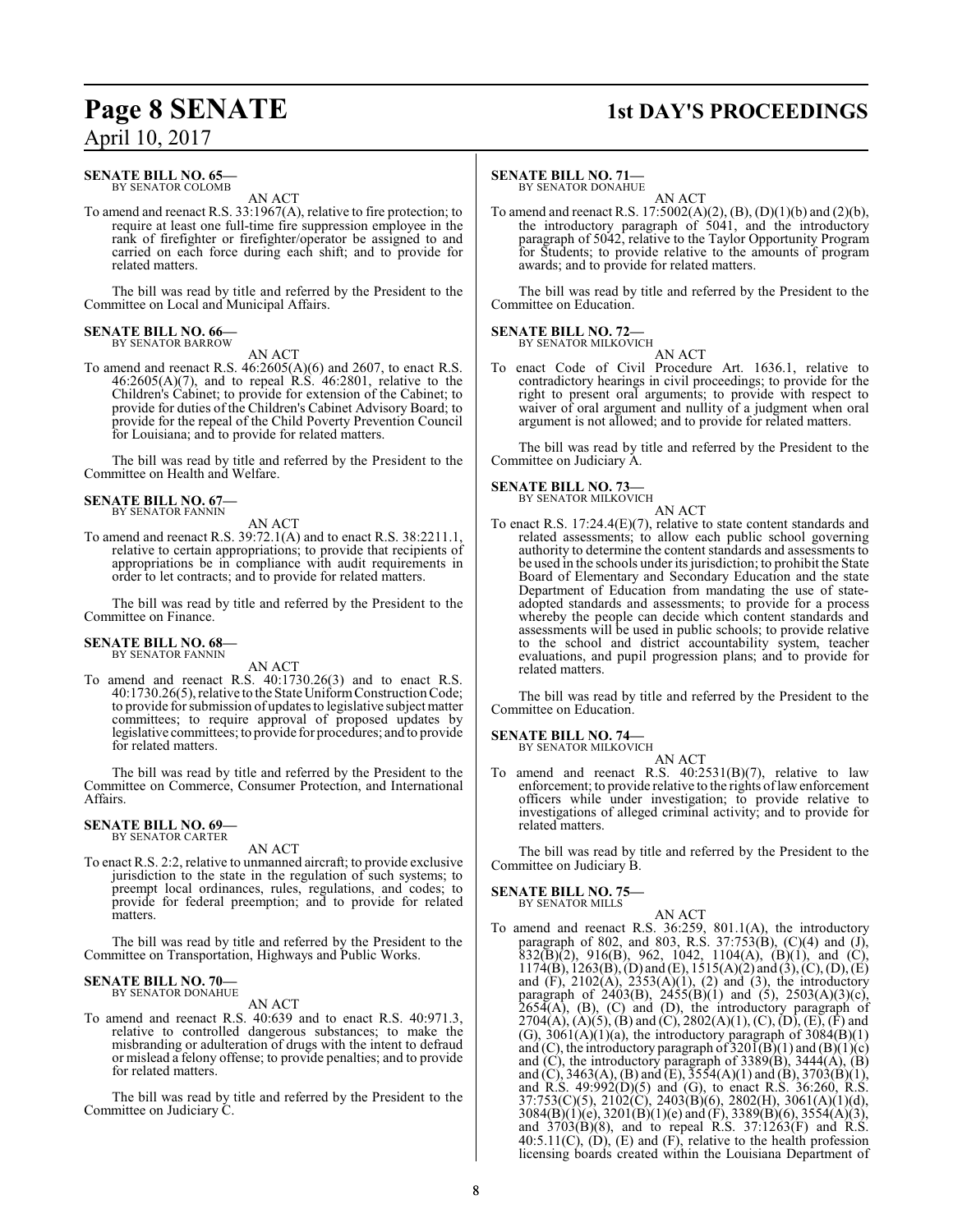### **1st DAY'S PROCEEDINGS Page 9 SENATE** April 10, 2017

Health; to provide for responsibilities of the Louisiana Department of Health; to provide for responsibilities of the health profession licensing boards created within the Louisiana Department of Health; to provide for board membership; to provide for effective dates; and to provide for related matters.

The bill was read by title and referred by the President to the Committee on Health & Welfare.

### **SENATE BILL NO. 76—** BY SENATOR LAMBERT

AN ACT

To amend and reenact Code of Criminal Procedure Article 611(C), relative to venue in criminal matters; to allow venue for certain criminal matters to be the parish in which the victim resides as well as the parish in which the crime occurred; and to provide for related matters.

The bill was read by title and referred by the President to the Committee on Judiciary C.

## **SENATE BILL NO. 77—** BY SENATOR LAMBERT

AN ACT

To amend and reenact R.S. 56:322.2(D), relative to shad gill nets; to provide for the commercial harvest of shad and skipjack; to provide for the seasons for taking of shad and skipjack; to provide limitations for the taking of shad as bait; to provide terms and requirements; and to provide for related matters.

The bill was read by title and referred by the President to the Committee on Natural Resources.

### **SENATE BILL NO. 78—** BY SENATOR LUNEAU

AN ACT

To amend and reenact R.S.  $47:6007(B)(26)$  and  $(C)(1)(d)(i)$  and (ii)(aa) and to repeal R.S.  $47:6007(\hat{C})(1)(d)(ii)(c\hat{c})$ , relative to the motion picture production tax credit; to provide with respect to the motion picture investor tax credit; to provide for definitions; to provide for the certification of credits; to provide for an annual program cap on the tax credit and a fiscal year program cap on all allowances of the tax credits and transfers; to provide for effectiveness; and to provide for related matters.

The bill was read by title and referred by the President to the Committee on Revenue and Fiscal Affairs.

### **SENATE BILL NO. 79—** BY SENATOR LUNEAU

AN ACT

To amend and reenact Section 8 of Act No. 125 of the 2015 Regular Session of the Legislature as amended by Section 2 of Act No. 29 of the 2016 First Extraordinary Session of the Legislature and to repeal Sections 4, 5, and 6 of Act No. 125 of the 2015 Regular Session of the Legislature, relative to income and corporation franchise tax credits; to eliminate the termination of reductions previously enacted; to provide for an effective date; and to provide for related matters.

The bill was read by title and referred by the President to the Committee on Revenue and Fiscal Affairs.

### **SENATE BILL NO. 80—** BY SENATOR BISHOP

AN ACT

To enact R.S. 32:398(N), relative to traffic accidents; to authorize a civilian traffic control officer or entity to investigate a traffic accident in any parish with a population of not less than two hundred fifty-five thousand nor more than three hundred fifty thousand, based upon the latest federal decennial census; to provide for exceptions; to provide for qualifications and training; and to provide for related matters.

The bill was read by title and referred by the President to the Committee on Transportation, Highways and Public Works.

### **SENATE BILL NO. 81—**

BY SENATOR BISHOP

AN ACT To amend and reenact Children's Code Article 405(A) and (B) and to enact Children's Code Article 116(4.1), relative to curators; to provide for definitions; to provide for the payment of fees; and to provide for related matters.

The bill was read by title and referred by the President to the Committee on Judiciary A.

#### **SENATE BILL NO. 82—** BY SENATOR APPEL

AN ACT To amend and reenact R.S.  $17:24.4(F)(1)(a)$  and (c), relative to elementary and secondary education; to provide relative to the Louisiana Competency-Based Education Program; to provide relative to state content standards and related assessments; to provide relative to the implementation and administration of Louisiana Educational Assessment Program tests; and to provide for related matters.

The bill was read by title and referred by the President to the Committee on Education.

### **SENATE BILL NO. 83—** BY SENATOR BARROW

AN ACT To amend and reenact R.S.  $33:4574.1.1(A)(6)$  and to repeal R.S. 47:338.217, relative to East Baton Rouge Parish; to provide relative to Visit Baton Rouge; to provide relative to occupancy taxes of hotel rooms, motel rooms, and overnight camping facilities levied by the commission; to authorize the commission to levy an additional occupancy tax of hotel rooms, motel

rooms, and overnight camping facilities; to provide for the use of additional tax proceeds; and to provide for related matters.

The bill was read by title and referred by the President to the Committee on Local and Municipal Affairs.

**SENATE BILL NO. 84—**

BY SENATOR PEACOCK

AN ACT To amend and reenact R.S. 18:193(F), relative to inactive voters; to provide relative to voter registration cancellation; to provide for notice to inactive voters; to provide for publication of inactive voter; and to provide for related matters.

The bill was read by title and referred by the President to the Committee on Senate and Governmental Affairs.

### **SENATE BILL NO. 85—** BY SENATOR COLOMB

AN ACT To amend and reenact R.S.  $17:281(A)(2)$ , relative to student health; to authorize the state Department of Education and the Louisiana Department of Health to survey students about risk behavior associated with chronic health conditions; and to provide for related matters.

The bill was read by title and referred by the President to the Committee on Education.

### **SENATE BILL NO. 86—** BY SENATOR PERRY

AN ACT To amend and reenact R.S. 16:2(B) and R.S. 42:261(F), relative to legal representation of parishes; to authorize certain parishes to employ its own attorneys; and to provide for related matters.

The bill was read by title and referred by the President to the Committee on Judiciary B.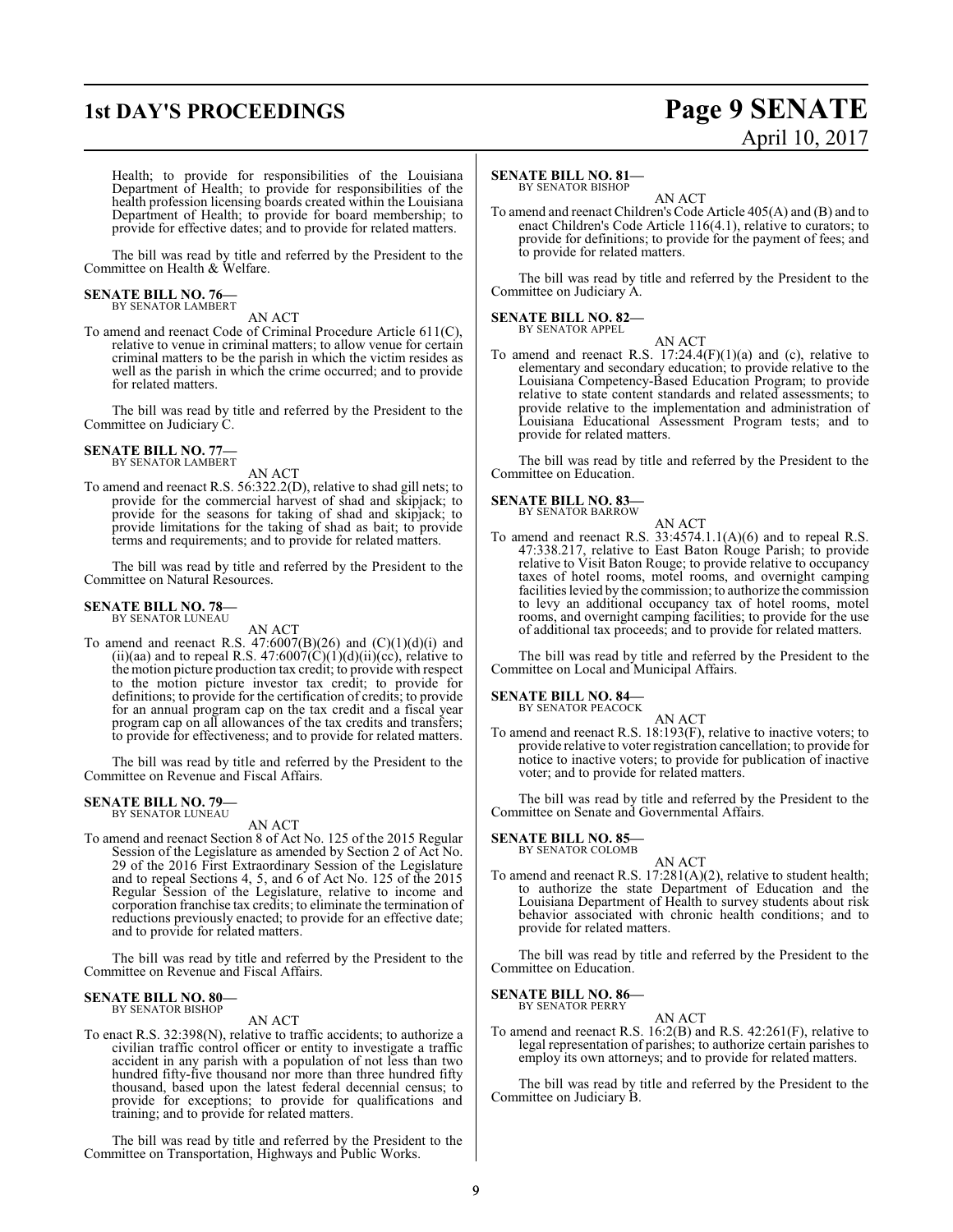### **Page 10 SENATE** 1st DAY'S PROCEEDINGS

### **SENATE BILL NO. 87—**

BY SENATOR MORRISH AN ACT

To enact R.S. 17:25.2, relative to distribution of minimum foundation program funds; to provide relative to payment of certain unfunded accrued liability of the Teachers' Retirement System of Louisiana; to provide relative to the powers and duties of the State Board of Elementary and SecondaryEducation; to provide relative to the obligations of employers to the retirement system; and to provide for related matters.

The bill was read by title and referred by the President to the Committee on Education.

### **SENATE BILL NO. 88—** BY SENATOR LONG

AN ACT

To enact R.S. 46:460.72, relative to rural health clinic look-alike entities; to provide for creation of a provider type; to provide for Medicaid reimbursement; and to provide for related matters.

The bill was read by title and referred by the President to the Committee on Health and Welfare.

### **SENATE BILL NO. 89—** BY SENATOR FANNIN

AN ACT

To amend and reenact R.S. 39:54(A), relative to appropriations; to provide that appropriations shall not exceed ninety-eight percent of the official forecast in effect at the time the appropriations are made unless certain conditions have been met; and to provide for related matters.

The bill was read by title and referred by the President to the Committee on Finance.

#### **SENATE BILL NO. 90—** BY SENATOR ERDEY

AN ACT

To amend and reenact R.S. 17:1681.1(A) and (B), relative to scholarships for children of certain lawenforcement officers and other investigative employees killed or permanently disabled in the performance of duty; to allow use of the scholarships for part-time attendance; and to provide for related matters.

The bill was read by title and referred by the President to the Committee on Education.

### **SENATE BILL NO. 91—** BY SENATOR PETERSON

AN ACT

To amend and reenact R.S. 17:223(A), 416.1(B), and 3996(B)(2), relative to student discipline; to prohibit the use of corporal punishment in public elementary and secondary schools for students with exceptionalities, except gifted and talented students; and to provide for related matters.

The bill was read by title and referred by the President to the Committee on Education.

### **SENATE BILL NO. 92—**

BY SENATORS TARVER AND MARTINY AN ACT

To amend and reenact R.S. 9:291 and Civil Code Articles 118 and 2315.8, and to enact Civil Code Article 3496.3 and Code of Evidence Article 412.5, relative to civil actions, proceedings, and remedies; to provide relative to matters involving domestic abuse; to provide relative to suits between spouses; to provide relative to liability; to provide relative to certain remedies, prescriptive periods and evidence; to provide certain terms, conditions, procedures, and requirements; and to provide for related matters.

The bill was read by title and referred by the President to the Committee on Judiciary A.

### **SENATE BILL NO. 93—**

BY SENATORS MILLS AND ALLAIN AND REPRESENTATIVES BARRAS, HUVAL, TERRY LANDRY AND MIGUEZ AN ACT

To enact R.S.  $47:301(14)(g)(iv)$  relative to sales and use tax; to clarify the definition of repairs to tangible personal property; to provide for an effective date; and to provide for related matters.

The bill was read by title and referred by the President to the Committee on Revenue and Fiscal Affairs.

### **SENATE BILL NO. 94—**

BY SENATORS GARY SMITH AND WARD AN ACT

To provide relative to state highways; to designate the parallel bridges crossing the Reserve Relief Canal on Interstate 10 in St. John the Baptist Parish as the "Spencer Chauvin Memorial Bridge"; to designate a portion of United States Highway 190 in West Baton Rouge Parish as the "Trooper Francis C. Zinna Memorial Highway"; and to provide for related matters.

The bill was read by title and referred by the President to the Committee on Transportation, Highways and Public Works.

### **SENATE BILL NO. 95—**

BY SENATOR MORRISH

AN ACT To amend and reenact the chapter heading of Chapter 3 of Subtitle VII of Title 47 of the Louisiana Revised Statutes of 1950, and R.S. 47:6301(A)(1), the introductory paragraph of 6301(A)(2), 6301(A)(2)(c), and (3), (B)(1)(c)(iv), (vii), and (ix), (2)(a)(i), and  $(3)(a)(iii)$ ,  $(C)(1)(c)$ ,  $(e)$ , and  $(f)$ ,  $(2)(a)$  and  $(b)$  and to repeal R.S. 47:6301(D), relative to donations to school tuition organizations; to convert the school tuition organization rebate to a nonrefundable income tax credit; to limit the donation amount eligible for the tax credit; to provide taxpayer eligibility; to provide for penalties to student tuition organizations for failure to comply or report timely; to provide student eligibility qualifications; to provide for an effective date; and to provide for related matters.

The bill was read by title and referred by the President to the Committee on Revenue and Fiscal Affairs.

**SENATE BILL NO. 96—** BY SENATOR JOHNS

AN ACT

To amend and reenact R.S. 40:1007(A), (B), the introductory paragraph of (E), the introductory paragraph of (F), (I), and (J),  $1008(A)$ , and  $1009(A)$  and (B) and to enact R.S.  $40:1003(15)$ and  $1007(E)(5)$ , (6), and (7), and (K), relative to the prescription monitoring program; to provide for definitions; to provide for access to prescription monitoring information; to provide for immunity; to provide for education and training; to provide for penalties; to provide for an effective date; and to provide for related matters.

The bill was read by title and referred by the President to the Committee on Health and Welfare.

**SENATE BILL NO. 97—**

BY SENATOR FANNIN AN ACT

To amend and reenact R.S. 47:301(10)(e), 305.3, and 305.8 and to enact R.S. 47:301(30), relative to sales tax; to provide relative to certain agricultural sales and use tax exemptions; to define commercial farmer; to provide for an effective date; and to provide for related matters.

The bill was read by title and referred by the President to the Committee on Revenue and Fiscal Affairs.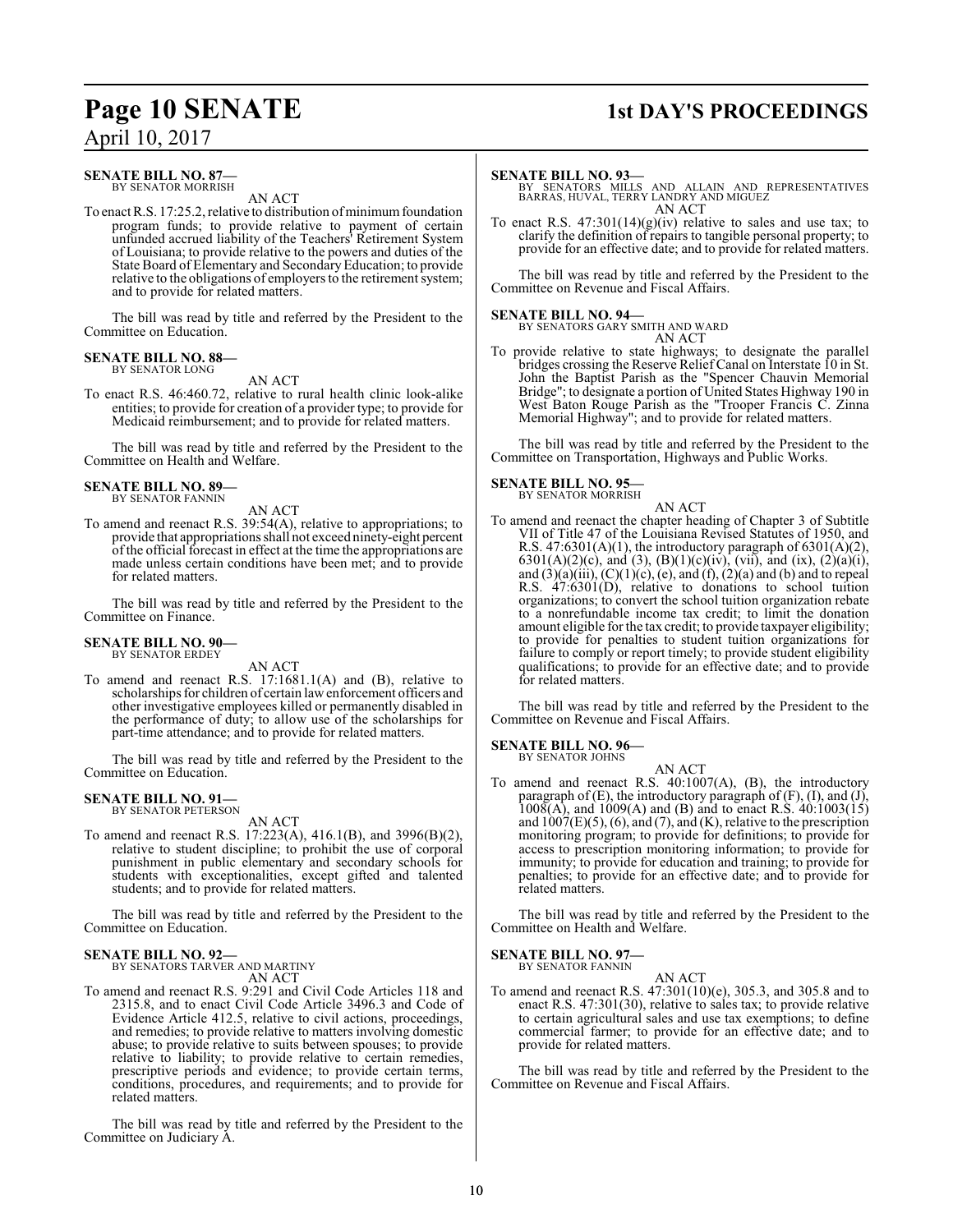### **1st DAY'S PROCEEDINGS Page 11 SENATE**

### **SENATE BILL NO. 98—**

BY SENATOR DONAHUE AN ACT

To amend and reenact the introductory paragraph of R.S. 39:2(15.1), 24.1(A) and (E)(3), 34(A), 51(A)(2), and 56(A) and to enact R.S. 39:36(A)(7), relative to budgetary procedures; to define expenditures and incentive expenditure programs; to provide for inclusion in the executive budget, the general appropriation bill, other appropriation bills, and the state budget of incentive expenditures; to provide for an effective date; and to provide for related matters.

The bill was read by title and referred by the President to the Committee on Finance.

### **SENATE BILL NO. 99—** BY SENATOR DONAHUE

AN ACT

To amend and reenact R.S. 33:130.401(A), 130.402(A), (B), (D), (E), (F) and (G), and R.S. 33:130.409(A), and to enact R.S. 33:130.409 (D), relative to the St. Tammany Parish Development District; to provide relative to the classification of the district; to provide relative to its board of commissioners; to provide relative to a nominating committee; to provide relative to certain prohibitions regarding transactions and employment; and to provide for related matters.

The bill was read by title and referred by the President to the Committee on Local and Municipal Affairs.

### **SENATE BILL NO. 100—** BY SENATOR DONAHUE

AN ACT

To amend and reenact R.S. 39:29(A), 32(E)(3) and (7), and  $36(B)(1)(c)$ ,  $(6)$ , and  $(8)$  and to enact R.S.  $39:2(40.1)$ , relative to budgets; to provide for the budget office under the direction of the division of administration to produce a standstill budget; to define and describe the elements of the standstill budget; to provide for the utilization of the standstill budget in the executive budget contents; to provide for an effective date; and to provide for related matters.

The bill was read by title and referred by the President to the Committee on Finance.

### **SENATE BILL NO. 101—** BY SENATOR RISER

AN ACT

To enact R.S. 47:490.1.1, relative to military honor license plates; to provide for issuance of a military honor license plate with an identical number for a motorcycle and a boat trailer to veterans and other military personnel; and to provide for related matters.

The bill was read by title and referred by the President to the Committee on Transportation, Highways and Public Works.

# **SENATE BILL NO. 102—** BY SENATOR JOHNS

### AN ACT

To enact R.S. 17:1876, relative to the programs in the Louisiana Community and Technical Colleges; to create the Louisiana Educational Workforce Training Fund; to provide for the creation of a fund; to provide for purposes; to provide for sources of funding; to provide for a private match; to provide for distribution of the fund; to provide for the promulgation of policies for the administration of the fund; and to provide for related matters.

The bill was read by title and referred by the President to the Committee on Finance.

### **SENATE BILL NO. 103—**

BY SENATOR RISER

AN ACT To amend and reenact R.S. 56:722(A)(2), relative to game and fish commissions; to provide for the adoption of rules and regulations; to provide for terms and conditions; and to provide for related matters.

The bill was read by title and referred by the President to the Committee on Natural Resources.

#### **SENATE BILL NO. 104—** BY SENATOR APPEL

AN ACT To amend and reenact R.S. 37:2163(A)(1), relative to contractors; to provide for bid specifications and requirements; to provide for certain conditions; and to provide for related matters.

The bill was read by title and referred by the President to the Committee on Commerce, Consumer Protection, and International Affairs.

### **SENATE BILL NO. 105—** BY SENATOR ALLAIN

AN ACT

To enact R.S. 47:321.1(F)(67), relative to state sales and use tax; to provide with respect to the exemption for sales and purchases of diesel fuel, butane, propane, or other liquefied petroleum gases to farmers; to provide for effectiveness and applicability of the exclusion; and to provide for related matters.

The bill was read by title and referred by the President to the Committee on Revenue and Fiscal Affairs.

### **SENATE BILL NO. 106—**

BY SENATOR BISHOP

AN ACT To enact R.S. 17:3351(L), relative to postsecondary education; to provide relative to the prevention of unplanned pregnancies among unmarried college students; to require each public postsecondary institution to develop and implement an action plan to address the prevention of unplanned pregnancies among unmarried college students; to provide for components of the plan; to provide for reporting requirements; and to provide for related matters.

The bill was read by title and referred by the President to the Committee on Education.

#### **SENATE BILL NO. 107—** BY SENATOR WHITE

To enact R.S. 32:1254(O), relative to distribution and sale of motor vehicles; to provide for a licensing exception for speciality vehicle dealers who manufacture wheeled, armored personnel carriers for sale to law enforcement agencies; and to provide for related matters.

The bill was read by title and referred by the President to the Committee on Commerce, Consumer Protection, and International Affairs.

**SENATE BILL NO. 108—** BY SENATOR WHITE

AN ACT

To enact R.S. 37:1436(E) and (F), relative to licensing and registration of persons engaged in real estate activity; to provide for penalties; to provide for procedures, terms, and conditions; and to provide for related matters.

The bill was read by title and referred by the President to the Committee on Commerce, Consumer Protection, and International Affairs.

AN ACT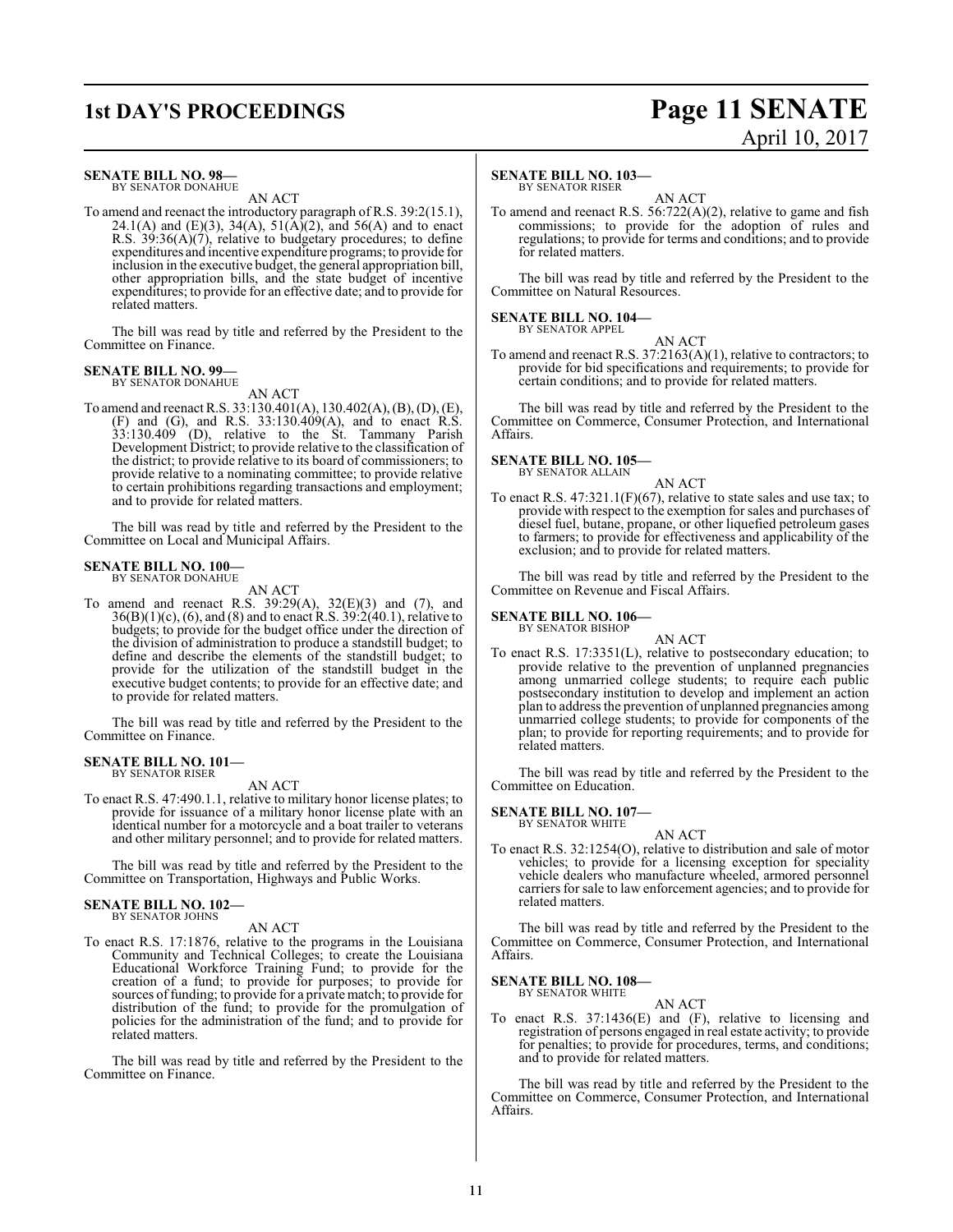### **Page 12 SENATE 1st DAY'S PROCEEDINGS**

### **SENATE BILL NO. 109—** BY SENATOR CLAITOR

AN ACT

To enact Part V of Chapter 1 of Code Title XXIV of Code Book III of Title 9 of the Louisiana Revised Statutes of 1950, to be comprised of R.S. 9:5836, relative to the effect of obligations during certain emergencies and disasters; to provide relative to suspension of prescription and peremptive periods and other legal deadlines; to provide relative to the extension of prescription and peremptive periods and other legal deadlines; to provide relative to the ratification of Executive Orders JBE 2016-53, 2016-57, and 2016-66; to provide certain terms, conditions, procedures, and requirements; to provide for retroactive application; and to provide for related matters.

The bill was read by title and referred by the President to the Committee on Judiciary A.

#### **SENATE BILL NO. 110—** BY SENATOR LUNEAU

AN ACT

To enact R.S. 17:5004 and 5004.1, relative to the Taylor Opportunity Program for Students; to provide relative to residency requirements for award recipients; to require repayment of program awards under certain circumstances; to require the Board of Regents to promulgate rules relative to repayment; to require that these rules provide for means of collection and for specified exceptions; to provide relative to applicability; and to provide for related matters.

The bill was read by title and referred by the President to the Committee on Education.

### **SENATE BILL NO. 111—** BY SENATOR MIZELL

AN ACT

To amend and reenact R.S. 40:1061.14(A) and (A)(1) and (B)(3)(b) and (4), and  $1061.19(A)(2)$  and to enact R.S. 40:1061.14.1, relative to abortion for a unemancipated minor; to provide for parental consent; to provide for court orders; to require identification for parents or guardians; to provide for counseling for minor children who are victims of coerced abortions or commercial sexual exploitation; to provide for evaluation and counseling; to provide for recordkeeping; to provide for penalties; and to provide for related matters.

The bill was read by title and referred by the President to the Committee on Health and Welfare.

#### **SENATE BILL NO. 112—** BY SENATOR WHITE

AN ACT

To enact R.S. 39:1622(H), relative to performance-based energy efficiency contracts; to provide for the effect of certain modifications and change order and approvals thereof; and to provide for related matters.

The bill was read by title and referred by the President to the Committee on Finance.

### **SENATE BILL NO. 113—** BY SENATOR BARROW

AN ACT

To amend and reenact R.S.  $47:601(C)(1)(c)$ , relative to the corporation franchise tax; to provide for exemptions from franchise tax; to provide for an effective date; and to provide for related matters.

The bill was read by title and referred by the President to the Committee on Revenue and Fiscal Affairs.

### **SENATE BILL NO. 114—**

BY SENATOR APPEL AN ACT

To enact R.S. 45:844.45.1, relative to advanced service; to authorize local government to provide advanced services in public airports; to provide for terms and conditions; and to provide for related matters.

The bill was read by title and referred by the President to the Committee on Commerce, Consumer Protection, and International Affairs.

#### **SENATE BILL NO. 115—** BY SENATOR APPEL

AN ACT

To enact R.S. 33:9097.30, relative to crime prevention and improvement districts; to create the University Neighborhood Security and Improvement District in Orleans Parish; to provide for the powers and duties of the district and its board of commissioners; to provide for a parcel fee; to provide with respect to termination of the district; and to provide for related matters.

The bill was read by title and referred by the President to the Committee on Local and Municipal Affairs.

### **SENATE BILL NO. 116—** BY SENATOR MILLS

AN ACT

To enact Part III of Chapter 2 of Title 24 of the Louisiana Revised Statutes of 1950, to be comprised of R.S. 24:111 through 114, relative to exercise and healthier communities; to create the Work Out Now: WON Louisiana Legislative Commission; to provide for commission membership, powers, duties, and functions; to provide for staff support and finances for the commission; to provide for cooperation with and support for the commission; to provide for an effective date; and to provide for related matters.

The bill was read by title and referred by the President to the Committee on Health and Welfare.

**SENATE BILL NO. 117-**

BY SENATOR COLOMB

AN ACT To amend and reenact R.S. 22:1570(B)(1)(introductory paragraph) and (i) and 1963, and to enact  $R.S. 22:1570.1$  relative to insurance producers; to require certain insurance producers to maintain professional liability insurance for the benefit of insurance customers; to provide for unfair trade practices; and to provide for related matters.

The bill was read by title and referred by the President to the Committee on Insurance.

### **SENATE BILL NO. 118—** BY SENATOR COLOMB

AN ACT

To enact R.S. 47:6025.1, relative to state income tax credits; to provide a tax credit to reimburse, pay, or offset certain flood insurance premiums paid to the National Flood Insurance Program; to provide a refundable credit against state income taxes to certain taxpayers in the amount of the premiums paid to the National Flood Insurance Program; to provide for an effective date; and to provide for related matters.

The bill was read by title and referred by the President to the Committee on Revenue and Fiscal Affairs.

### **SENATE BILL NO. 119—**

BY SENATOR WARD

AN ACT To authorize and provide for the lease to Williams, Inc. of any right, title, and interest the state may claim in and to the surface of certain immoveable property located in Iberville Parish; to provide for a description of the surface of the land to be leased;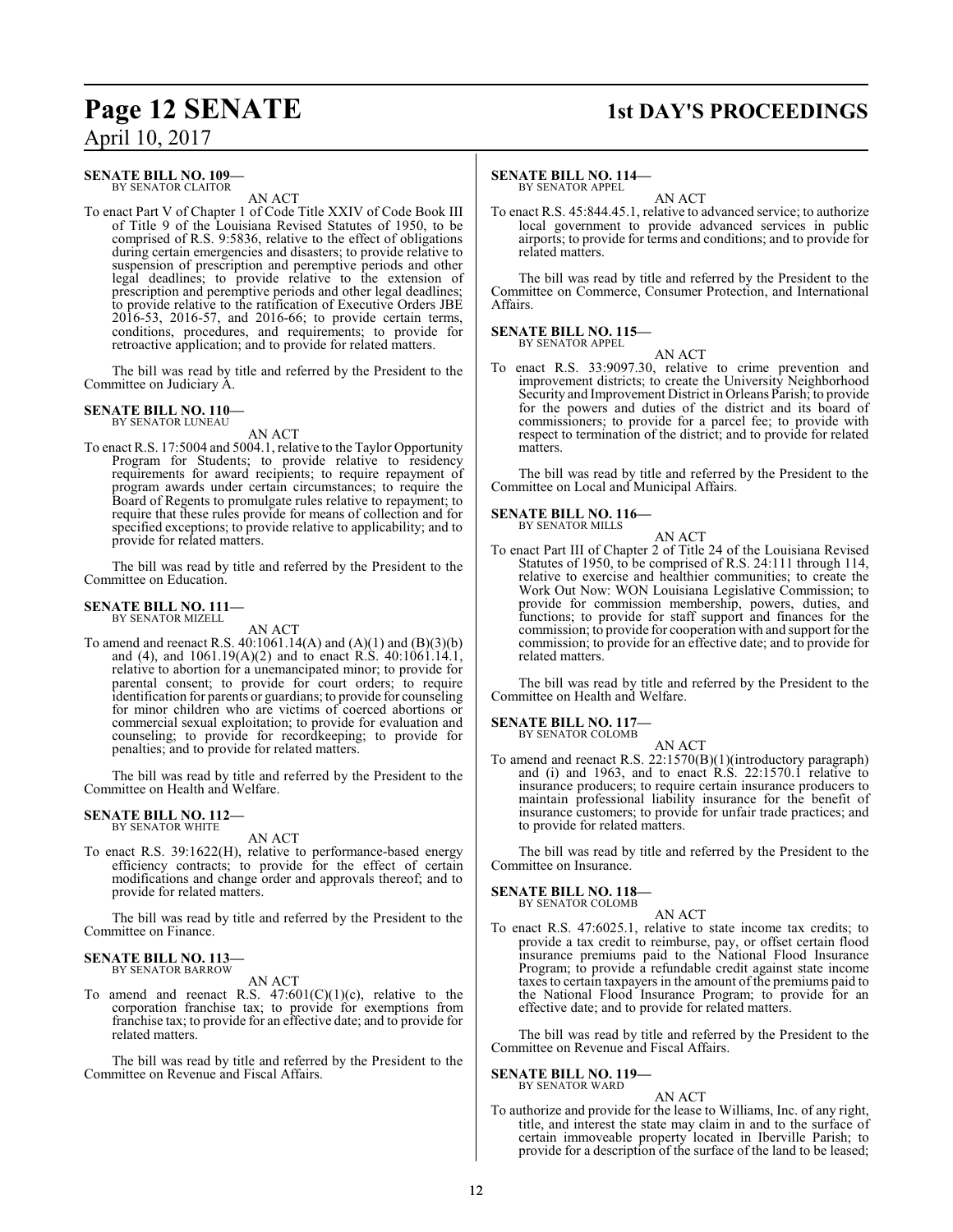# **1st DAY'S PROCEEDINGS Page 13 SENATE** April 10, 2017

to provide for the reservation of mineral and timber rights; to provide for the discretion of the administrator of the state land office to negotiate such other terms and conditions as he shall deem necessary, appropriate, and in the best interests of the state; and to provide for related matters.

The bill was read by title and referred by the President to the Committee on Natural Resources.

### **SENATE BILL NO. 120—** BY SENATOR WARD

AN ACT

To amend and reenact Civil Code Articles 2704, 2725 and 2728(2), the heading of Title XI of Code Book VII of the Code of Civil Procedure, Code of Civil Procedure Articles 4701, 4702, the section heading of Code of Civil Procedure Article 4703, Code ofCivil Procedure Articles 4704, 4731, 4732 and 4912, and Part IV of Chapter 1 of Title IX of Title 9 of the Louisiana Revised Statutes of 1950, to be comprised of R.S. 9:3251 through 3254, relative to residential leases; to provide a grace period for the nonpayment of rent; to provide for notice not to extend; to provide for notice of termination; to provide for the notice to vacate; to provide for the judgment of eviction; to provide for the return of a security deposit; to provide for the right of retention; to provide time periods; to provide for damages and attorney fees; to provide with respect to the waiver of rights; and to provide for related matters.

The bill was read by title and referred by the President to the Committee on Judiciary A.

#### **SENATE BILL NO. 121—** BY SENATOR WARD

AN ACT

To amend and reenact Code of Civil Procedure Articles 1421 and 1464, R.S. 23:1123, 1124, 1203(E), 1221(4)(s)(ii), 1307 and 1317.1, R.S. 39:1952(14)(e), and R.S. 46:2136(A)(4), relative to court-ordered and other mandatory physical and mental examinations; to provide relative to such examinations in certain civil and administrative matters, procedures, and claims; to provide for consistency in terminology and nomenclature, and to provide for related matters.

The bill was read by title and referred by the President to the Committee on Judiciary A.

#### **SENATE BILL NO. 122—** BY SENATOR WARD

AN ACT

To amend and reenact R.S. 14:93(D) and 93.2.3(C), relative to cruelty to juveniles; to provide enhanced penalties for an offender who is an employee of a child day care center; and to provide for related matters.

The bill was read by title and referred by the President to the Committee on Judiciary C.

### **SENATE BILL NO. 123—** BY SENATOR WARD

AN ACT

To amend and reenact R.S. 47:287.12, relative to corporation income tax; to provide relative to the rate of the corporation income tax; to provide for a flat tax rate; to provide for effectiveness; and to provide for related matters.

The bill was read by title and referred by the President to the Committee on Revenue and Fiscal Affairs.

### **SENATE BILL NO. 124—** BY SENATOR WARD

### AN ACT

To amend and reenact R.S. 47:287.12, relative to corporation income tax; to provide relative to the rate ofthe corporation income tax; to provide for a flat tax rate; to provide for effectiveness; and to provide for related matters.

The bill was read by title and referred by the President to the Committee on Revenue and Fiscal Affairs.

### **SENATE BILL NO. 125—**

BY SENATOR THOMPSON AN ACT

To authorize and provide for the transfer of certain state property; to provide for the transfer of state property in Tensas Parish; to provide for the property description; to provide for reservation of mineral rights; to provide terms, conditions, and requirements; and to provide for related matters.

The bill was read by title and referred by the President to the Committee on Natural Resources.

### **SENATE BILL NO. 126—**<br>BY SENATOR THOMPSON

AN ACT To enact Part V of Chapter 7 of Title 3 of the Louisiana Revised Statutes of 1950, to be comprised of R.S. 3:921 through 931, relative to produce safety; to designate the Louisiana Department of Agriculture and Forestry as the state agency responsible for cooperating with the secretary of the United States Department of Health and Human Services regarding the FDA Food Safety Modernization Act; to authorize certain contracts with the Louisiana Department of Health; to authorize the commissioner of agriculture and forestry to adopt rules and employ certain personnel; to provide for the registration and regulation of covered produce farms; to provide relative to records, reports, inspections, and investigations; to provide for injunctive relief; to authorize the commissioner to issue stop orders; to provide for criminal and civil penalties; to provide for definitions; and to provide for related matters.

The bill was read by title and referred by the President to the Committee on Agriculture, Forestry, Aquaculture, and Rural Development.

### **SENATE BILL NO. 127—**

BY SENATOR THOMPSON

AN ACT To amend and reenact R.S. 32:53(A)(3), relative to motor vehicles; to provide relative to display of a motor vehicle license plate; to prohibit coverings and devices fromobstructing a motor vehicle license plate; and to provide for related matters.

The bill was read by title and referred by the President to the Committee on Transportation, Highways and Public Works.

### **SENATE BILL NO. 128—** BY SENATOR MILKOVICH

AN ACT To amend and reenact R.S. 14:87.3(C) and (D) and to enact R.S. 14:87.3(E), to prohibit cutting, resection, excision, harvesting, or removing a body part, organ, or tissue of an aborted baby for sale, commerce, transport, research, or profit; to provide penalties; and to provide for related matters.

The bill was read by title and referred by the President to the Committee on Judiciary C.

### **SENATE BILL NO. 129—**

BY SENATORS ALLAIN AND APPEL AN ACT

To amend and reenact R.S. 9:1254(A), relative to rights and servitude of passage on certain waterways; to provide for limitations of a servitude of passage; and to provide for related matters.

The bill was read by title and referred by the President to the Committee on Judiciary A.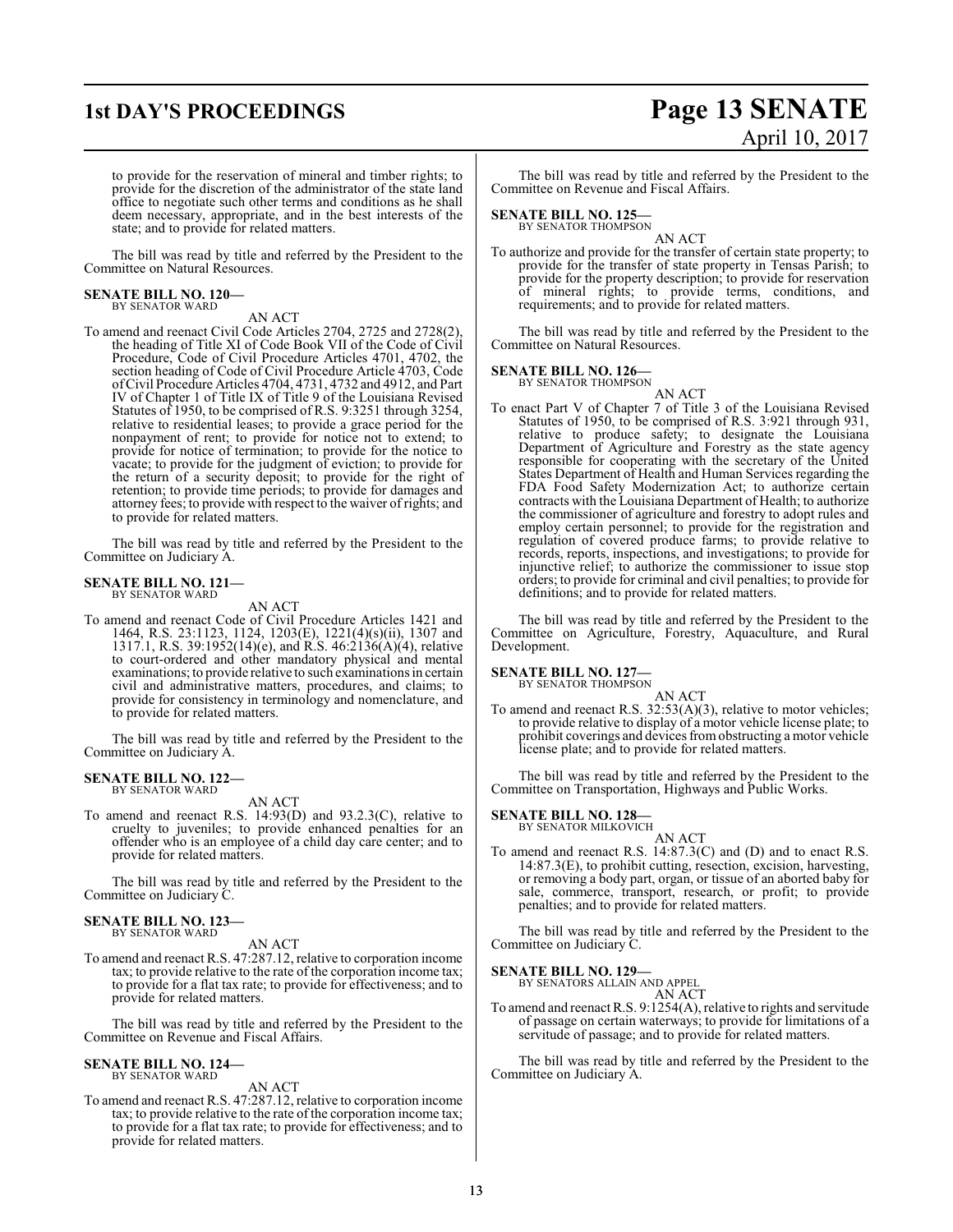## **Page 14 SENATE** 1st DAY'S PROCEEDINGS

April 10, 2017

### **SENATE BILL NO. 130—** BY SENATOR ALLAIN

A JOINT RESOLUTION

Proposing to amend Section 21(F) and to add Section 21(N) of Article VII of the Constitution of Louisiana, relative to ad valorem tax exemptions; to prohibit industrial property tax exemptions on ad valorem taxes imposed by school boards; to exempt inventory from ad valorem taxation over a ten-year period; and to specify an election for submission of the proposition to electors and provide a ballot proposition.

The bill was read by title and referred by the President to the Committee on Revenue and Fiscal Affairs.

### **SENATE BILL NO. 131—** BY SENATOR BISHOP

AN ACT

To enact R.S. 14:64.5, relative to armed robbery; to provide an enhanced penalty when committed upon a drivers-sales worker; and to provide for related matters.

The bill was read by title and referred by the President to the Committee on Judiciary C.

### **SENATE BILL NO. 132—** BY SENATOR WHITE

- AN ACT
- To amend and reenact R.S. 56:1855(M)(2) and to enact R.S. 56:1855(O), relative to the Louisiana Scenic Rivers Act; to provide for certain natural and scenic rivers; to provide exceptions for certain uses on the Amite River, Comite River, and Bayou Manchac; to provide terms, conditions, and procedures; and to provide for related matters.

The bill was read by title and referred by the President to the Committee on Natural Resources.

### **SENATE BILL NO. 133—** BY SENATOR MORRELL

AN ACT

To amend and reenact R.S. 17:170(E), relative to immunization of persons entering school for the first time; to provide for parental notification if there are students enrolled in a prekindergarten program or licensed day care center who opted not to provide evidence of required immunizations; to provide for confidentiality; and to provide for related matters.

The bill was read by title and referred by the President to the Committee on Education.

### **SENATE BILL NO. 134—** BY SENATOR ALLAIN

AN ACT

To enact R.S. 22:2318, relative to Louisiana Citizens Property Insurance Corporation; to provide with respect to the Louisiana Citizens Home Strengthening Grant Pilot Program; to provide for definitions; to provide for grant application requirements; to provide with respect to building code enforcement; and to provide for related matters.

The bill was read by title and referred by the President to the Committee on Insurance.

### **SENATE BILL NO. 135—** BY SENATOR LAMBERT

AN ACT

To enact R.S. 47:463.192, relative to motor vehicles; to provide for the "Blue Star Family" special prestige license plate; to provide for the creation, issuance, and design of such plate; to authorize adoption of rules and regulations; and to provide for related matters.

The bill was read by title and referred by the President to the Committee on Transportation, Highways and Public Works.

### **SENATE BILL NO. 136—**

BY SENATOR WARD AN ACT

To amend and reenact R.S. 47:6006.1(C) and (D), 6014(D), 6018(E), the introductory paragraph of  $6022(E)(2)$ , R.S.  $47:6030(F)$ , 6032(A) and (E),  $603\overline{4}$ (D)(1), 6035(E), 6107(A) and (B), and 6108(A) and to enact R.S.  $47:6022(E)(3)$ , 6105(C), and 6108(C) and R.S. 51:1807(F), relative to tax credits; to eliminate the refundability of certain corporation income and franchise tax credits; to provide for refundability of certain income tax credits against individual income tax; to provide for an effective date; and to provide for related matters.

The bill was read by title and referred by the President to the Committee on Revenue and Fiscal Affairs.

### **SENATE BILL NO. 137—**

BY SENATOR JOHNS AN ACT

To enact R.S. 33:4699.1(E), relative to lakefront property within the city of Lake Charles; to authorize a referendum election on a proposition regarding certain lands owned by the city; and to provide for related matters.

The bill was read by title and referred by the President to the Committee on Local and Municipal Affairs.

### **SENATE BILL NO. 138—** BY SENATOR RISER

AN ACT To amend and reenact R.S. 39:1621(A) and (B), relative to the procurement code; to lower the threshold for consulting services contracts to be competitively bid or negotiated; to provide for an effective date; and to provide for related matters.

The bill was read by title and referred by the President to the Committee on Finance.

### **SENATE BILL NO. 139—**

BY SENATOR MARTINY AN ACT

To amend and reenact Code of Criminal Procedure Arts. 893(A) and (B), the introductory paragraph of 899.1(A), (B), and (D),  $900(A)(5)$ , (6), and (7), and  $903.1$ , R.S. 13:5304(B)(10)(b), and (c), and R.S. 15:571.3(B) and (D),  $574.2(C)(1)$  and (2) and  $(D)(1)$ , the introductory paragraph of  $(6)$ ,  $(8)(a)$ , and  $(9)$ , 574.4(A)(1) and (2),  $(\overrightarrow{B})(1)$  and  $(\overrightarrow{C})(2)$ , 574.4.1(A)(1), 574.4.2(B), 574.4.3(A)(1), 574.6, 574.7(B), 574.9(D), (E), (F) and  $(G)$ , 574.20, and  $828(B)$  and  $(C)$ , and to enact Code of Criminal Procedure Arts.  $893(G)$ ,  $895.6$ , and  $895.7$ , and R.S. 15:574.2(C)(4), 574.4(F), 574.9(H), 827(A)(7) and 828(D), relative to criminal justice; to provide for alternatives to incarceration; to provide for release fromincarceration and from supervision; to provide for felony probation and parole; to provide for suspension and deferral of sentence; to provide for the term of probation and of parole; to provide for extended probation periods; to provide for discharge credits for felony probation and for parole; to provide for the earning of discharge credits; to provide for the regulation of number of credits earned; to provide for methods to rescind credits; to provide for notice; to provide for the satisfaction of sentences; to provide for discharge from probation and from parole; to provide for administrative sanctions; to provide for technical violations of probation and of parole; to authorize use of administrative sanctions; to provide for a system of administrative rewards; to provide for probation and for parole revocation; to provide for sentences imposed for technical violations of probation and of parole; to provide for credit for time served; to provide for the substance abuse probation program; to provide for diminution of sentence; to provide for good time; to provide for earning rates for good time; to provide for the committee on parole; to provide for meetings of the committee on parole; to provide for voting; to provide for administrative parole; to provide for notice to victims; to provide for notice for victim's spouse or next of kin; to provide for parole eligibility; to provide for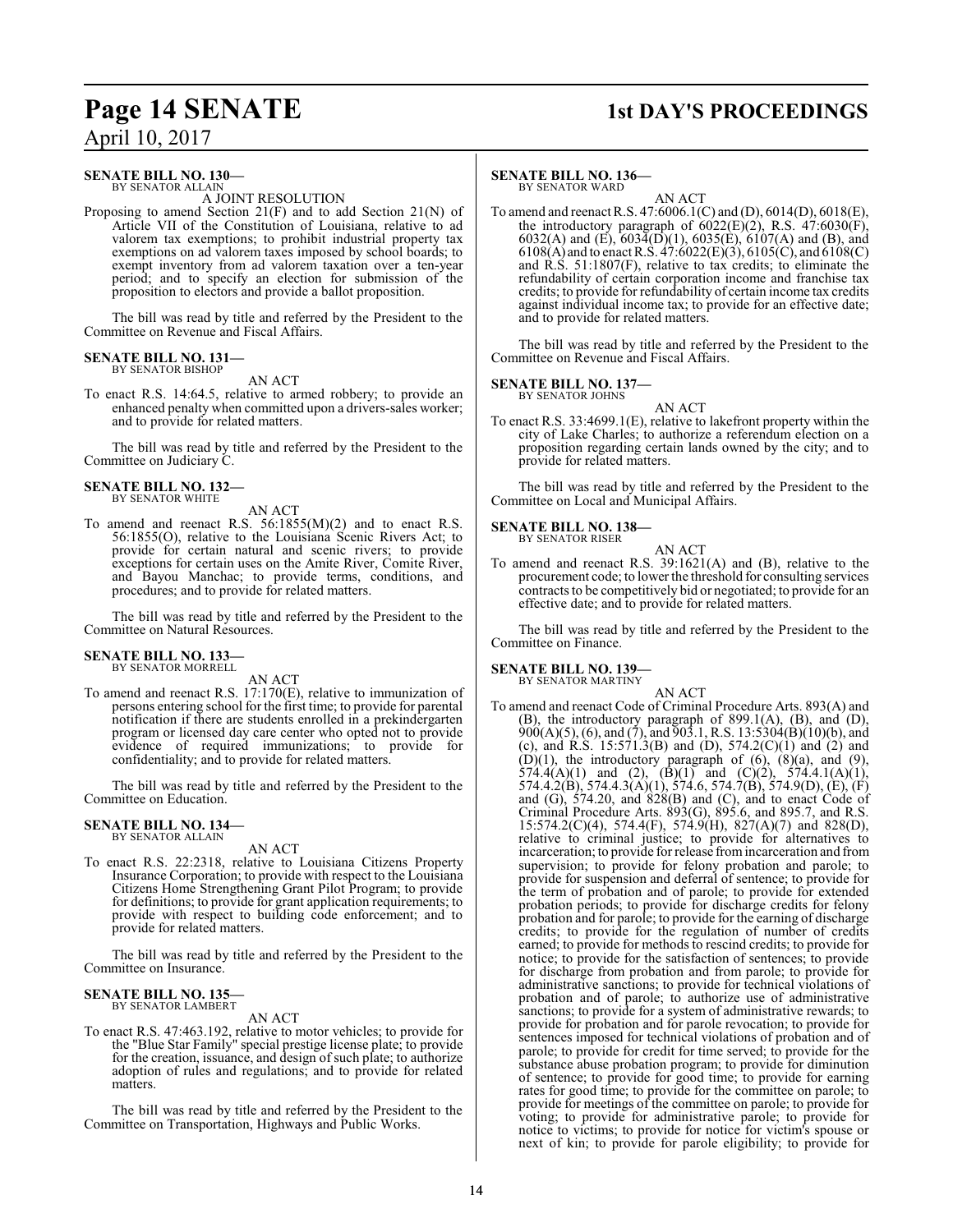### parole eligibility for offenders serving a life sentence; to provide for parole hearings; to provide for conditions of parole; to provide for custody and supervision of parolees; to provide for modification of parole; to provide for suspension of probation and of parole; to provide for return to custody hearings; to provide for detainers; to provide for enforceability of detainers; to provide for medical parole; to authorize medical furloughs; to provide for the term of medical parole and furlough; to provide for revocation of medical parole or furlough for improved health; to provide for written case plans; to provide for classification and treatment programs; to provide for credit for participation in certain programs; to provide relative to good time for offenders sentenced as habitual offenders; to provide for rulemaking; to provide for record collection; to provide for maintenance of records; to provide for effective dates; and to provide for related matters.

The bill was read by title and referred by the President to the Committee on Judiciary C.

### **SENATE BILL NO. 140—** BY SENATOR WALSWORTH

A JOINT RESOLUTION

Proposing to enact Article VII, Section 21(N) of the Constitution of Louisiana, relative to ad valorem tax exemptions; to provide for the exemption of property subject to certain cooperative endeavor agreements; and to specify an election for submission of the proposition to electors and provide a ballot proposition.

The bill was read by title and referred by the President to the Committee on Revenue and Fiscal Affairs.

### **SENATE BILL NO. 141—** BY SENATOR WALSWORTH

AN ACT

To amend and reenact R.S. 23:1553(G), relative to the Incumbent Worker Training Program; to extend the termination date of the fund; and to provide for related matters.

The bill was read by title and referred by the President to the Committee on Labor and Industrial Relations.

### **SENATE BILL NO. 142—**

BY SENATOR CLAITOR AND REPRESENTATIVE TERRY LANDRY AN ACT

To amend and reenact R.S. 14:30(C), 42(D), and 113(C), relative to offenses punishable by death; to eliminate the death penalty as punishment for the crimes of first degree murder, first degree rape, and treason; to provide for the penalty of life imprisonment without benefit of parole, probation, or suspension of sentence for the crime of treason; to provide for prospective application; and to provide for related matters.

The bill was read by title and referred by the President to the Committee on Judiciary C.

### **SENATE BILL NO. 143—**

BY SENATOR CHABERT AND REPRESENTATIVE STOKES AN ACT

To amend and reenact R.S. 36:204(B)(6) and R.S. 56:1687(6) and (9), and to enact R.S.  $36:204(B)(9)$  and (10), relative to the powers and duties of the secretary of culture, recreation and tourism; to provide for the procedure for the sale, lease, and sublease of state parks land; to provide for concession leases; and to provide for related matters.

The bill was read by title and referred by the President to the Committee on Natural Resources.

### **SENATE BILL NO. 144—** BY SENATOR JOHNS

AN ACT

To amend and reenact R.S. 26:90(D), (E), (F), and (G) and 286(D), (E), (F), and (G), to enact R.S.  $26:90(L)$  and  $286(K)$ , and to repeal R.S. 26:90(B)(4) and 286(B)(4), relative to holders of alcoholic retail dealer's permits for beverages or high alcoholic

## **1st DAY'S PROCEEDINGS Page 15 SENATE** April 10, 2017

content or low alcoholic content; to provide relative acts prohibited on the premises; to provide relative to age restrictions on certain conduct under certain circumstances; to provide relative to legislative intent; and to provide for related matters.

The bill was read by title and referred by the President to the Committee on Judiciary B.

# **SENATE BILL NO. 145—** BY SENATOR CLAITOR

To enact R. S. 17:1891 within Chapter 6 of Title 17 of the Louisiana Revised Statutes of 1950, relative to granting of free tuition by Tulane University; to provide relative to the Tulane Legislative Scholarship; to require that a student's legislative scholarship be applied toward his financial obligations before certain other award amounts; and to provide for related matters.

AN ACT

The bill was read by title and referred by the President to the Committee on Education.

### **Message from the House**

### **CONCURRING IN SENATE CONCURRENT RESOLUTIONS**

April 10, 2017

To the Honorable President and Members of the Senate:

I am directed to inform your honorable body that the House of Representatives has finally concurred in the following Senate Concurrent Resolutions:

#### **SENATE CONCURRENT RESOLUTION NO. 3—** BY SENATOR LONG

A CONCURRENT RESOLUTION To invite the Honorable John Bel Edwards, Governor of Louisiana, to address a joint session of the legislature.

Reported without amendments.

Respectfully submitted, ALFRED W. SPEER Clerk of the House of Representatives

### **Motion**

Senator Long moved that the Senate proceed to the House of Representatives to meet in Joint Session.

### **Joint Session of the Legislature**

The joint session of the legislature was called to order at 1:00 P.M. by the Honorable John A. Alario, Jr., President of the Senate.

On motion of Senator Long, the calling of the roll on the part of the Senate was dispensed with.

On motion of Representative Leger, the calling of the roll on the part of the House was dispensed with.

The President of the Senate appointed the following special committee to escort the Honorable John Bel Edwards, Governor of the State of Louisiana, to the joint session.

On the part of the Senate: Senators LaFleur, Donahue, Fannin, John Smith, and Barrow.

On the part of the House: Representatives Amedee, Cox, Falconer, Hensgens, and Thibaut.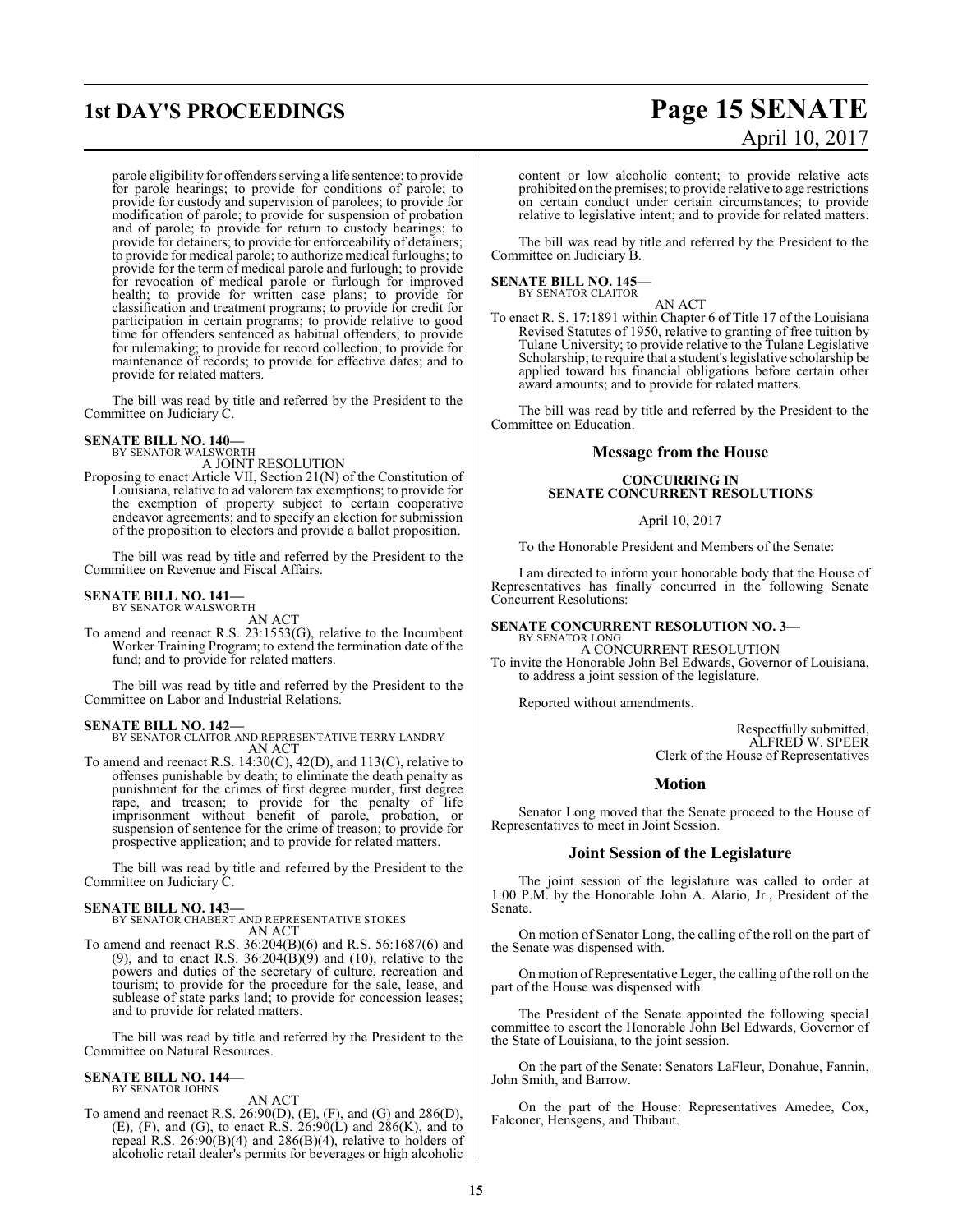## **Page 16 SENATE 1st DAY'S PROCEEDINGS**

### **Prayer**

Prayer was offered by Father Cleo Milano, Pastor at Our Lady of Mercy Catholic Church in Baton Rouge.

### **Pledge of Allegiance**

John A. Alario, Jr., President of the Senate led the joint session in reciting the Pledge of Allegiance to the Flag of the United States of America.

Chancely Courson sang *The National Anthem*.

The President of the Senate introduced the Honorable John Bel Edwards, who addressed the joint session of the legislature.

On motion of Senator Long, the Senate retired to its own chamber.

### **After Joint Session**

### **ROLL CALL**

The Senate was called to order by the President of the Senate with the following Senators present:

### PRESENT

| Mr. President<br>Allain<br>Appel<br>Barrow<br>Boudreaux<br>Carter<br>Chabert<br>Claitor<br>Cortez<br>Donahue<br>Erdey<br>Total $-31$ | Fannin<br>Gatti<br>Hewitt<br>Johns<br>Luneau<br>Martiny<br>Milkovich<br>Mills<br>Mizell<br>Morrell<br>Morrish<br><b>ABSENT</b> | Peacock<br>Perry<br>Peterson<br>Riser<br>Smith, G.<br>Smith, J.<br>Walsworth<br>Ward<br>White |
|--------------------------------------------------------------------------------------------------------------------------------------|--------------------------------------------------------------------------------------------------------------------------------|-----------------------------------------------------------------------------------------------|
| Bishop<br>Colomb                                                                                                                     | Lambert<br>Long                                                                                                                | Thompson                                                                                      |

The President of the Senate announced there were 31 Senators present and a quorum.

### **Senate Business Resumed After Joint Session**

### **Prefiled Senate Bills and Joint Resolutions to be Introduced and Referred, Resumed**

#### **SENATE BILL NO. 146—** BY SENATOR CLAITOR

LaFleur Tarver

Total - 7

AN ACT

To amend and reenact R.S. 15:529.1(C) and (G), relative to the Habitual Offender Law; to decrease the cleansing period for offenses that are not crimes of violence or sex offenses; to provide for the suspension of imposition or execution of a sentence under the Habitual Offender Law under certain circumstances; and to provide for related matters.

The bill was read by title and referred by the President to the Committee on Judiciary C.

### **SENATE BILL NO. 147—** BY SENATOR RISER

AN ACT

To amend and reenact R.S. 29:40, 102, 116, 120, 132, 136, relative to the Military Department; to provide for the jurisdiction of courts-martial; to provide for the regulation of the Military Department; to provide for the composition and conduct of disciplinary proceedings of service members; to provide for administration of disciplinary hearings and actions; to provide for exceptional circumstances; and to provide for related matters.

The bill was read by title and referred by the President to the Committee on Judiciary B.

### **SENATE BILL NO. 148—** BY SENATOR CHABERT

AN ACT To enact Chapter 48 of Title 34 of the Louisiana Revised Statutes of 1950, to be comprised of R.S. 34:3471 through 3483, relative to waterways; to provide for a priority program for the deepening and dredging of waterways; to establish the Dredging and Deepening Fund; to provide for certain terms, definitions, language, conditions, procedures, and requirements; and to provide for related matters.

The bill was read by title and referred by the President to the Committee on Finance.

### **SENATE BILL NO. 149—**

BY SENATOR CHABERT AN ACT

To amend and reenact the introductory paragraph of R.S. 47:6036(B)(2) and (B)(2)(a), (c), and (d),  $(12)$ ,  $(13)$ , and  $(14)$ , the introductory paragraph of  $(C)(1)(a)$  and  $(a)(i)$ ,  $(b)$ , and  $(2)$ , and the introductory paragraph of  $(4)(c)$ , and  $(D)(2)(c)$  and  $(d)$ , and to enact R.S. 47:6036(B)(15), relative to taxes; to provide relative to investor tax credits for qualifying projects and qualifying small projects performed in Louisiana ports; and to provide for related matters.

The bill was read by title and referred by the President to the Committee on Revenue and Fiscal Affairs.

**SENATE BILL NO. 150—** BY SENATORS CHABERT AND MORRELL AN ACT

To amend and reenact R.S. 47:6036(C)(1)(b), (G), the introductory paragraph of R.S. 47:6036(I)(1),  $(I)(1)(c)$  and (2)(a) and to repeal R.S. 47:6036(K), relative to the Ports of Louisiana tax credits; to streamline the approval process; to change the overall credit caps; to extend the sunset date of the credit; to remove an expired reporting provision; to provide for an effective date; and to provide for related matters.

The bill was read by title and referred by the President to the Committee on Revenue and Fiscal Affairs.

### **SENATE BILL NO. 151—** BY SENATOR WHITE

AN ACT

To enact R.S. 29:733-A and to repeal R.S. 29:733, relative to emergency preparedness; to create the Interstate Emergency Management Assistance Compact; to provide for responsibilities, powers, duties, functions, and liability of the compact; to provide terms, conditions, procedures, and requirements; to repeal the Interstate Emergency Preparedness and Disaster Compact; and to provide for related matters.

The bill was read by title and referred by the President to the Committee on Judiciary B.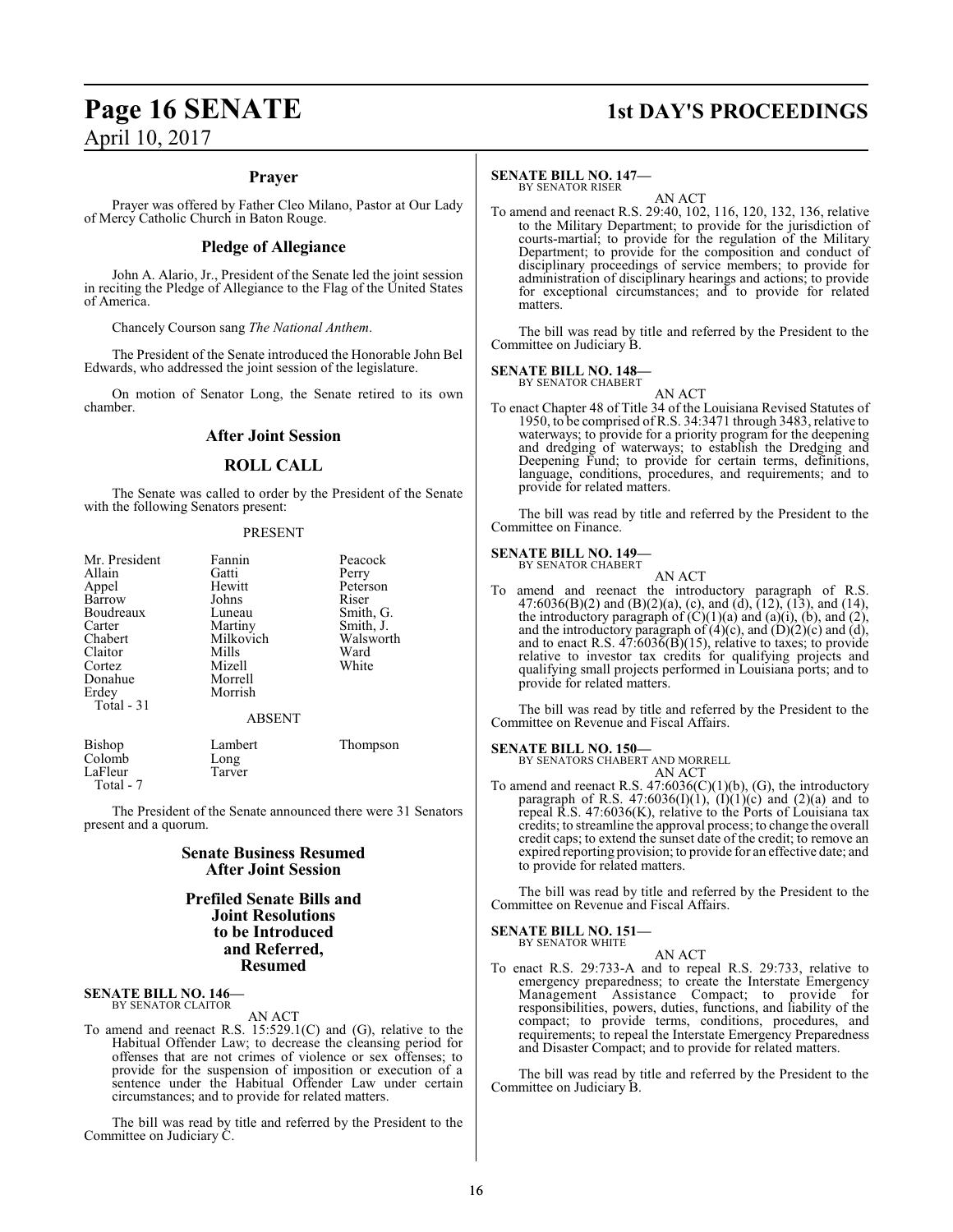### **SENATE BILL NO. 152—** BY SENATOR CARTER

AN ACT

To amend and reenact R.S. 40:2405.5(D), to enact R.S. 32:412(O) and R.S. 40:1321(R), and to repeal R.S. 40:2405.5(F), relative to motor vehicles; to provide for identification of persons with special needs; to require law enforcement training regarding mental health; and to provide for related matters.

The bill was read by title and referred by the President to the Committee on Transportation, Highways and Public Works.

### **SENATE BILL NO. 153—**

BY SENATOR CARTER AND REPRESENTATIVE HUNTER AN ACT

To enact Chapter 6-B of Title 23 of the Louisiana Revised Statutes of 1950, to be comprised of R.S. 23:671 through 678, and R.S. 23:1516, relative to minimum wage; to establish a state minimum wage; to provide for an annual increase of the minimum wage; to provide for enforcement; to provide for civil remedies; to provide for damages; to provide for venue; to provide forthe limitation of actions; to provide for notifications; to provide for the creation of an account within a fund; to provide for exceptions; and to provide for related matters.

The bill was read by title and referred by the President to the Committee on Labor and Industrial Relations.

#### **SENATE BILL NO. 154—** BY SENATOR CARTER

AN ACT

To enact R.S. 32:45, relative to traffic; to require posting notification of a mobile and fixed location speed camera; and to provide for related matters.

The bill was read by title and referred by the President to the Committee on Transportation, Highways and Public Works.

### **SENATE BILL NO. 155—** BY SENATOR CARTER

AN ACT

To amend and reenact R.S. 23:332(A), (B), (C) (1) and (2), (D), (E),  $(F)(1)$  and  $(2)$ ,  $(H)(1)$ ,  $(3)$  and  $(4)$ , R.S.  $37:1052(B)$ ,  $1107(C)$ , 1360.23 (H), 1437(D), 2719, 3425(C), 3447(C), and 40:1133.1(C), and to enact R.S. 23:302 (9) and (10), 332 (I) and (J), relative to employment discrimination; to provide definitions; to provide regarding intentional discrimination in employment; to provide exceptions based upon the First Amendment of the United States Constitution; to provide exceptions for certain entities; to provide regarding applicants to certain programs; to provide regarding requirements for certain programs; to provide regarding licensure for certain professions; and to provide for related matters.

The bill was read by title and referred by the President to the Committee on Labor and Industrial Relations.

#### **SENATE BILL NO. 156—** BY SENATOR LAMBERT

AN ACT

To amend and reenact LAC 67:V.7517(C)(2)(b) and 7519(A)(4),  $(C)(1)$ ,  $(D)(2)$  and  $(7)(d)$ , and  $(I)(1)$ , and to enact LAC  $67:V.7517(A)(16)$ ,  $(C)(1)(f)$ , and  $(D)(2)(o)$ , and to repeal LAC  $67:V.7517(C)(2)(c)$ , relative to juvenile detention facilities; to provide relative to requirements for juvenile detentions of thirty days or less; and to provide for related matters.

The bill was read by title and referred by the President to the Committee on Judiciary B.

#### **SENATE BILL NO. 157—** BY SENATOR HEWITT

AN ACT

To amend and reenact R.S. 17:5002(A)(2), (B), (D)(1)(b) and (2)(b), the introductory paragraph ofR.S. 17:5041, and the introductory paragraph of R.S. 17:5042, relative to the Taylor Opportunity Program for Students; to provide relative to the amounts of program awards; and to provide for related matters.

The bill was read by title and referred by the President to the Committee on Education.

### **SENATE BILL NO. 158—** BY SENATOR MILKOVICH

AN ACT

To amend and reenact R.S.  $17:416.13(D)(2)(a)$ , (c), and (d),  $(3)(f)(i)$ and  $(g)(iii)(cc)$ , to enact R.S. 17:416.13(I), and to repeal R.S.  $17:416.13(D)(3)(d)(iii)$ , relative to student behavior and conduct; to provide relative to bullying; to provide relative to required reporting of incidences of bullying; to provide relative to permitted actions by school employees to prevent bullying; to provide relative to protection of school employees from retaliation; to provide relative to parental notification; to provide relative to parental relief; to provide relative to confidentiality of records; and to provide for related matters.

The bill was read by title and referred by the President to the Committee on Education.

### **SENATE BILL NO. 159—** BY SENATOR LAMBERT

AN ACT To amend and reenact R.S. 6:337, relative to payment of insurance proceeds for damage to residential property; to provide for the obligations and responsibilities of the mortgagee and the mortgagor when proceeds are paid jointly to the mortgagee and the mortgagor; to provide for payment of proceeds to an escrow account and for their disbursement upon receipt of sufficient proof of repair or replacement; to provide for damages and attorney fees; to provide for the duties of the mortgagee and the mortgagor; and to provide for related matters.

The bill was read by title and referred by the President to the Committee on Commerce, Consumer Protection, and International Affairs.

### **SENATE BILL NO. 160—**<br>BY SENATOR WALSWORTH

AN ACT

To amend and reenact R.S. 30:2195(D), the introductory paragraph of 2195.2(A) and 2195.6 and to enact R.S. 30:2195.2( $\bar{A}$ )( $\bar{7}$ ), relative to the Motor Fuels Underground Storage Tank Trust Fund; to provide for monies deposited into the Tank Trust Fund; to provide certain prohibitions; to provide for certain disbursements; to allowreimbursement of certain administrative and personnel expenses; to provide appropriation notification requirements; to provide terms, conditions, and requirements; and to provide for related matters.

The bill was read by title and referred by the President to the Committee on Finance.

### **SENATE BILL NO. 161—** BY SENATOR WARD

AN ACT

To amend and reenact the introductory paragraph of R.S. 47:6006(B), R.S. 47:6006.1(C) and (D), 6014(D), 6018(E), the introductoryparagraph of6022(E)(2), R.S. 47:6030(F), 6032(A) and (E),  $6034(D)(1)$ ,  $6035(E)$ ,  $6107(A)$  and (B), and  $6108(A)$ and to enact R.S. 47:6022(E)(3), 6105(C), and 6108(C), and R.S. 51:1807(F) relative to tax credits; to eliminate the refundability of certain corporation income and franchise tax credits; to provide for refundability of certain income tax credits against individual income tax; to provide for an effective date; and to provide for related matters.

The bill was read by title and referred by the President to the Committee on Revenue and Fiscal Affairs.

## **1st DAY'S PROCEEDINGS Page 17 SENATE** April 10, 2017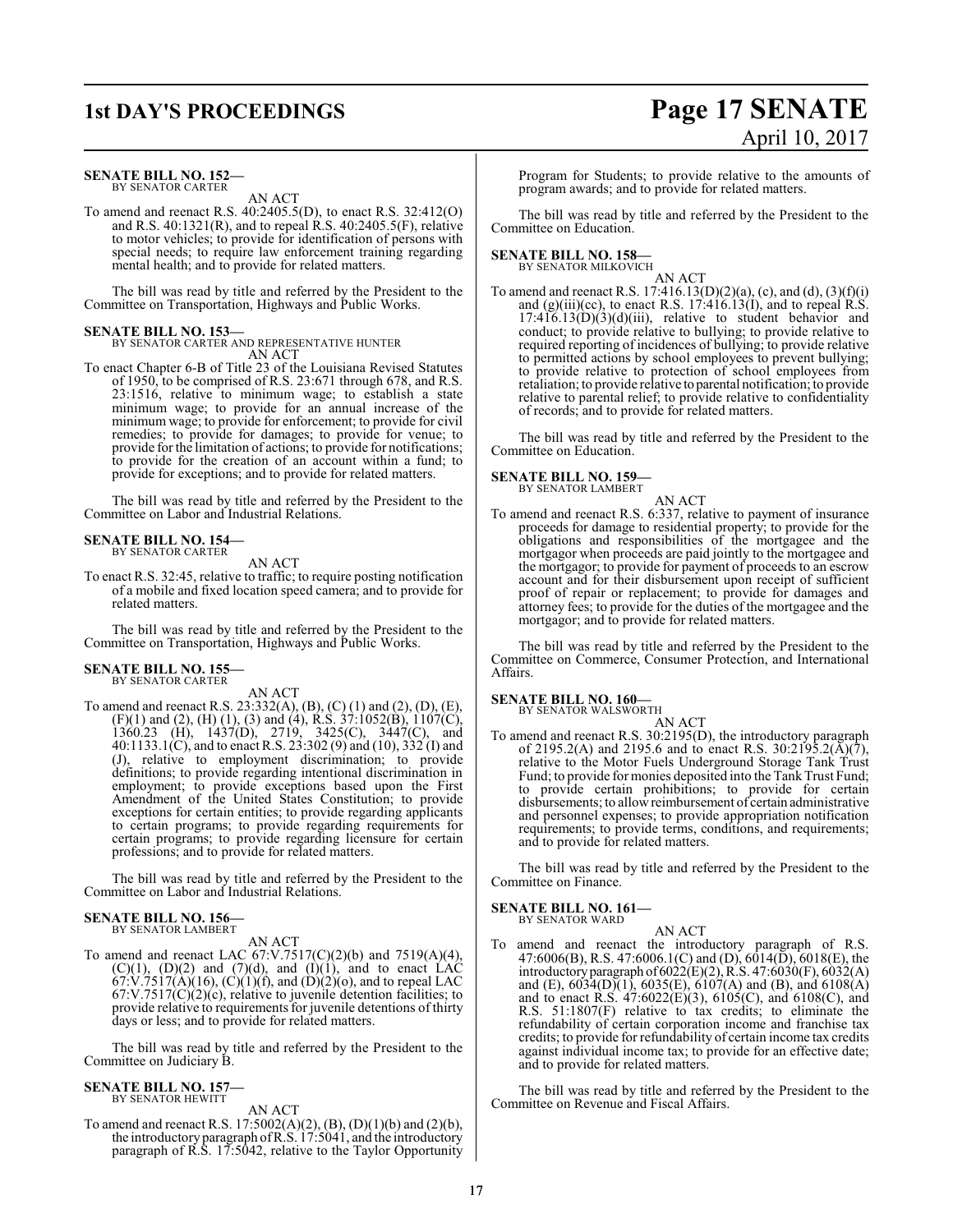### **SENATE BILL NO. 162—** BY SENATOR APPEL

AN ACT

To amend and reenact R.S.  $33:5002(A)(6)$  and  $(7)$  and  $(B)(2)$ , relative to the Louisiana Inclusionary Zoning and Workforce Affordable Housing Act; to encourage incentive based housing policy; and to provide for related matters.

The bill was read by title and referred by the President to the Committee on Local and Municipal Affairs.

#### **SENATE BILL NO. 163—** BY SENATOR MIZELL

AN ACT

To amend and reenact R.S. 15:1157(A), relative to the purchase of goods by state prisons; to authorize the purchase of goods and services in the parish in which a state prison is located if the purchase price is lower; to provide for an effective date; and to provide for related matters.

The bill was read by title and referred by the President to the Committee on Finance.

### **SENATE BILL NO. 164—** BY SENATOR PEACOCK

AN ACT

To amend and reenact R.S. 17:87.6(A) and R.S. 41:891 and 892(A) and (F), and to enact R.S. 41:892(G), relative to school lands; to provide for the sale of certain school lands by school boards; to provide for the sale by a licensed real estate broker; to provide for the appraisement of school lands; to provide procedures, terms, conditions, and requirements of the sale; and to provide for related matters.

The bill was read by title and referred by the President to the Committee on Natural Resources.

### **SENATE BILL NO. 165—** BY SENATOR BARROW

AN ACT

To amend and reenact R.S. 37:2151(A)(3), (4), (5), (6), (7), and (9), and to enact R.S. 37:2153(E)(6), relative to the State Licensing Board for Contractors; to provide for membership and qualifications; to provide requirements, terms, and conditions; to provide for powers of the board; to provide for certain information on its website; and to provide for related matters.

The bill was read by title and referred by the President to the Committee on Commerce, Consumer Protection, and International Affairs.

### **SENATE BILL NO. 166—** BY SENATOR MORRELL

AN ACT

To amend and reenact R.S. 3:84 and 147, R.S. 12:425, R.S. 22:2065, R.S. 26:345, R.S. 47:48, 51, 121, 713 and 716.1, and to enact R.S. 3:4684(C), R.S. 26:354(L), 366(C) and 421(F), R.S. 45:1177(D), R.S. 47:158(I), 246(H), 287.71(C), 287.73(D), 287.86(F), 287.501(C), 287.521(C), 287.732(D), 287.738(H), 287.745(C), 602(I), 605(D), 606(G), 632(C), 633.1, 818.13(I) and 823(F) and to repeal certain other exclusions and exemptions against sales tax, relative to taxation; to provide for the elimination of certain tax exemptions, exclusions and deductions; to provide for applicability unless required under certain circumstances; to provide for an effective date; and to provide for related matters.

The bill was read by title and referred by the President to the Committee on Revenue and Fiscal Affairs.

#### **SENATE BILL NO. 167—** BY SENATOR BARROW

AN ACT

To enact R.S. 30:2067, relative to air emissions; to provide certain definitions; to require certain penalties for air emission violations; to provide certain free public health screenings; to

## **Page 18 SENATE 1st DAY'S PROCEEDINGS**

require certain notices; to provide terms, conditions, and requirements; and to provide for related matters.

The bill was read by title and referred by the President to the Committee on Environmental Quality.

### **SENATE BILL NO. 168—** BY SENATOR BARROW

AN ACT

To amend and reenact R.S. 33:4574.1.1(L), relative to the city of Zachary; to provide for local occupancy tax proceeds collected within the city; and to provide for related matters.

The bill was read by title and referred by the President to the Committee on Local and Municipal Affairs.

### **SENATE BILL NO. 169—**

BY SENATOR BARROW AN ACT

To amend and reenact R.S. 15:574.20, relative to medical parole; to authorize medical furloughs; to provide for the term of medical parole and furlough; to provide for revocation of medical parole or furlough for improved health; to provide for written case plans; to provide for classification and treatment programs; to provide for eligibility; and to provide for related matters.

The bill was read by title and referred by the President to the Committee on Judiciary B.

### **SENATE BILL NO. 170—** BY SENATOR BARROW

AN ACT

To enact R.S.  $17:24.4(F)(1)(h)$ , relative to the school and district accountability system; to provide relative to the use of student assessments in declared disaster areas for the 2016-2017 school year; and to provide for related matters.

The bill was read by title and referred by the President to the Committee on Education.

**SENATE BILL NO. 171—**

BY SENATOR BARROW

AN ACT To enact R.S. 47:297.14 relative to tax credits; to provide for an individual income tax credit for physicians who provide medical care to indigent patients; to provide for the rate of the credit; to provide for an effective date; and to provide for related matters.

The bill was read by title and referred by the President to the Committee on Revenue and Fiscal Affairs.

### **SENATE BILL NO. 172—** BY SENATOR MORRELL

AN ACT To amend and reenact R.S. 47:227, 265, 287.664 all as amended by Act No. 125, Section 5 of the 2015 Regular Session of the Legislature, R.S. 47:297.2, the heading of R.S. 47:6005, the introductory paragraph of R.S.  $47:6007(\text{C})(1)$ ,  $6015(\text{J})$ , and the introductory paragraph of R.S.  $47:6023(C)(1)$  as amended by Act 125, Section 5 of the 2015 Regular Session of the Legislature, to enact R.S. 25:1226.4(D), R.S. 47:34(F), 35(E), 37(I), 287.748(D), 287.749(E), 287.752(D), 287.753(E), 287.755(I), 287.756(F), 287.758(D), 287.759(D), 297(Q), 297.4(C), 297.8(C), 297.9(D), 6004(D), 6005(H), 6006(F), 6006.1(H), 6008(E), 6009(G), 6012(G), 6013(E), 6014(G), 6015(M), 6016.1(O), 6017(D), 6018(G), 6022(K), 6025(E), 6032(I), 6034(L), 6035(I), 6036(L), 6037(J), 6104(E), 6105(C), 6106(F), and 6107(D), and R.S. 51:1787(L), 1807(F), 1924(H),  $2354(D)$ ,  $2399.3(C)$ , and  $3085(F)$ , relative to tax credits; to provide for the sunset of certain tax credits; to provide for an effective date; and to provide for related matters.

The bill was read by title and referred by the President to the Committee on Revenue and Fiscal Affairs.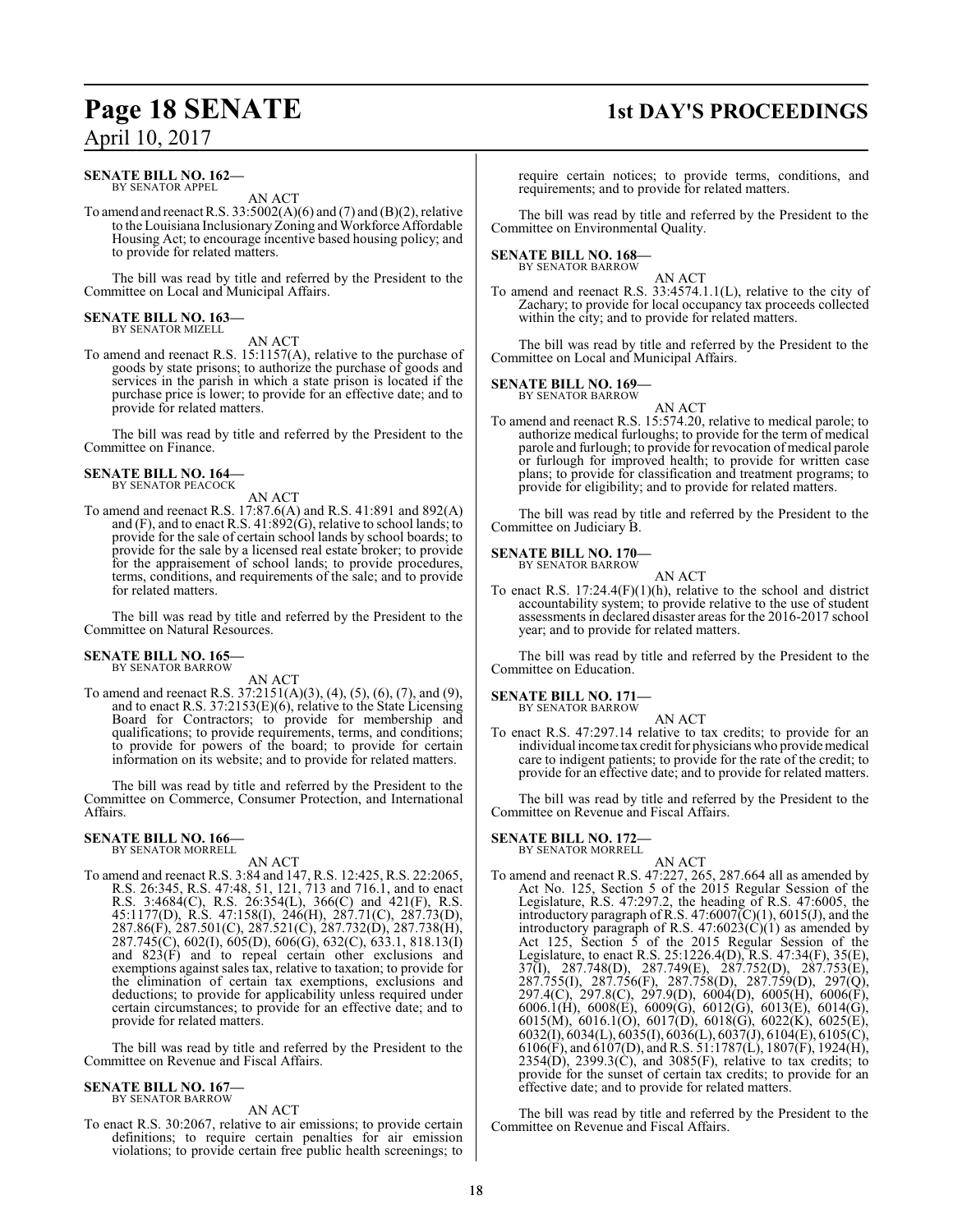### **SENATE BILL NO. 173—**

BY SENATOR MORRELL AN ACT

To amend and reenact R.S. 47:265, 287.664, 6004(A)(1) and (C),  $6009(D)(1)$ ,  $6012(B)$ ,  $6013(A)$ ,  $6017(A)$ , and  $6037(I)$ , to enact R.S. 47:6018(G) and R.S. 51:1807(A)(3), and to repeal R.S. 47:12, relative to tax credits and exemptions; to provide for termination dates for certain tax credits; to change credit rates; to repeal expired tax credits and exemptions; to provide for an effective date; and to provide for related matters.

The bill was read by title and referred by the President to the Committee on Revenue and Fiscal Affairs.

### **SENATE BILL NO. 174—** BY SENATOR MORRELL

AN ACT

To amend and reenact R.S. 47:293(9)(a)(i) and (10), and 287.738(G), relative to income tax deductions; to provide for a deduction fromindividual and corporation income tax for disaster recovery benefits received from state and federal agencies; to provide for a transition rule; to provide for an effective date; and to provide for related matters.

The bill was read by title and referred by the President to the Committee on Revenue and Fiscal Affairs.

### **SENATE BILL NO. 175—** BY SENATOR MORRELL

AN ACT

To amend and reenact R.S. 47:293(10), and to enact R.S.  $47:293(9)(a)(xviii)$  and  $297.14$ , relative to income tax deductions; to provide for a deduction for unreimbursed disaster related casualty losses not allowed as deductions for federal income tax purposes; to provide for a transition rule; to provide for an effective date; and to provide for related matters.

The bill was read by title and referred by the President to the Committee on Revenue and Fiscal Affairs.

#### **SENATE BILL NO. 176—** BY SENATOR MORRELL

AN ACT

To amend and reenact R.S. 47:6007(B)(8) and (21), the introductory paragraph ofR.S. 47:6007(C)(1),R.S. 47:6007(C)(1)(a) and (b), the introductory paragraph of R.S.  $47:6007(C)(1)(c)$ , R.S.  $47:6007(C)(4)(f)(ii)$ ,  $(D)(1)(a)$ , and  $(2)(d)$ , to enact R.S. 47:6007(B)(28), (29), and (30), (D)(1)(d)(v), (2)(a)(ii), and (e)(iv), and (J), and to repeal R.S.  $47:6007(\text{C})(1)(\text{d})$ , relative to the motion picture production tax credit, and to provide for related matters.

On motion of Senator Morrell the bill was read by title and withdrawn prior to introduction.

### **SENATE BILL NO. 177** BY SENATOR MORRELL

AN ACT

To amend and reenact R.S. 47:164(D)(2)(b), to provide for employee compensation eligible as a production expense for purposes of the tax credit; to provide for applicable rates of withholding tax; to provide for an effective date; and to provide for related matters.

The bill was read by title and referred by the President to the Committee on Revenue and Fiscal Affairs.

### **SENATE BILL NO. 178—** BY SENATOR MORRELL

AN ACT

To amend and reenact R.S.  $47:6015(J)$  and  $6036(G)$ , and R.S. 51:2356, to enact R.S. 47:3204(M), 4305(C), 4331(G), 6020(G), 6022(M), 6023(J), 6034(L), and 6037(J), and R.S. 51:1807(F) and  $2399.3(C)$ , and to repeal Chapter 12 of Subtitle II of Title 47 of the Louisiana Revised Statutes of 1950, comprised of R.S. 47:1121 through 1128, R.S. 47:6021, and Section 3 of Act No.

414 of the 2011 Regular Session of the Legislature as amended by Act No. 104 of the 2015 Regular Session of the Legislature, relative to tax credits and tax incentive programs; to provide for termination dates for tax credit and incentive programs administered by the Louisiana Department of Economic Development; to repeal certain expired tax credits and exemptions; to provide for an effective date; and to provide for

The bill was read by title and referred by the President to the Committee on Revenue and Fiscal Affairs.

### **SENATE BILL NO. 179—** BY SENATOR MORRELL

related matters.

AN ACT

To amend and reenact R.S. 47:6006.1(A), relative to tax credits; to terminate the tax credit for ad valorem taxes paid on vessels in Outer Continental Shelf Lands Act Waters; to provide for an effective date; and to provide for related matters.

The bill was read by title and referred by the President to the Committee on Revenue and Fiscal Affairs.

### **SENATE BILL NO. 180—** BY SENATOR MORRELL

AN ACT To enact R.S.  $47:302(BB)$  and  $321.1(F)(67)$ , relative to state sales and use tax; to provide with respect to the exemption for sales and purchases of medical devices used by patients under the supervision of a physician; to provide for effectiveness and applicability ofthe exclusion; and to provide for related matters.

The bill was read by title and referred by the President to the Committee on Revenue and Fiscal Affairs.

### **SENATE BILL NO. 181—** BY SENATOR MORRELL

AN ACT To amend and reenact R.S. 47:37(C), 265, 287.664, 287.755(C), 287.758(B),  $6004(A)(1)$  and  $(C)$ ,  $6005(C)(1)$ ,  $(D)(1)$ , and  $(G)$ , 6006(A), 6006.1(A), 6008(A), 6009(D)(1), 6012(B), 6013(A), 6014(A), 6017(A), 6019(A)(1)(a), 6023(I), 6034(K), and 6035(H), to enact R.S. 47:6018(G), 6020(G), 6025(A)(4), 6030(A)(3), R.S. 51:2353(E), 2399.4(C)(3), and 3085(B)(5), and to repeal R.S. 47:12, 35, 287.759, 301(10)(a)(vi), 4331, and 6021, and Chapter 26 of Title 51 of the Louisiana Revised Statutes of 1950 comprised of R.S. 51:1921 through 1935, relative to tax credits and exemptions; to provide for termination dates for certain tax credits; to change credit rates; to add an annual credit cap; to add additional requirements for eligibility to earn credits; to repeal expired tax credits and exemptions; to provide for an effective date; and to provide for related matters.

The bill was read by title and referred by the President to the Committee on Revenue and Fiscal Affairs.

### **SENATE BILL NO. 182—**

BY SENATOR MORRELL AN ACT

To amend and reenact R.S. 47:6006(B)(2), relative to tax credits; to provide with respect to refund limitations involving one consolidated federal income tax return; to provide for an effective date; and to provide for related matters.

The bill was read by title and referred by the President to the Committee on Revenue and Fiscal Affairs.

**SENATE BILL NO. 183—**

BY SENATOR MORRELL AN ACT

To amend and reenact R.S. 51:1787(K), 2461, 3113(C), and  $3121(C)(3)(a)(ii)$  and (b)(i), and to enact R.S. 17:3389(G), R.S.  $47:6351(I)$ , and R.S.  $51:2367(F)$ , relative to tax incentives and rebates; to provide for a termination date for the incentive program for university research and development parks; to extend the termination date of certain tax incentive and rebate

## **1st DAY'S PROCEEDINGS Page 19 SENATE** April 10, 2017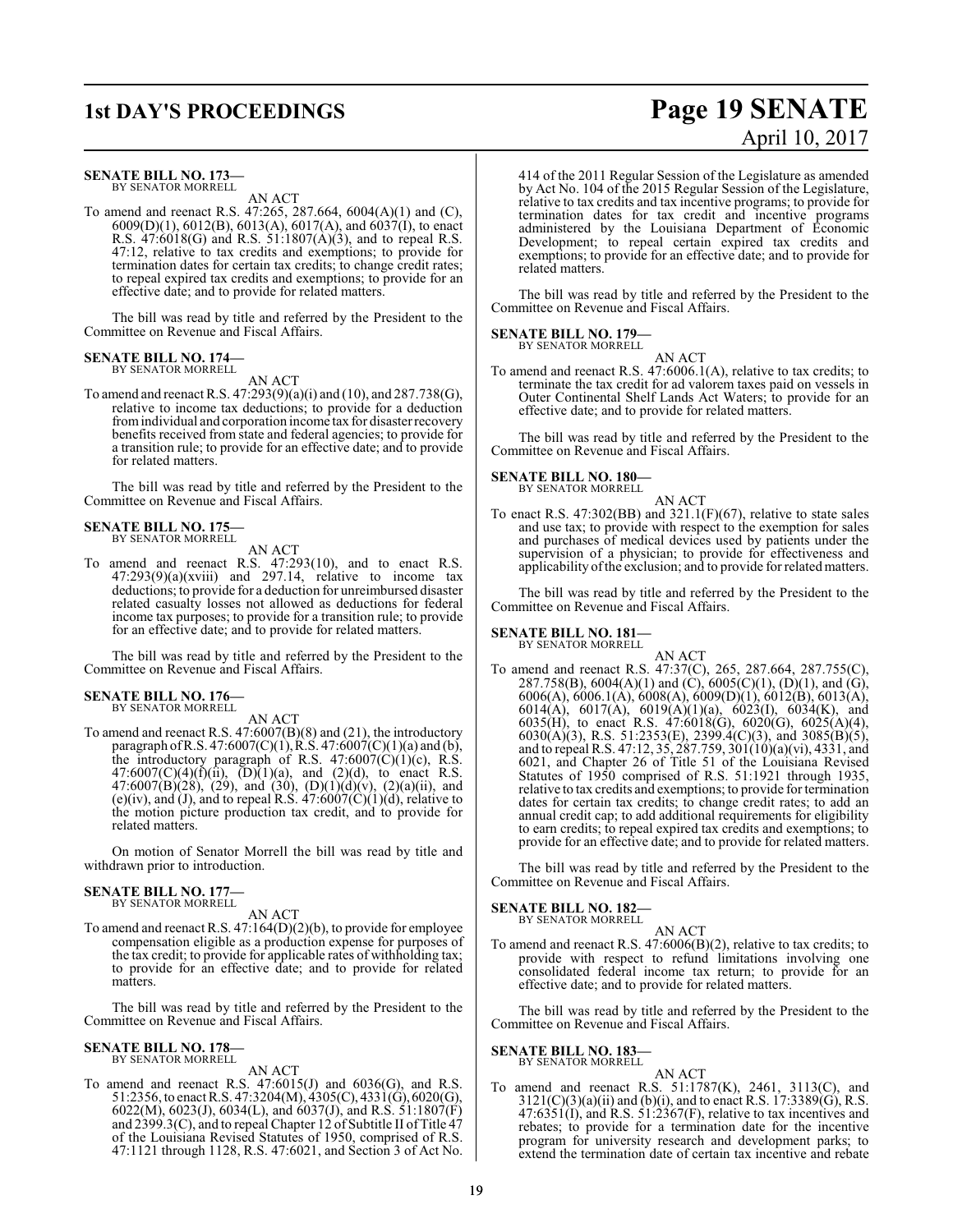## **Page 20 SENATE 1st DAY'S PROCEEDINGS**

programs administered by the Department of Economic Development; to provide for an effective date; and to provide for related matters.

The bill was read by title and referred by the President to the Committee on Revenue and Fiscal Affairs.

### **SENATE BILL NO. 184—** BY SENATOR LUNEAU

AN ACT

To enact R.S. 22:2062(A)(2)(c), relative to the Louisiana Insurance Guaranty Association; to provide with respect to the exhaustion of other coverage; to provide for the exclusion of a credit against uninsured and underinsured motorist policies upon the insolvency of the insurer; and to provide for related matters.

The bill was read by title and referred by the President to the Committee on Insurance.

### **SENATE BILL NO. 185—** BY SENATOR LUNEAU

AN ACT

To amend and reenact Code of Civil Procedure Art. 1464, relative to physical or mental examinations of persons in custody or under the legal control of a party; to limit the number of examinations to which a person must submit; to provide relative to videotaping of examinations under certain circumstances; and to provide for related matters.

The bill was read by title and referred by the President to the Committee on Judiciary A.

#### **SENATE BILL NO. 186—** BY SENATOR WARD

AN ACT

To amend and reenact R.S.  $47:32(A)$  and  $295$ , to enact R.S.  $47:12(P)$ , 37(I), 287.755(I), 297 (Q), 297.4(C), 297.6(D), 297.7(C), 297.8(C), 297.9(D), 6004(D), 6005(H), 6006(G), 6006.1(H), 6008(E), 6009(C), 6012(G), 6014(G), 6017(D), 6018(C), 6019(D), 6025(E), 6030(I), 6032(C), 6035(I), 6104(E), 6105(E), 6106(F), 6107(D), and R.S. 51:3085(F), relative to taxation; to provide for the calculation of individual income tax liability; to provide for the elimination of certain tax credits; to provide for applicability; to provide for an effective date; and to provide for related matters.

The bill was read by title and referred by the President to the Committee on Revenue and Fiscal Affairs.

#### **SENATE BILL NO. 187—** BY SENATOR HEWITT

AN ACT To enact R.S. 39:2(13.1), (33.1), (36.1), (36.2), (37.1), (37.2), (37.3), (40.1), and 87.7 and to repeal R.S. 39:2(38) and (39), relative to the budget process; to provide for the development of evidenced-based budgeting practicesthatwill enable data-driven budget decisions in selected policy areas; to require the Legislative Fiscal Office to inventory programs, costs, and outcomes and determine benefit-cost ratios; to provide the Joint Legislative Committee on the Budget with data to enable the prioritization of funding; to require the Joint Legislative Committee on the Budget to make certain recommendations; to provide for certain terms and definitions; and to provide for related matters.

The bill was read by title and referred by the President to the Committee on Finance.

### **SENATE BILL NO. 188—** BY SENATOR HEWITT

### AN ACT

To enact R.S. 46:460.53, relative to Medicaid recipient work requirements; to provide for a waiver; to provide for legislative intent; and to provide for related matters.

The bill was read by title and referred by the President to the Committee on Health and Welfare.

### **SENATE BILL NO. 189—**

BY SENATOR COLOMB

AN ACT To amend and reenact R.S.  $42:1111(A)(1)(b)$ , and to enact R.S. 17:3390(G) and (H), relative to the Code of Governmental Ethics; to provide for compensation of public employees; to provide for benefits of public employees; to provide for participation in the raising of funds in institutions of education and affiliates; and to provide for related matters.

The bill was read by title and referred by the President to the Committee on Senate and Governmental Affairs.

### **SENATE BILL NO. 190—**

BY SENATOR THOMPSON AN ACT

To enact R.S. 17:2927.1, relative to college and career readiness; to provide for identification of high school students who do not meet certain college readiness standards; to provide for the development and provision of certain courses designed to help students meet such readiness standards; to provide for end-ofcourse tests; to provide for professional development for teachers of such courses; and to provide for related matters.

The bill was read by title and referred by the President to the Committee on Education.

#### **SENATE BILL NO. 191—** BY SENATOR CHABERT

AN ACT

To amend and reenact R.S. 49:214.6.7(A) and to enact R.S. 49:214.5.4(J), relative to barrier islands; to require some form of shoreline protection when money is expended on barrier islands; to provide terms and conditions; and to provide for related matters.

The bill was read by title and referred by the President to the Committee on Natural Resources.

### **SENATE BILL NO. 192—** BY SENATOR ALLAIN

AN ACT

To amend and reenact the introductory paragraph of R.S. 56:10(B)(1), 639.8(C),650(A)(1), and the introductory paragraph of 799(B), relative to license revenues and donations received by the Department of Wildlife and Fisheries; to provide for the Artificial Reef Development Fund, Lifetime License Endowment Trust Fund, and the MC Davis Conservation Fund; to provide for revenues to be credited directly to certain funds; and to provide for related matters.

The bill was read by title and referred by the President to the Committee on Finance.

### **SENATE BILL NO. 193—**

BY SENATOR CORTEZ AN ACT

To amend and reenact R.S. 37:844 and to enact R.S. 37:874(C) and (D), relative to embalming and funeral directing; to provide for certificate renewals; to provide for notice; to provide for a time frame for compliance; to provide for refunds of certain reinstatement fees; to provide for an effective date; and to provide for related matters.

The bill was read by title and referred by the President to the Committee on Commerce, Consumer Protection, and International Affairs.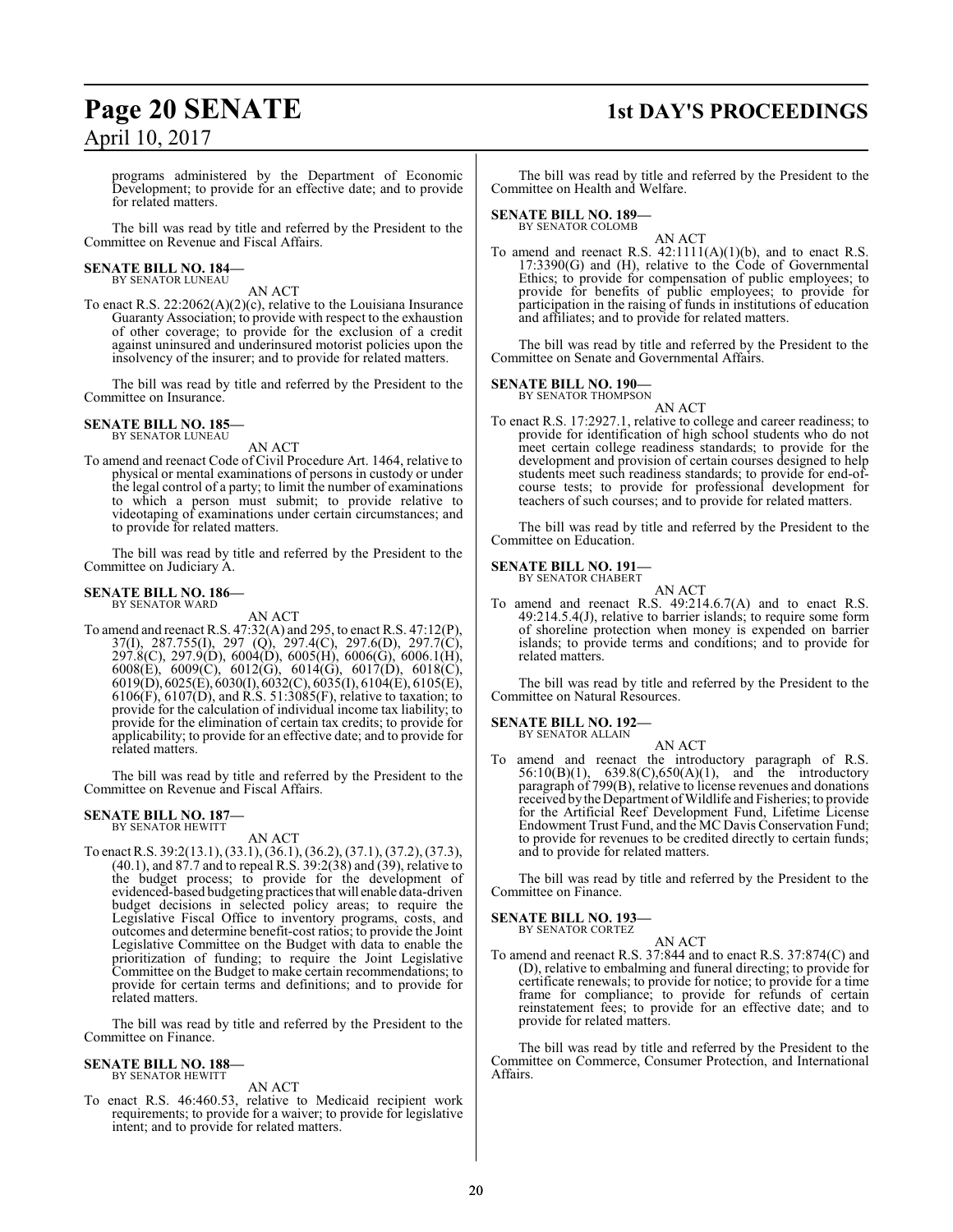### **SENATE BILL NO. 194—** BY SENATOR CORTEZ

AN ACT

To amend and reenact R.S. 37:1285(A)(32), relative to physician advertising; to provide for allowable advertising; to provide for board responsibilities; to provide for an effective date; and to provide for related matters.

The bill was read by title and referred by the President to the Committee on Health and Welfare.

#### **SENATE BILL NO. 195—** BY SENATOR CORTEZ

AN ACT

To amend and reenact the introductory paragraph of R.S. 4:152(A) and to enact R.S. 4:152(C), relative to the suspension of racing privileges; to require the Louisiana State Racing Commission to suspend a permittee who has a final and definitive judgment rendered against him mandating payment of past due financial obligations to any individual or business for the boarding of horses; to require the clerk of court to send a certified copy of the final and definitive judgment to the commission; to provide for the suspension period; and to provide for related matters.

The bill was read by title and referred by the President to the Committee on Agriculture, Forestry, Aquaculture, and Rural Development.

### **SENATE BILL NO. 196—** BY SENATOR CORTEZ

AN ACT

To amend and reenact R.S.  $14:91.9(A)(1)$  and  $(3)$  and  $(D)(2)(a)$  and enact R.S. 14:91.9(D)(3), relative to sex offenders; to prohibit sex offenders from residing or being physically present within a certain distance of a victim's immediate family; to prohibit sex offenders from communicating with a victim's immediate family; to provide for exceptions; to provide for affirmative defenses; to provide for an effective date; and to provide for related matters.

The bill was read by title and referred by the President to the Committee on Judiciary C.

## **SENATE BILL NO. 197—** BY SENATOR BISHOP

AN ACT

To amend and reenact R.S. 14:104(B)(1), (2) and (3), 105(B), and  $282(B)(1)$ , (2) and (3), relative to crimes related to various offenses including prostitution and possession and distribution of illegal drugs; to increase the penalties for the crimes of keeping a disorderly place, letting a disorderly place, and operation of places of prostitution; and to provide for related matters.

The bill was read by title and referred by the President to the Committee on Judiciary C.

#### **SENATE BILL NO. 198—** BY SENATOR MIZELL

AN ACT

To enact Chapter 8-A of Title 25 of the Louisiana Revised Statutes of 1950, to be comprised of R.S. 25:528 and 528.1, relative to historical monuments and memorials; to provide for the protection of monuments and memorials; to require legislative approval prior to removal of monuments; and to provide for related matters.

The bill was read by title and referred by the President to the Committee on Senate and Governmental Affairs.

#### **SENATE BILL NO. 199—** BY SENATOR ERDEY

AN ACT

To enact R.S. 33:4712.17, relative to property and buildings; to provide for the borrowing of public equipment; to provide for

## **1st DAY'S PROCEEDINGS Page 21 SENATE** April 10, 2017

use of public equipment among public entities; to provide for a definition; and to provide for related matters.

The bill was read by title and referred by the President to the Committee on Local and Municipal Affairs.

### **SENATE BILL NO. 200—** BY SENATOR ERDEY

AN ACT

To enact R.S. 33:3887(C), relative to the Livingston Parish Sewer District; to provide for an increase in the membership of the board of supervisors; and to provide for related matters.

The bill was read by title and referred by the President to the Committee on Local and Municipal Affairs.

### **SENATE BILL NO. 201—**

BY SENATOR DONAHUE

AN ACT To amend and reenact R.S. 18:402(B),  $(E)(1)$  and  $(2)(b)$  and  $(F)(2)$ , 467, 481, 511, 512, 1253(E), 1254(A), 1272(A), and  $1285(B)(1)(a)$ , relative to elections; to provide for election dates for certain elections; to provide for qualifying for certain elections; to provide for the opening of the qualifying period for certain elections; to provide for the close of the qualifying period for certain elections; to provide for the nomination by political parties; to provide relative to the powers, duties, and responsibilities of the secretary of state relative to notice of elections; to provide an effective date; and to provide for related matters.

The bill was read by title and referred by the President to the Committee on Senate and Governmental Affairs.

### **SENATE BILL NO. 202—**

BY SENATOR GARY SMITH

AN ACT To enact R.S.  $47:302(AA)(29)$  and  $321.1(F)(66)(u)$ , relative to state sales and use tax; to provide with respect to the exclusion for sales of certain precious metals and coins; to provide for effectiveness and applicability of the exclusion; and to provide for related matters.

The bill was read by title and referred by the President to the Committee on Revenue and Fiscal Affairs.

**SENATE BILL NO. 203—**

BY SENATOR GARY SMITH AN ACT

To enact R.S.  $47:302(BB)$  and  $321.1(F)(67)$ , relative to state sales and use tax; to provide with respect to the exclusion for sales of certain precious metals and coins; to provide for effectiveness and applicability of the exclusion; and to provide for related matters.

The bill was read by title and referred by the President to the Committee on Revenue and Fiscal Affairs.

### **SENATE BILL NO. 204—**

BY SENATOR GARY SMITH AN ACT

To enact R.S. 25:224 to authorize St. John the Baptist Parish to name the St. John the Baptist Parish Library's central branch in honor of a living person; and to provide for related matters.

The bill was read by title and referred by the President to the Committee on Local and Municipal Affairs.

**SENATE BILL NO. 205—** BY SENATOR MORRELL

### AN ACT

To enact R.S. 37:21.1 and R.S. 49:992.2, and to repeal R.S. 49:992(D)(5), relative to boards and commissions; to provide for powers, duties, and procedures; to provide relative to disciplinary proceedings; to provide for conducting of disciplinary adjudications by administrative law judges; to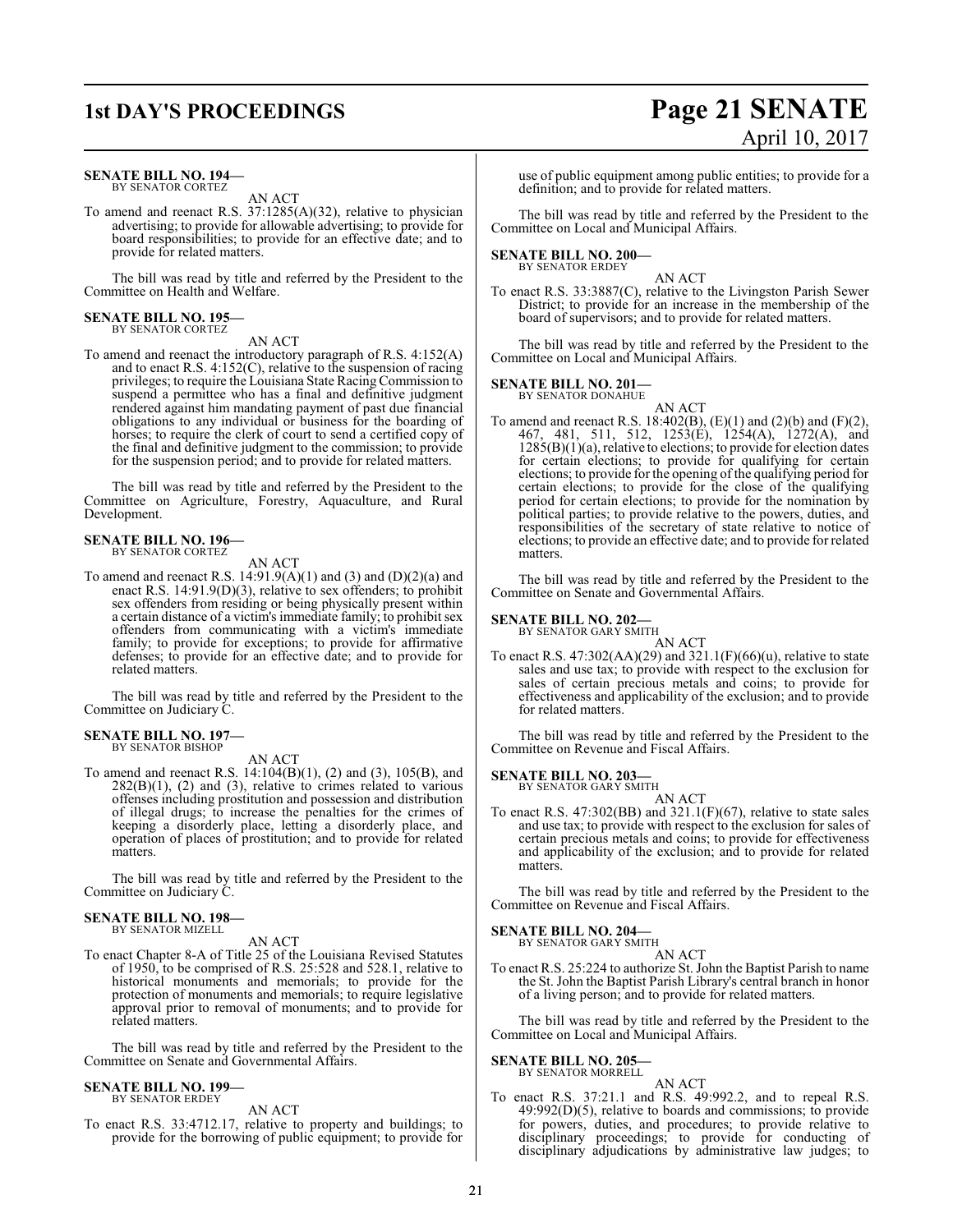### **Page 22 SENATE 1st DAY'S PROCEEDINGS**

provide terms, conditions, procedures, and requirements; to provide for award of attorney fees, court costs, and damages; to provide for an effective date; and to provide for related matters.

The bill was read by title and referred by the President to the Committee on Commerce, Consumer Protection, and International Affairs.

### **SENATE BILL NO. 206—** BY SENATOR MORRELL

AN ACT

To amend and reenact R.S. 3:84 and 147, R.S. 12:425, R.S. 22:2065, R.S. 26:345, R.S. 47:121, 713 and 716.1, and to enact R.S. 3:4684(C), R.S. 26:354(L), 366(C) and 421(F), R.S. 47:158(I), 246(H), 287.71(C), 287.73(D), 287.86(F), 287.501(C), 287.521(C), 287.732(D), 287.738(H), 287.745(C), 602(I), 605(D), 606(G), 632(C), 633.1, 818.13(I) and 823(F) and to repeal certain other exemptions against sales tax, relative to taxation; to provide for the elimination of certain tax exemptions and deductions; to provide for applicability unless required under certain circumstances; to provide for an effective date; and to provide for related matters.

The bill was read by title and referred by the President to the Committee on Revenue and Fiscal Affairs.

### **SENATE BILL NO. 207—** BY SENATOR ALLAIN

AN ACT

To amend and reenact R.S.  $56:10(B)(1)(g)$  and to enact R.S. 56:10(B)(16), relative to saltwater fishing licenses; to direct dedicated monies of the Saltwater Fish Research and Conservation Fund to the administration of only certain programs; to limit the use of monies in the fund; to provide for terms, conditions, and requirements; and to provide for related matters.

The bill was read by title and referred by the President to the Committee on Finance.

## **SENATE BILL NO. 208—** BY SENATOR WALSWORTH

AN ACT

To amend and reenact R.S. 33:9021(8) and (10) and 9022(1), and to enact R.S. 33:2758.1, relative to cooperative endeavor agreements; to authorize tax recipient bodies to enter into a cooperative endeavor agreement providing for payments in lieu of ad valorem taxes; to provide that any party to a cooperative endeavor agreement may use the procedures governing suits to determine the validity of governmental bonds in order to determine the validity of the cooperative endeavor agreement; to provide that the definition of cooperative endeavors shall include cooperative endeavor agreements providing for a payment in lieu of ad valorem taxes; to provide for an effective date; and to provide for related matters.

The bill was read by title and referred by the President to the Committee on Revenue and Fiscal Affairs.

### **SENATE BILL NO. 209—**

BY SENATOR WALSWORTH AND REPRESENTATIVE BROADWATER AN ACT

To enact R.S. 17:3165.3 and 3168(7), and to repeal Subpart A-3 of Part III of Chapter 1 of Title 17 of the Louisiana Revised Statutes of 1950, comprised of R.S. 17:187.1 through 187.5, R.S. 17:2929 and 3137, relative to articulation and transfer of credits; to provide relative to the provision, eligibility, and costs of dual enrollment courses; to provide relative to the responsibilities ofthe State Board of Elementary and Secondary Education, the Board of Regents, public postsecondary education management boards and local education agencies; to provide for reporting; and to provide for related matters.

The bill was read by title and referred by the President to the Committee on Education.

### **SENATE BILL NO. 210—**

BY SENATOR ERDEY AN ACT

To amend and reenact R.S. 38:1759, relative to the board of commissioners of Gravity Drainage District No. 2 of Livingston Parish; to increase the membership of the board of commissioners; and to provide for related matters.

The bill was read by title and referred by the President to the Committee on Local and Municipal Affairs.

### **SENATE BILL NO. 211—** BY SENATOR GARY SMITH

AN ACT To amend and reenact R.S. 40:1563.1(A)(20) and (C), (D), and (E) and to enact R.S. 14:206.1 and R.S. 40:1563.1(A)(21) and (F), relative to life safety and property protection contracting; to create the crime of life safety and property protection contracting without authority; to provide the elements of the crime; to provide penalties; to provide relative to the authority of the fire marshal to investigate the crime; and to provide for related matters.

The bill was read by title and referred by the President to the Committee on Judiciary C.

### **SENATE BILL NO. 212—**

BY SENATOR GARY SMITH

AN ACT

To amend and reenact R.S. 40:2405(A)(3), relative to peace officers; to provide regarding the authority to carry a concealed weapon by reserve or part-time peace officers; and to provide for related matters.

The bill was read by title and referred by the President to the Committee on Judiciary B.

### **SENATE BILL NO. 213—** BY SENATOR GARY SMITH

AN ACT

To amend and reenact R.S. 16:516(A), relative to district attorneys; to provide for the payment of group health insurance premiums for certain retired district attorneys; and to provide for related matters.

The bill was read by title and referred by the President to the Committee on Judiciary B.

### **SENATE BILL NO. 214—**

BY SENATOR GARY SMITH

AN ACT To amend and reenact R.S. 22:2314(B)(1), relative to the Louisiana Citizens Property Insurance Corporation Policy Take-Out Program; to provide with respect to governing board approval of policy removal to the voluntary market; and to provide for related matters.

The bill was read by title and referred by the President to the Committee on Insurance.

### **SENATE BILL NO. 215—**

BY SENATORS TARVER AND LAFLEUR AN ACT

To enact R.S.  $17:3991(C)(1)(c)(v)$ , relative to the admission of children of teachers recruited from other nations to teach at a language immersion charter school; and to provide for related matters.

The bill was read by title and referred by the President to the Committee on Education.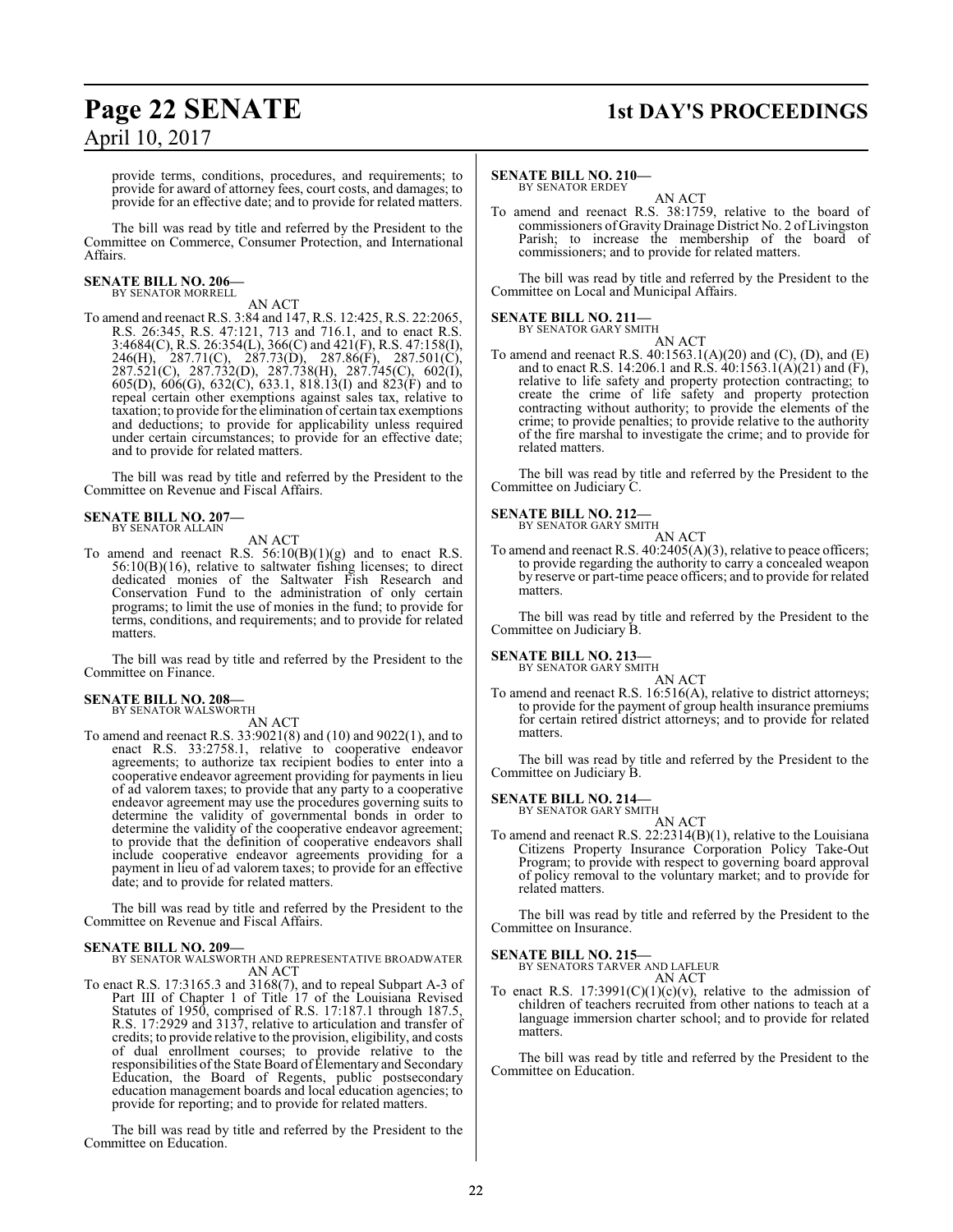### **1st DAY'S PROCEEDINGS Page 23 SENATE** April 10, 2017

### **SENATE BILL NO. 216—**

BY SENATORS TARVER AND LAFLEUR AN ACT

To amend and reenact R.S.  $28:53(B)(1)$ ,  $(2)(a)$  and  $(b)$ , and  $(F)$ , relative to physicians assistants; to provide for authority to issue an emergency certificate; to provide with respect to certificate documentation; to provide authority to require transportation; and to provide for related matters.

The bill was read by title and referred by the President to the Committee on Health and Welfare.

### **SENATE BILL NO. 217—** BY SENATOR ERDEY

AN ACT

To amend and reenact R.S.  $37:2810(A)$  and  $(C)(2)(a)$ , relative to chiropractors; to require the addition of one hour of ethics training as part of continuing education requirements; and to provide for related matters.

The bill was read by title and referred by the President to the Committee on Commerce, Consumer Protection, and International Affairs.

### **SENATE BILL NO. 218—** BY SENATOR APPEL

AN ACT

To enact R.S. 33:9683, relative to political subdivisions of the state; to prohibit a local governing authority from engaging in certain acts; to provide for exceptions; and to provide for related matters.

The bill was read by title and referred by the President to the Committee on Local and Municipal Affairs.

### **SENATE BILL NO. 219—** BY SENATOR FANNIN

AN ACT

To authorize and provide for hospital service district board membership in any parish with a population greater than sixteen thousand and less than seventeen thousand, according to the latest federal decennial census; to provide for board composition; to provide for minimum qualifications; and to provide for related matters.

The bill was read by title and referred by the President to the Committee on Health and Welfare.

#### **SENATE BILL NO. 220—** BY SENATOR ALARIO

AN ACT

To amend and reenact R.S. 14:60(A) and (B), 67(B), 67.16(C), (D), (E), (F), and (G), 67.25(D), 67.26(C) and (E), 68(B), 68.4(B), 68.7(B), 69(B) and (C), 70.2(C), 70.4(E), 71(C), (D), (E), (F), and (G), 94(B), (C), and (D), 95(B), (C), (D), (E), (F), (G), (H), and (I), and 95.1(B) and R.S. 40:966(B), (C), (D), (E), (F), and (G), 967(B), (C), (D), and (E), 968(B) and (C), 969(B), (C), and (D), 970(B) and (C), to enact Subpart A-1 of Part I of Chapter 1 of Title 14 of the Louisiana Revised Statutes of 1950, comprised of R.S. 14:6.1 through 6.3 and 69(D), and to repeal R.S. 14:62.8, 67.1, 67.2, 67.6, 67.7, 67.8, 67.9, 67.10, 67.16(H), 67.18, 67.20, 67.21, 67.24, 67.25(E), 67.28, 67.30, 68.5, 71(H) and (I), 94(E) and (F), 95(J) and (K) and R.S. 40:966(H) and (I), and  $967(F)$  and  $(G)$ , relative to the adoption of a felony class system; to provide relative to legislative findings and intent; to provide relative to classes of designated felonies; to provide relative to penalties; and to provide for related matters.

The bill was read by title and referred by the President to the Committee on Judiciary C.

### **SENATE BILL NO. 221—**

BY SENATOR ALARIO

AN ACT To amend and reenact the introductory paragraph of R.S. 15:529.1(A) and 529.1(C), relative to the Habitual Offender Law; to provide relative to the period of time for which certain prior offenses are used for habitual offender penalty enhancements in the context of a felony class system; to provide for definitions; and to provide for related matters.

The bill was read by title and referred by the President to the Committee on Judiciary C.

**SENATE BILL NO. 222—** BY SENATOR ERDEY

AN ACT

To amend and reenact R.S. 39:1533(A) and to enact Chapter 7-C of Title 40 of the Louisiana Revised Statutes of 1950, to be comprised of R.S. 40:1668, relative to disability benefits for certain public employees; to provide benefits for firemen and law enforcement officers who are permanently and totally disabled as a result of a catastrophic injury sustained in the line of duty; and to provide for related matters.

The bill was read by title and referred by the President to the Committee on Judiciary B.

### **SENATE BILL NO. 223—** BY SENATOR RISER

AN ACT To enact Part II-B of Part I of Chapter 1 of Subtitle I of Title 39 of the Louisiana Revised Statutes of 1950, to be comprised of R.S. 39:100.150 through 100.156, relative to the investment of state funds; to prohibit the investment of state special funds that directly or indirectly support terrorist activities; to provide for purposes, definitions, application, prohibitions, reporting, deadlines, rules of implementation, and penalties; and to provide for related matters.

The bill was read by title and referred by the President to the Committee on Finance.

### **SENATE BILL NO. 224**

BY SENATOR PETERSON

AN ACT To amend and reenact R.S. 17:3052(2), 3053(B), 3053.1, 3054, and 3059, and R.S. 36:921(A), to enact R.S. 17:3051.1 and R.S. 36:4(BB), and to repeal R.S. 17:3052 (3) and (5), and 3053(C) through  $(G)$ , and R.S. 36:651(D)(10), relative to the abolition of the Health Education Authority of Louisiana; to provide for the transfer of the powers, duties, functions, and responsibilities of the Health Education Authority of Louisiana from the Department of Education to the office of the governor; to delete references to the board and executive director of the Health Education Authority of Louisiana; to provide for an effective date; and to provide for related matters.

The bill was read by title and referred by the President to the Committee on Health and Welfare.

### **SENATE BILL NO. 225—** BY SENATOR HEWITT

AN ACT

To enact Chapter 45 of Title 17 of the Louisiana Revised Statutes of 1950, to be comprised of R.S. 17:4071 through 4073, and R.S. 36:651(T)(6), relative to science, technology, engineering, and mathematics education; to create the Louisiana Science, Technology, Engineering, and Mathematics Advisory Council and provide for its membership, powers, duties, and functions; to create and provide with respect to the Science, Technology, Engineering, and Mathematics Education Fund; to provide for a science, technology, engineering, and mathematics high school diploma endorsement; and to provide for related matters.

The bill was read by title and referred by the President to the Committee on Education.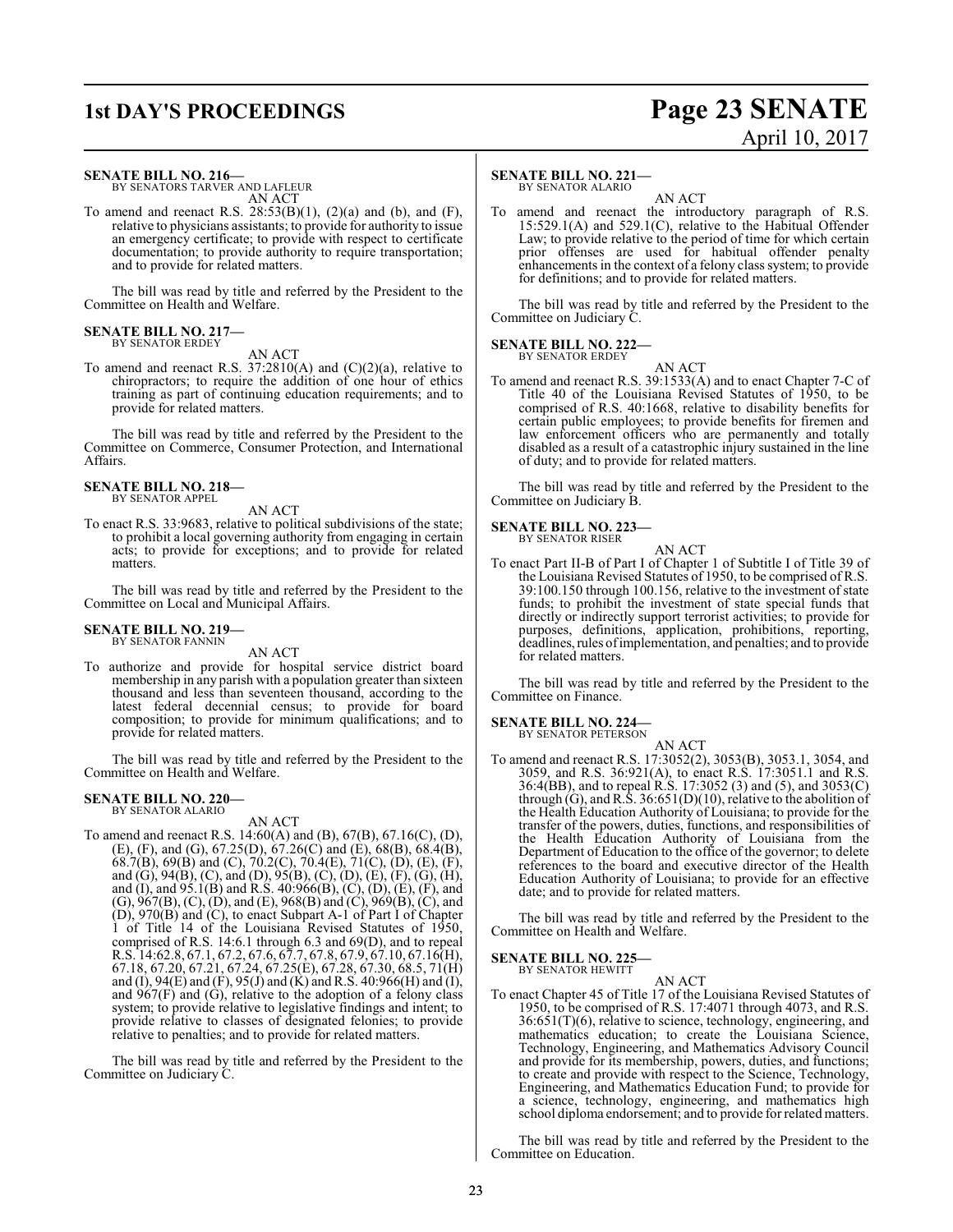### **Page 24 SENATE 1st DAY'S PROCEEDINGS**

April 10, 2017

### **SENATE BILL NO. 226—** BY SENATOR HEWITT

AN ACT

To amend and reenact R.S. 3:2(C), 4321(B), 4411(A), and 4423(3), R.S. 13:5073(A)(1), R.S. 17:407.27(B)(3), 3046.3(C), 4019(C), and 5068(D)(3), the introductory paragraph of R.S. 22:347(A), 835(B), and  $1476(A)(2)$ , R.S. 23:1514(D)(5), R.S. 27:27.1(F), 92(B)(2), 249(A), 270(A)(2) and (3)(a), 392(B)(2)(a), and  $437(B)(1)$ , R.S.  $33:9551(E)(3)$ ,  $9561(E)(3)$ , and  $9571(E)(3)$ , R.S. 39:82(A), 100.61(B)(1), 352, and 467(G), R.S. 40:1582(E), 1593, and 2845(A)(6)(b), R.S. 42:262(B), R.S. 46:977.13, R.S. 47:1061(A)(4) and 9029(B), R.S. 51:1927.1, 2211(A), 2332(3),  $2341(F)$ ,  $2361$ , the introductory paragraph of  $2362(A)$ ,  $2363$ , 2365, 2365.1(B) and (C), and 2366, and Section 4(B) of Act No. 421 of the 2013 Regular Session of the Legislature, and to repeal R.S. 3:4321( $\bar{C}$ ) and (D), and 4411( $\bar{B}$ ) and (C), R.S. 11:544, R.S. 15:147(B)(14), 167, 185.5, and 572.8(N), R.S. 17:354, 421.7, 1874, 3129.6, 3138.2, 3138.3, 3138.4, Subpart A-2 of Part X of Chapter 26 of Title 17 of the Louisiana Revised Statutes of 1950, comprised of R.S. 17:3397.7, and Part VI of Chapter 42 of Title 17 of the Louisiana Revised Statutes of 1950, comprised of R.S. 17:4001, R.S. 22:347(A)(1), (2), and (3), 437(A) through (E), 831(B), 835(C), (D), and (F), 1071(D)(3)(b) and (c), and 2134, R.S. 24:39, 1291.1(E), and 1515, R.S. 27:92(C), 392(B)(2)(b) through (C), 437(B)(2) and (C), and 439, R.S. 28:826 and 842, R.S. 30:136.3, 2205, and 2480.2, Subpart A of Part II-A of Chapter 1 of Subtitle I of Title 39 of the Louisiana Revised Statutes of 1950, comprised of R.S. 39:91, R.S. 39:97.3, 98.7, Subpart G of Part II of Chapter 1 of Subtitle I of Title 39 of the Louisiana Revised Statutes of 1950, comprised of R.S. 39:100.1, Subpart H of Part II of Chapter 1 of Subtitle I of Title 39 of the Louisiana Revised Statutes of 1950, comprised of R.S. 39:100.11, Subpart I of Part II of Chapter 1 of Subtitle I of Title 39 of the Louisiana Revised Statutes of 1950, comprised of R.S. 39:100.21, Subpart J of Part II of Chapter 1 of Subtitle I of Title 39 of the Louisiana Revised Statutes of 1950, comprised of R.S. 39:100.26, Subpart K of Part II of Chapter 1 of Subtitle I of Title 39 of the Louisiana Revised Statutes of 1950, comprised of R.S. 39:100.31, Subpart M of Part II of Chapter 1 of Subtitle I of Title 39 of the Louisiana Revised Statutes of 1950, comprised of R.S. 39:100.41, Subpart N of Part II ofChapter 1 of Subtitle I of Title 39 of the Louisiana Revised Statutes of 1950, comprised of R.S. 39:100.51, Subpart P-1 of Part II of Chapter 1 of Subtitle I of Title 39 of the Louisiana Revised Statutes of 1950, comprised of R.S. 39:100.81, Subpart Q-1 of Part II of Chapter 1 of Subtitle I of Title 39 of the Louisiana Revised Statutes of 1950, comprised ofR.S. 39:100.122, Subpart Q-2 ofPart II ofChapter 1 of Subtitle I of Title 39 of the Louisiana Revised Statutes of 1950, comprised of R.S. 39:100.123, Subpart R of Part II of Chapter 1 of Subtitle I of Title 39 of the Louisiana Revised Statutes of 1950, comprised of R.S. 39:100.126, Subpart R-1 of Part II of Chapter 1 of Subtitle I of Title 39 of the Louisiana Revised Statutes of 1950, comprised of R.S. 39:100.136, Subpart S of Part II of Chapter 1 of Subtitle I of Title 39 of the Louisiana Revised Statutes of 1950, comprised of R.S. 39:100.146, 467(G), and 1357, R.S. 40:16.2, 1402, 1428(A)(4) and (C), 1547, and  $(2845(D)(2)$  and  $(3)$  and  $(E)$ , R.S. 46:114.4, 440.1, Chapter 57 of Title 46 of the Louisiana Revised Statutes of 1950, comprised of R.S. 47:2731, and 2901, R.S. 47:301.1(F), 302.2 through 302.55, 318, 322.1 through 322.43, 322.45 through 322.48, 332.1 through 332.15, 332.16 through 332.49, 332.51 through 332.54, 841(G), 841.1, 841.2, 1061(B),  $1520(A)(1)(e)$ ,  $160\overline{2} \cdot 1$ , and  $6351(\overline{G})(3)$  and (4), R.S. 49:214.6.7(D) and (E) and 259, R.S. 51:2212(3), 2213, 2315, and 2365.1(D), and Code of Criminal Procedure Article 926.1(K), Section 7 of Act No. 420 of the 2013 Regular Session of the Legislature, Section 9 of Act No. 138 ofthe 2005 Regular Session of the Legislature, and Section 3 of Act No. 1065 of the 1997 Regular Session of the Legislature, relative to special treasury funds; to provide for the elimination of certain special treasury funds; to eliminate certain dedications into certain special treasury funds; to eliminate certain required expenditures from special treasury funds; to repeal certain funds; to repeal certain sales and use tax dedications; to authorize the transfer of balances between funds; to provide for deposit of monies into the state general fund; and to provide for related matters.

The bill was read by title and referred by the President to the Committee on Finance.

## **SENATE BILL NO. 227—** BY SENATOR BARROW

AN ACT

To enact R.S. 33:9038.71, relative to cooperative and economic development in East Baton Rouge Parish; to create the Bethany Convention Center Development District as a special taxing and tax increment financing district in East Baton Rouge Parish; to provide for the boundaries of the district; to provide for the governance of the district; to provide for the authority, powers, duties, and functions of the governing body; to provide for the levy and collection of taxes within the district; to authorize the district to issue and sell bonds; to authorize the district to engage in tax increment financing; to provide for an effective date; and to provide for related matters.

The bill was read by title and referred by the President to the Committee on Local and Municipal Affairs.

**SENATE BILL NO. 228—** BY SENATOR BARROW

AN ACT

To enact Chapter 15-A of Title 33 of the Louisiana Revised Statutes of 1950, to be comprised of 33:5071 through 5075, relative to East Baton Rouge Parish; to provide with respect to mobile home parks; to require occupancy permits; to require reporting of violations; to provide for records and signage; to provide for enforcement; to provide for definitions; and to provide for related matters.

The bill was read by title and referred by the President to the Committee on Local and Municipal Affairs.

### **SENATE BILL NO. 229—**

BY SENATORS TARVER, ALARIO AND LAFLEUR

AN ACT To amend and reenact R.S. 39:54(A)(1), relative to appropriations; to provide that appropriations shall not exceed ninety-eight percent of the official forecast in effect at the time the appropriations are made; and to provide for related matters.

The bill was read by title and referred by the President to the Committee on Finance.

#### **SENATE BILL NO. 230—** BY SENATOR LAFLEUR

AN ACT

To amend and reenact R.S. 36:851(A), and to repeal Chapter 5-G of Title 25 of the Louisiana Revised Statutes of 1950, comprised of R.S. 25:380.41 through 380.46, Chapter 5-I of Title 25 of the Louisiana Revised Statutes of 1950, comprised of R.S. 25:380.61 through 380.66, Chapter 5-J of Title 25 of the Louisiana Revised Statutes of 1950, comprised of R.S. 25:380.71 through 380.76, Chapter 5-M of Title 25 of the Louisiana Revised Statutes of 1950, comprised of R.S. 25:380.101 through 380.106, Chapter 5-O of Title 25 of the Louisiana Revised Statutes of 1950, comprised of R.S. 25:380.121 through 380.126, and R.S. 36:744 (P), (T), (U), (X), (Z), and 801.11, 801.13, 801.17, and 801.19, relative to museums; to remove certain museums from the jurisdiction of the Department of State and to delete all statutory provisions relative to such museums and their governing boards; and to provide for related matters.

The bill was read by title and referred by the President to the Committee on Education.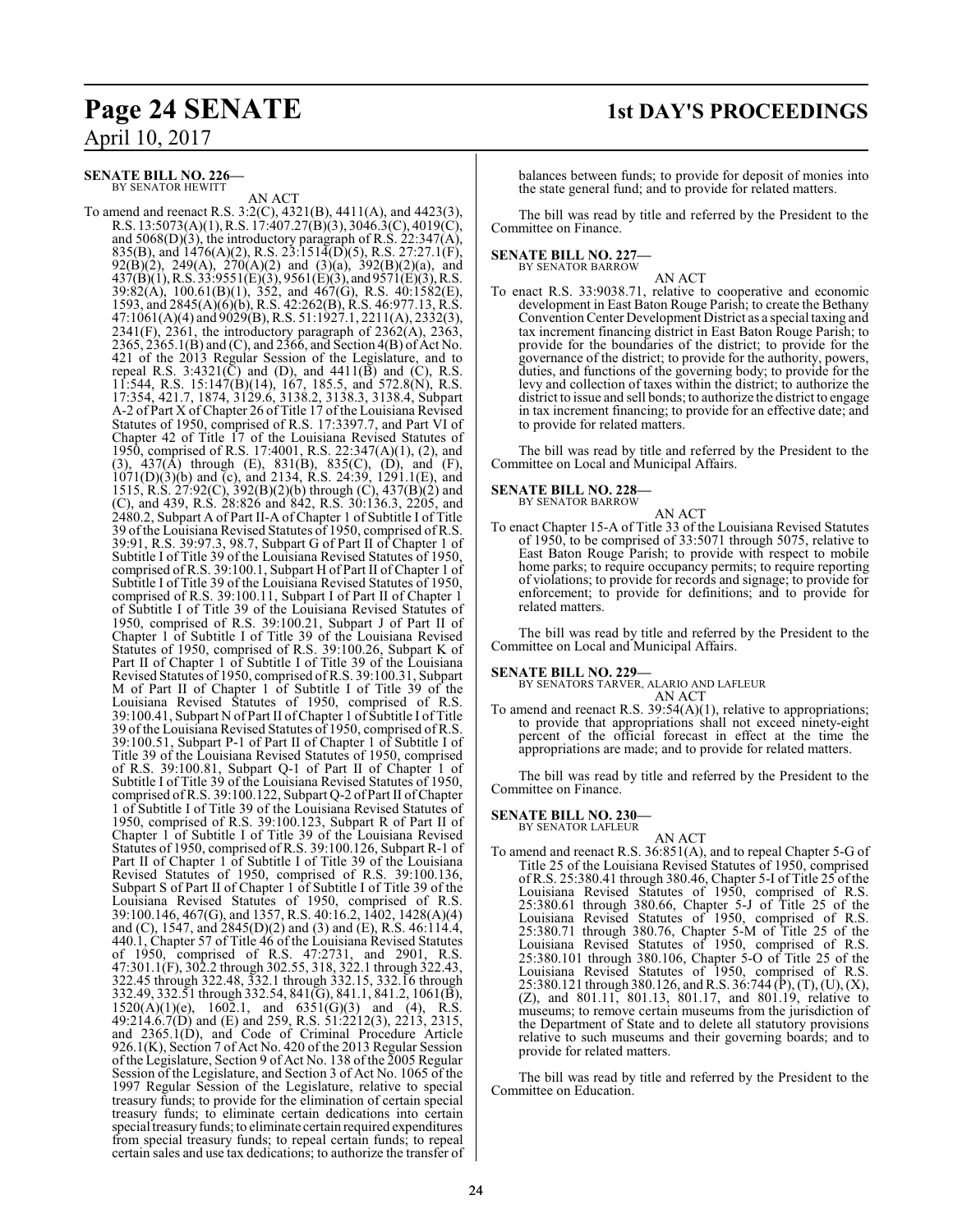### **1st DAY'S PROCEEDINGS Page 25 SENATE** April 10, 2017

### **SENATE BILL NO. 231—** BY SENATOR LAFLEUR

AN ACT

To enact R.S. 47:6016.2, relative to premiumtax credits; to authorize a premium tax credit for rural growth investments made by rural growth funds; to provide for the amount of the credit; to provide for eligibility, usage, and revocation of the credit; to provide for an effective date; and to provide for related matters.

The bill was read by title and referred by the President to the Committee on Revenue and Fiscal Affairs.

### **SENATE BILL NO. 232—** BY SENATOR LAFLEUR

AN ACT

To amend and reenact R.S. 39:371 and 451 and to enact R.S. 49:320.2, relative to funds and state funds in the state treasury; to provide relative to the Bond Security and Redemption Fund; to provide for monies received, collected, deposited, or withdrawn by state agencies; to provide for a procedure for the classification of state funds; to provide for the definition and establishment of suspense sub-funds in the escrow fund in the state treasury; to provide for the definition and establishment of escrow sub-funds in the escrow fund in the state treasury; to provide relative to the composition and duties of the Cash Management Review Board; to provide for the duties of the Joint Legislative Committee in the Budget; to provide for an effective date; and to provide for related matters.

The bill was read by title and referred by the President to the Committee on Finance.

### **SENATE BILL NO. 233—** BY SENATOR LAFLEUR

AN ACT

To enact R.S. 17:10.1(G), relative to the school and district accountability system; to require the State Board of Elementary and Secondary Education to adopt a policy to award additional points to the school performance score of a school that offers a certified foreign language immersion program; and to provide for related matters.

The bill was read by title and referred by the President to the Committee on Education.

### **SENATE BILL NO. 234—** BY SENATOR LAFLEUR

AN ACT

To amend and reenact Code of Criminal Procedure Article 323(A) and (B), relative to bail; to provide that a secured personal surety cannot mortgage movable property to secure a bail undertaking; and to provide for related matters.

The bill was read by title and referred by the President to the Committee on Judiciary B.

## **SENATE BILL NO. 235—** BY SENATOR MORRELL

AN ACT

To amend and reenact R.S. 47:6007(B)(8) and (21), the introductory paragraph of R.S. 47:6007(C)(1), R.S. 47:6007(C)(1)(a) and (b), the introductory paragraph of R.S.  $47:6007(\text{C})(1)(\text{c})$ , R.S.  $47:6007(C)(4)(f)(ii)$ ,  $(D)(1)(a)$ , and  $(2)(d)$ , to enact R.S. 47:6007(B)(28), (29), and (30), (D)(1)(d)(v), (2)(a)(ii), and (e)(iv), and (J), and to repeal R.S.  $47:6007(C)(1)(d)$ , relative to the motion picture production tax credit; and to provide for related matters.

The bill was read by title and referred by the President to the Committee on Revenue and Fiscal Affairs.

### **SENATE BILL NO. 236—**

BY SENATOR LAFLEUR

AN ACT To amend and reenact R.S. 9:5217, R.S. 13:844, R.S. 44:40(A), (B), (C), and (E),  $116(A)$  and (B), and 161, Civil Code Art.  $3352(C)$ , and Code of Civil Procedure Art. 258(A), and to enact Code of Civil Procedure Art. 258(D), relative to clerks of court; to provide for fees for services rendered; to provide standards for documents to be recorded; to provide alternate means to maintain copies of recorded documents; to provide indexing standards; to require plans for recording electronic documents; and to provide for related matters.

The bill was read by title and referred by the President to the Committee on Judiciary A.

### **Prefiled Senate Resolutions**

Senator Long asked for and obtained a suspension of the rules to introduce and read prefiled Senate Resolutions a first and second time and refer them to committee.

### **SENATE RESOLUTION NO. 1—**

BY SENATORS MORRISH AND ALARIO A RESOLUTION

To approve the annual integrated coastal protection plan for Fiscal Year 2018 as adopted by the Coastal Protection and Restoration Authority Board.

The resolution was read by title and referred by the President to the Committee on Natural Resources.

### **Introduction of Senate Resolutions**

Senator Mills asked for and obtained a suspension of the rules to read Senate Resolutions a first and second time.

### **SENATE RESOLUTION NO. 4—** BY SENATOR MILLS

A RESOLUTION

To recognize April 11, 2017, as Louisiana Society of Anesthesiologists Day at the state capitol.

On motion of Senator Mills the resolution was read by title and adopted.

### **SENATE RESOLUTION NO. 5—**

BY SENATOR WALSWORTH A RESOLUTION

To recognize April 11, 2017, as Louisiana Athletic Trainers Association Day at the Louisiana State Capitol.

On motion of Senator Walsworth the resolution was read by title and adopted.

### **SENATE RESOLUTION NO. 6—**

BY SENATOR WALSWORTH A RESOLUTION

To designate Wednesday, April 12, 2017, as Y Day in Louisiana.

The resolution was read by title and placed on the Calendar for a second reading.

#### **SENATE RESOLUTION NO. 7—** BY SENATOR JOHNS

A RESOLUTION

To commend the city of Lake Charles on the celebration of its one hundred fiftieth anniversary.

The resolution was read by title and placed on the Calendar for a second reading.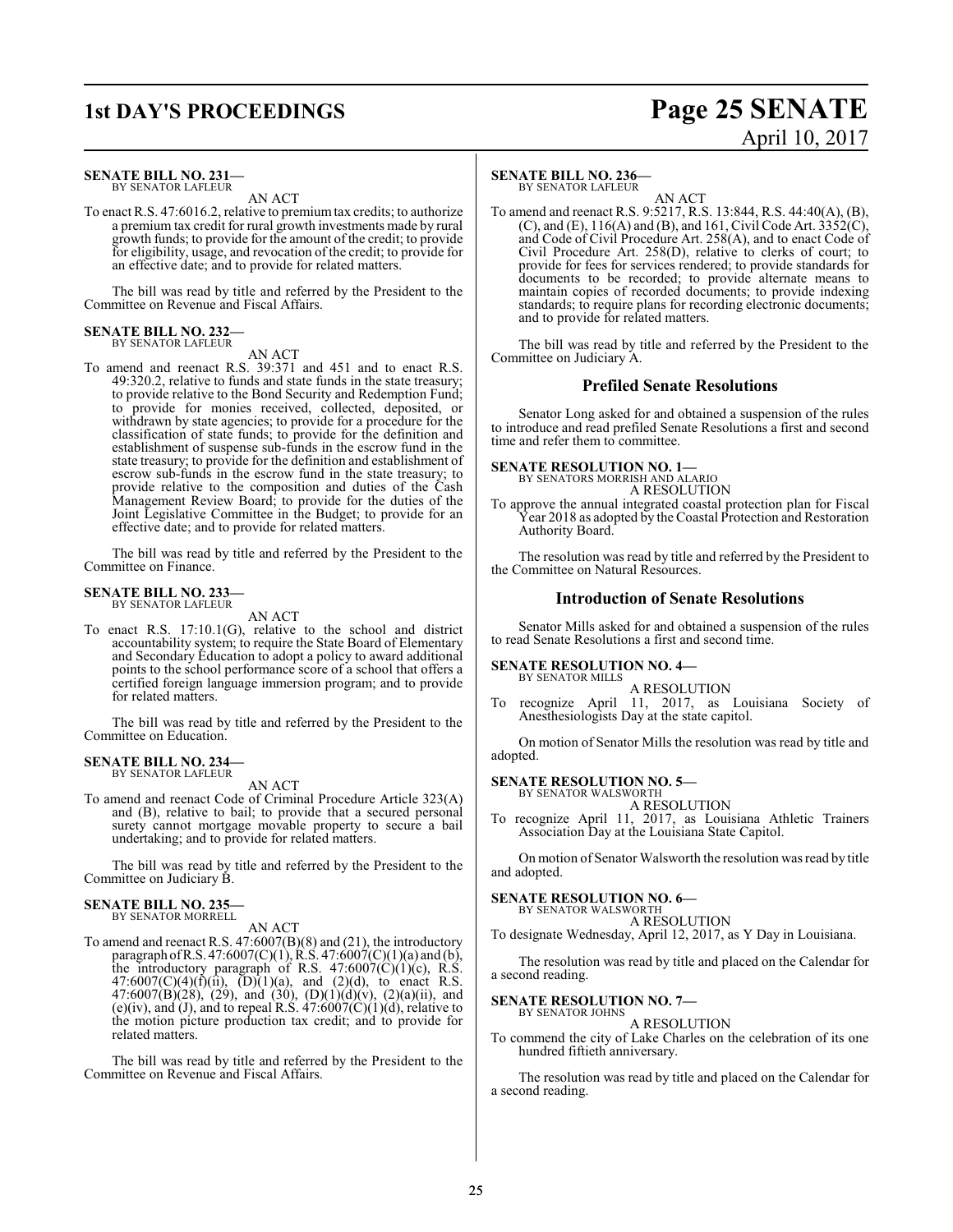### **Page 26 SENATE 1st DAY'S PROCEEDINGS**

# April 10, 2017

### **SENATE RESOLUTION NO. 8—** BY SENATOR WARD

A RESOLUTION

To commend Bradley Gueho for his outstanding community service in the establishment of a charitable food pantry in his hometown of Livonia, Louisiana, and to congratulate him on achieving the rank of Eagle Scout.

The resolution was read by title and placed on the Calendar for a second reading.

#### **SENATE RESOLUTION NO. 9—** BY SENATOR CLAITOR

A RESOLUTION

To designate April 17, 2017, as "Kappa Beta Delta Day" at the Senate in recognition of the positive influence of this international honor society for business students at community colleges.

The resolution was read by title and placed on the Calendar for a second reading.

### **SENATE RESOLUTION NO. 10—** BY SENATOR MORRISH

A RESOLUTION

To designate November 2017 as "School Psychologist Awareness Month".

The resolution was read by title and placed on the Calendar for a second reading.

### **SENATE RESOLUTION NO. 11—**

BY SENATOR BARROW A RESOLUTION

To commend Tiffany Dickerson on her reign as Mrs. Baton Rouge 2016.

The resolution was read by title and placed on the Calendar for a second reading.

### **SENATE RESOLUTION NO. 12—** BY SENATOR BARROW

A RESOLUTION

To commend Tanya Crowe on her reign as Miss Baton Rouge USA 2016.

The resolution was read by title and placed on the Calendar for a second reading.

### **SENATE RESOLUTION NO. 13—**

BY SENATOR BARROW A RESOLUTION

To commend Kimberly Maria Ducote on her reign as Miss Teen Baton Rouge USA 2016.

The resolution was read by title and placed on the Calendar for a second reading.

### **SENATE RESOLUTION NO. 14—** BY SENATOR BARROW

A RESOLUTION

To commend Brittany Arbor Shipp on winning the 2016 Mrs. Louisiana America Pageant.

The resolution was read by title and placed on the Calendar for a second reading.

### **SENATE RESOLUTION NO. 15—**

BY SENATORS BARROW, ALARIO, ALLAIN, APPEL, BISHOP,<br>BOUDREAUX, CARTER, CHABERT, CLAITOR, COLOMB, CORTEZ,<br>DONAHUE, ERDEY, FANNIN, GATTI, HEWITT, JOHNS, LAFLEUR,<br>LAMBERT,LONG,LUNEAU,MARTINY,MILKOVICH,MILLS,MIZELL,<br>MORRELL,MOR

### A RESOLUTION

To express the sincere condolences of the Senate of the Legislature of Louisiana upon the passing of Sergeant Shawn Thomas

Anderson of the East Baton Rouge Parish Sheriff's Office in Baton Rouge, Louisiana, and also to commend a life well-spent in service to his community, state, and nation.

The resolution was read by title and placed on the Calendar for a second reading.

### **SENATE RESOLUTION NO. 16—** BY SENATOR BARROW

A RESOLUTION

To commend Stacey Richard on her accomplishments and contributions as executive director of the Mrs. Louisiana Pageant, the Miss Baton Rouge Pageant, and the Miss Capital City Pageant.

The resolution was read by title and placed on the Calendar for a second reading.

### **SENATE RESOLUTION NO. 17—**

BY SENATOR BARROW A RESOLUTION

To commend the Mary Bird Perkins Cancer Center on hosting its tenth annual "Fest for Life" health event on Saturday, April 22, 2017.

The resolution was read by title and placed on the Calendar for a second reading.

### **SENATE RESOLUTION NO. 18—**

BY SENATOR THOMPSON A RESOLUTION

To designate April 27, 2017, as FFA Day at the Louisiana State Capitol and to commend the state officers of the Louisiana FFA Association.

The resolution was read by title and placed on the Calendar for a second reading.

### **Prefiled Senate Concurrent Resolutions to be Introduced and Referred**

Senator Chabert asked for and obtained a suspension of the rules to introduce and read prefiled Senate Concurrent Resolutions a first and second time and refer them to committee.

### **SENATE CONCURRENT RESOLUTION NO. 1—** BY SENATORS MORRISH AND ALARIO

A CONCURRENT RESOLUTION

To approve the comprehensive master plan for integrated coastal protection projects, as adopted by the Coastal Protection and Restoration Authority Board.

The resolution was read by title and referred by the President to the Committee on Transportation, Highways and Public Works.

### **SENATE CONCURRENT RESOLUTION NO. 2—** BY SENATOR LAMBERT A CONCURRENT RESOLUTION

To approve the Atchafalaya Basin Annual Plan for Fiscal Year 2017- 2018, as adopted by the Atchafalaya Basin Research and Promotion Board and the Coastal Protection and Restoration Authority.

The resolution was read by title and referred by the President to the Committee on Transportation, Highways and Public Works.

### **Introduction of Senate Concurrent Resolutions**

Senator Claitor asked for and obtained a suspension of the rules to read Senate Concurrent Resolutions a first and second time.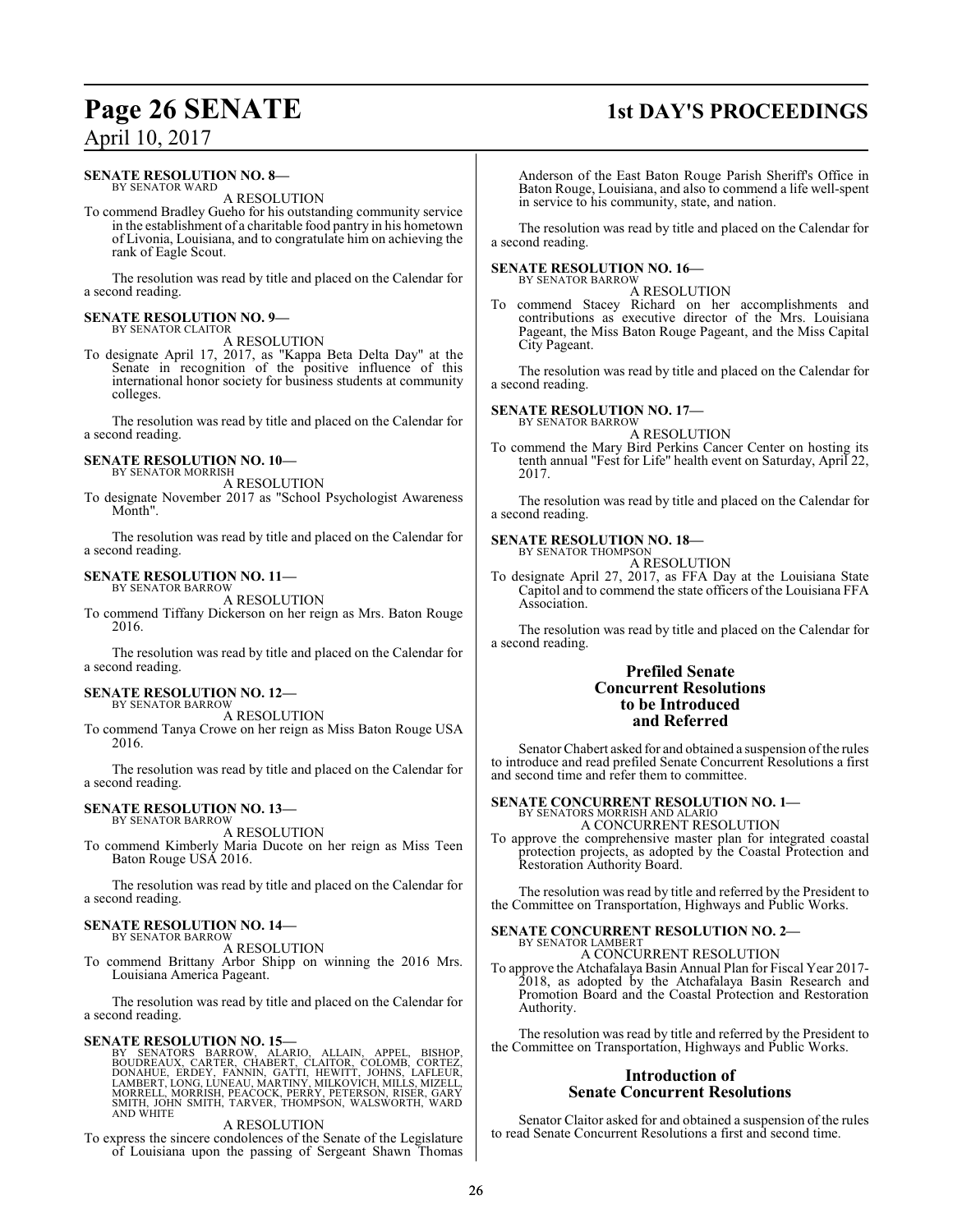## **1st DAY'S PROCEEDINGS Page 27 SENATE**

### **SENATE CONCURRENT RESOLUTION NO. 4—**

BY SENATOR MILLS A CONCURRENT RESOLUTION

To commend the family court for the parish of East Baton Rouge for successfully utilizing litter abatement in lieu of imprisonment in certain circumstances of unpaid child support and to urge and request courts across the state to exercise this option when appropriate.

The resolution was read by title and placed on the Calendar for a second reading.

### **SENATE CONCURRENT RESOLUTION NO. 5—** BY SENATORS CLAITOR AND WHITE A CONCURRENT RESOLUTION

To commend Daniel Wesley of Central, Louisiana, for his heroic actions as a Good Samaritan to render aid during a dangerous medical emergency.

The concurrent resolution was read by title. Senator Claitor moved to adopt the Senate Concurrent Resolution.

### **ROLL CALL**

The roll was called with the following result:

### YEAS

| Mr. President | Donahue       | Morrell   |
|---------------|---------------|-----------|
| Allain        | Erdey         | Morrish   |
| Appel         | Fannin        | Peacock   |
| Barrow        | Hewitt        | Peterson  |
| Boudreaux     | Johns         | Riser     |
| Carter        | Long          | Smith, G. |
| Chabert       | Martiny       | Smith, J. |
| Claitor       | Mills         | White     |
| Cortez        | Mizell        |           |
| Total - 26    |               |           |
|               | <b>NAYS</b>   |           |
| Total - 0     |               |           |
|               | <b>ABSENT</b> |           |
| Rishon        | I amhert      | Tarver    |

| Bishop     | Lambert   | Tarver    |
|------------|-----------|-----------|
| Colomb     | Luneau    | Thompson  |
| Gatti      | Milkovich | Walsworth |
| LaFleur    | Perry     | Ward      |
| Total - 12 |           |           |

The Chair declared the Senate adopted the Senate Concurrent Resolution and ordered it sent to the House.

### **SENATE CONCURRENT RESOLUTION NO. 6—** BY SENATOR BARROW

A CONCURRENT RESOLUTION

To designate Tuesday April 11, 2017, as "AKA Day" at the capitol and to commend the members of Alpha Kappa Alpha Sorority, Incorporated.

The concurrent resolution was read by title. Senator Barrow moved to adopt the Senate Concurrent Resolution.

### **ROLL CALL**

The roll was called with the following result:

### YEAS

| Mr. President | Cortez  | Morrell   |
|---------------|---------|-----------|
| Allain        | Donahue | Morrish   |
| Appel         | Erdey   | Peacock   |
| Barrow        | Fannin  | Peterson  |
| Boudreaux     | Hewitt  | Riser     |
| Carter        | Johns   | Smith, G. |

# April 10, 2017

| Chabert<br>Claitor<br>Total - 24                              | Long<br>Mills                                     | Smith, J.<br>White                      |
|---------------------------------------------------------------|---------------------------------------------------|-----------------------------------------|
|                                                               | <b>NAYS</b>                                       |                                         |
| Total $-0$                                                    | <b>ABSENT</b>                                     |                                         |
| Bishop<br>Colomb<br>Gatti<br>LaFleur<br>Lambert<br>Total - 14 | Luneau<br>Martiny<br>Milkovich<br>Mizell<br>Perry | Tarver<br>Thompson<br>Walsworth<br>Ward |

The Chair declared the Senate adopted the Senate Concurrent Resolution and ordered it sent to the House.

### **SENATE CONCURRENT RESOLUTION NO. 7—**

BY SENATOR PEACOCK A CONCURRENT RESOLUTION

To commend and congratulate the faculty, students, and Parent Teacher Association of Fairfield Elementary Magnet School of Shreveport upon receipt of the 2016-2018 National Parent Teacher Association (PTA) School of Excellence Award.

The resolution was read by title and placed on the Calendar for a second reading.

#### **SENATE CONCURRENT RESOLUTION NO. 8—** BY SENATOR PEACOCK

A CONCURRENT RESOLUTION

To commend the Foster Grandparent Volunteer Program for its thirty-six years of exceptional community service performed on behalf of the special needs of youth residing in the parishes of Caddo and Bossier.

The resolution was read by title and placed on the Calendar for a second reading.

**SENATE CONCURRENT RESOLUTION NO. 9**<br>BY SENATORS JOHNS, MORRISH AND JOHN SMITH AND<br>REPRESENTATIVES ABRAHAM, DANAHAY, DWIGHT, FRANKLIN,<br>GUINN, HILL AND HENSGENS

A CONCURRENT RESOLUTION To commend Mayor Randy Roach for his years of public service to

the city of Lake Charles and to the state of Louisiana.

The resolution was read by title and placed on the Calendar for a second reading.

### **SENATE CONCURRENT RESOLUTION NO. 10—** BY SENATOR JOHNS

A CONCURRENT RESOLUTION

To recognize May 3, 2017, as "Purple and Teal Day" in the state of Louisiana.

The resolution was read by title and placed on the Calendar for a second reading.

### **SENATE CONCURRENT RESOLUTION NO. 11—**

BY SENATOR MORRISH A CONCURRENT RESOLUTION

To designate October as Eczema Awareness Month in Louisiana.

The resolution was read by title and placed on the Calendar for a second reading.

### **SENATE CONCURRENT RESOLUTION NO. 12—** BY SENATOR BOUDREAUX

A CONCURRENT RESOLUTION

To commend and congratulate the Lafayette Christian Academy Lady Knights basketball team on winning the 2017 Louisiana High School Athletic Association Division IV state championship.